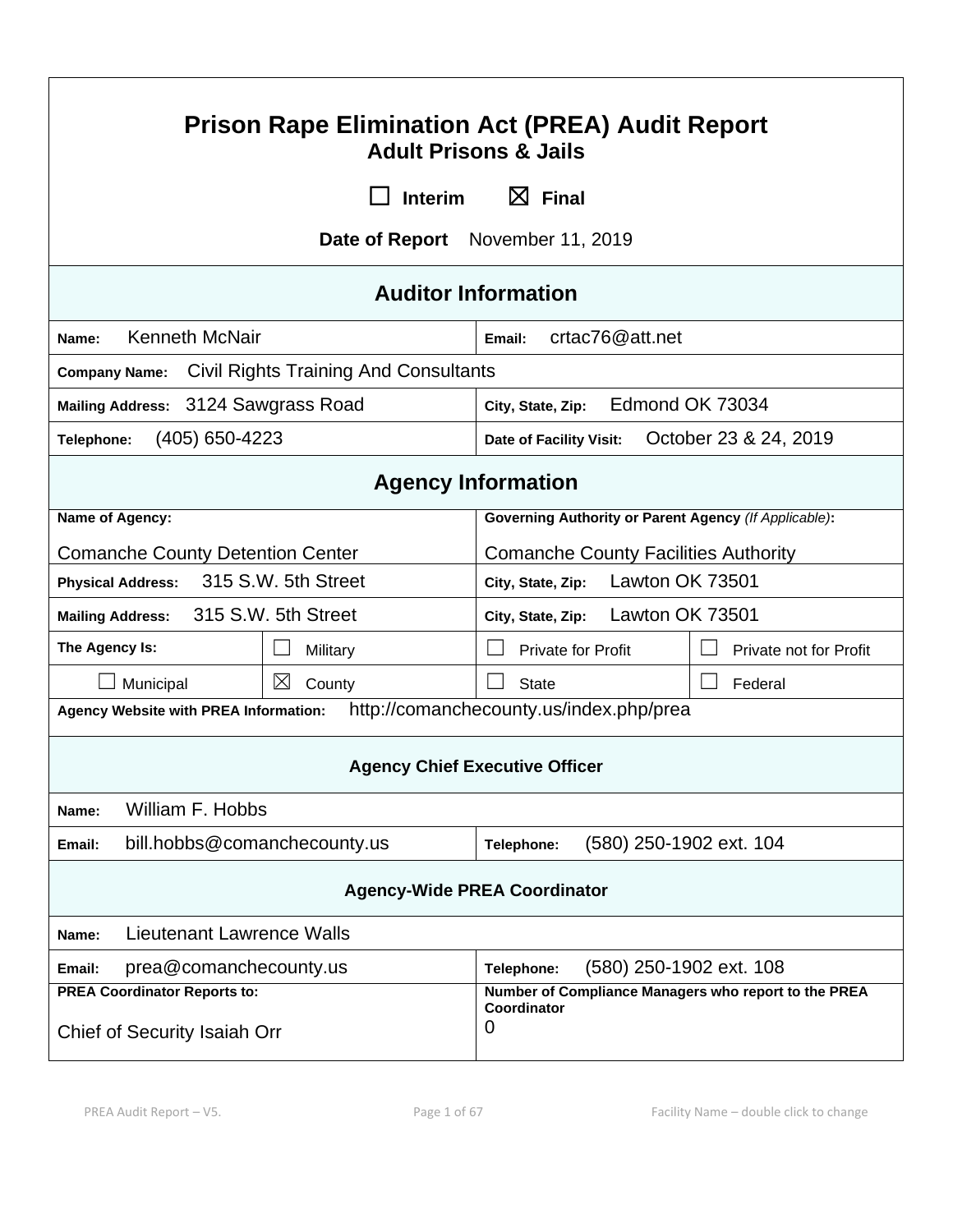| <b>Facility Information</b>                                                                                                                                                                           |                                                                                                     |                   |  |                |                                         |                        |
|-------------------------------------------------------------------------------------------------------------------------------------------------------------------------------------------------------|-----------------------------------------------------------------------------------------------------|-------------------|--|----------------|-----------------------------------------|------------------------|
| <b>Name of Facility:</b>                                                                                                                                                                              | <b>COMANCHE COUNTY DETENTION CENTER</b>                                                             |                   |  |                |                                         |                        |
| Physical Address: 315 S. W. 5th. St.                                                                                                                                                                  |                                                                                                     | City, State, Zip: |  |                | Lawton, OK 73501                        |                        |
| Click or tap here to enter text.                                                                                                                                                                      | Mailing Address (if different from above):<br>Click or tap here to enter text.<br>City, State, Zip: |                   |  |                |                                         |                        |
| The Facility Is:                                                                                                                                                                                      | Military                                                                                            |                   |  |                | <b>Private for Profit</b>               | Private not for Profit |
| Municipal                                                                                                                                                                                             | $\boxtimes$<br>County                                                                               |                   |  | <b>State</b>   |                                         | Federal                |
| <b>Facility Type:</b>                                                                                                                                                                                 |                                                                                                     | Prison            |  |                | ⊠                                       | Jail                   |
| <b>Facility Website with PREA Information:</b>                                                                                                                                                        |                                                                                                     |                   |  |                | http://comanchecounty.us/index.php/prea |                        |
| Has the facility been accredited within the past 3 years?                                                                                                                                             |                                                                                                     | Yes               |  | $\boxtimes$ No |                                         |                        |
| If the facility has been accredited within the past 3 years, select the accrediting organization(s) - select all that apply (N/A if<br>the facility has not been accredited within the past 3 years): |                                                                                                     |                   |  |                |                                         |                        |
| <b>ACA</b>                                                                                                                                                                                            |                                                                                                     |                   |  |                |                                         |                        |
| <b>NCCHC</b>                                                                                                                                                                                          |                                                                                                     |                   |  |                |                                         |                        |
| <b>CALEA</b>                                                                                                                                                                                          |                                                                                                     |                   |  |                |                                         |                        |
| Other (please name or describe: Click or tap here to enter text.                                                                                                                                      |                                                                                                     |                   |  |                |                                         |                        |
| N/A<br>If the facility has completed any internal or external audits other than those that resulted in accreditation, please describe:                                                                |                                                                                                     |                   |  |                |                                         |                        |
| Click or tap here to enter text.                                                                                                                                                                      |                                                                                                     |                   |  |                |                                         |                        |
| Warden/Jail Administrator/Sheriff/Director                                                                                                                                                            |                                                                                                     |                   |  |                |                                         |                        |
| Williams F. Hobbs<br>Name:                                                                                                                                                                            |                                                                                                     |                   |  |                |                                         |                        |
| bill.hobbs@comanchecounty.us<br>Email:                                                                                                                                                                |                                                                                                     | Telephone:        |  |                | (580) 250-1902 ext. 104                 |                        |
| <b>Facility PREA Compliance Manager</b>                                                                                                                                                               |                                                                                                     |                   |  |                |                                         |                        |
| <b>Lawrence Walls</b><br>Name:                                                                                                                                                                        |                                                                                                     |                   |  |                |                                         |                        |
| prea@comanchecounty.us<br>Email:                                                                                                                                                                      |                                                                                                     | Telephone:        |  |                | (580) 250-1902 ext. 108                 |                        |
| Facility Health Service Administrator L N/A                                                                                                                                                           |                                                                                                     |                   |  |                |                                         |                        |
| Diane Ortega<br>Name:                                                                                                                                                                                 |                                                                                                     |                   |  |                |                                         |                        |
| nrsonduty@yahoo.com<br>Email:<br>ccdcmedical@sbcglobal.net                                                                                                                                            |                                                                                                     | Telephone:        |  |                | (580) 250-1902 ext. 111                 |                        |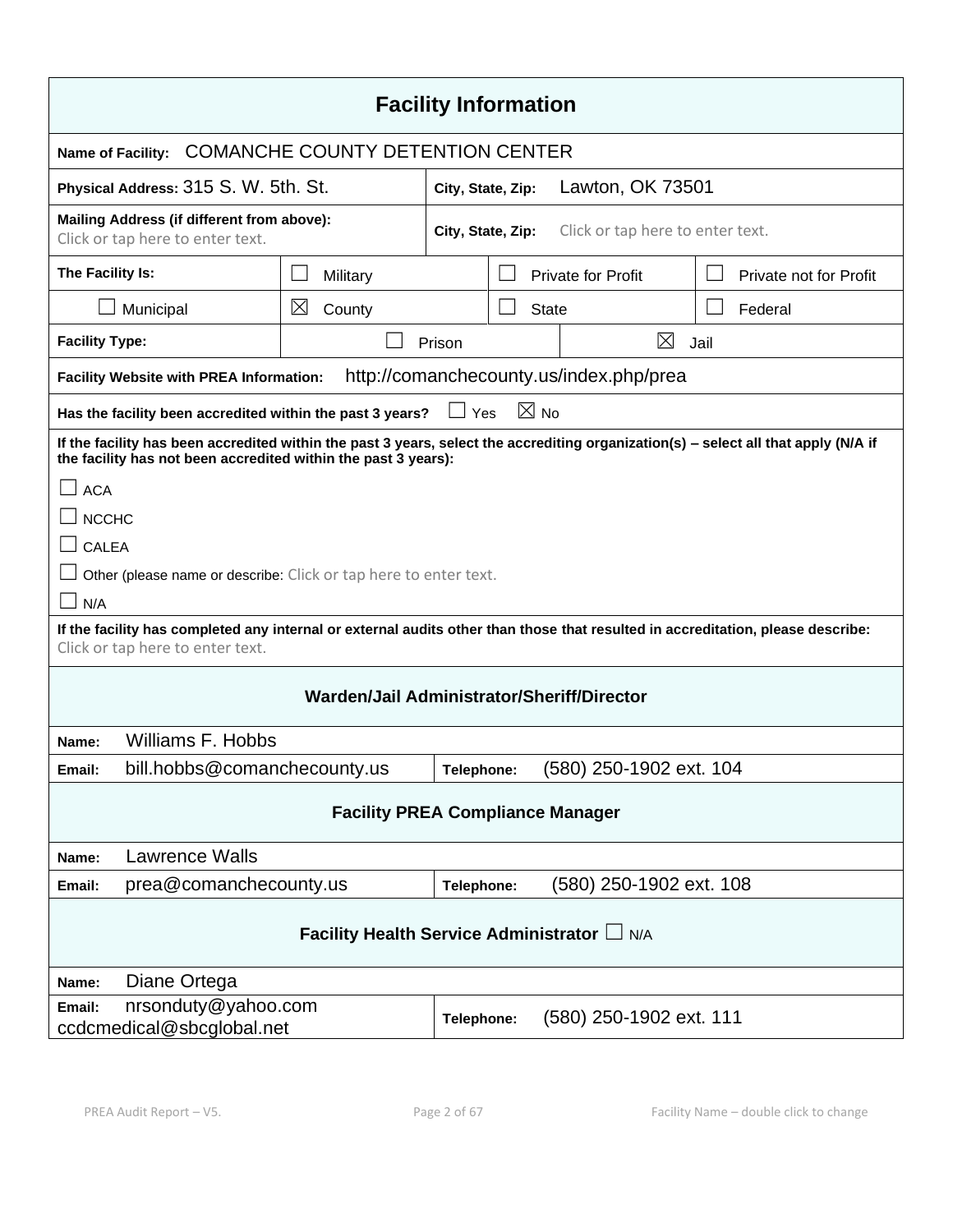| <b>Facility Characteristics</b>                                                                                                                                                                                                            |                                                                                                       |                                                                   |  |
|--------------------------------------------------------------------------------------------------------------------------------------------------------------------------------------------------------------------------------------------|-------------------------------------------------------------------------------------------------------|-------------------------------------------------------------------|--|
| <b>Designated Facility Capacity:</b>                                                                                                                                                                                                       | 283                                                                                                   |                                                                   |  |
| <b>Current Population of Facility:</b>                                                                                                                                                                                                     | 335                                                                                                   |                                                                   |  |
| Average daily population for the past 12 months:                                                                                                                                                                                           | 299                                                                                                   |                                                                   |  |
| Has the facility been over capacity at any point in the<br>past 12 months?                                                                                                                                                                 | $\boxtimes$ Yes<br><b>No</b>                                                                          |                                                                   |  |
| Which population(s) does the facility hold?                                                                                                                                                                                                | Females<br>Males                                                                                      | $\boxtimes$ Both Females and Males                                |  |
| Age range of population:                                                                                                                                                                                                                   | 16-75                                                                                                 |                                                                   |  |
| Average length of stay or time under supervision:                                                                                                                                                                                          | 6 months                                                                                              |                                                                   |  |
| Facility security levels/inmate custody levels:                                                                                                                                                                                            | Minimum to maximum                                                                                    |                                                                   |  |
| Number of inmates admitted to facility during the past 12 months:                                                                                                                                                                          |                                                                                                       | 4272                                                              |  |
| Number of inmates admitted to facility during the past 12 months whose length of stay<br>in the facility was for 72 hours or more:                                                                                                         |                                                                                                       | 627                                                               |  |
| Number of inmates admitted to facility during the past 12 months whose length of stay<br>in the facility was for 30 days or more:                                                                                                          |                                                                                                       | 798                                                               |  |
| Does the facility hold youthful inmates?                                                                                                                                                                                                   | $\boxtimes$ Yes<br><b>No</b>                                                                          |                                                                   |  |
| Click or tap here to enter text.<br>Number of youthful inmates held in the facility during the past 12 months: (N/A if the<br>facility never holds youthful inmates)<br>N/A<br>5                                                           |                                                                                                       |                                                                   |  |
| Does the audited facility hold inmates for one or more other agencies (e.g. a State<br>$\boxtimes$ Yes<br>correctional agency, U.S. Marshals Service, Bureau of Prisons, U.S. Immigration and<br>$\Box$ No<br><b>Customs Enforcement)?</b> |                                                                                                       |                                                                   |  |
|                                                                                                                                                                                                                                            | <b>Federal Bureau of Prisons</b>                                                                      |                                                                   |  |
|                                                                                                                                                                                                                                            | $\boxtimes$ U.S. Marshals Service                                                                     |                                                                   |  |
|                                                                                                                                                                                                                                            | $\Box$ U.S. Immigration and Customs Enforcement                                                       |                                                                   |  |
|                                                                                                                                                                                                                                            | <b>Bureau of Indian Affairs</b>                                                                       |                                                                   |  |
|                                                                                                                                                                                                                                            | $\boxtimes$ U.S. Military branch                                                                      |                                                                   |  |
| Select all other agencies for which the audited<br>facility holds inmates: Select all that apply (N/A if the                                                                                                                               | State or Territorial correctional agency                                                              |                                                                   |  |
| audited facility does not hold inmates for any other<br>agency or agencies):                                                                                                                                                               | County correctional or detention agency                                                               |                                                                   |  |
|                                                                                                                                                                                                                                            | Judicial district correctional or detention facility                                                  |                                                                   |  |
|                                                                                                                                                                                                                                            | $\boxtimes$ City or municipal correctional or detention facility (e.g. police lockup or<br>city jail) |                                                                   |  |
|                                                                                                                                                                                                                                            | Private corrections or detention provider                                                             |                                                                   |  |
|                                                                                                                                                                                                                                            |                                                                                                       | Other - please name or describe: Click or tap here to enter text. |  |
|                                                                                                                                                                                                                                            | N/A                                                                                                   |                                                                   |  |
| Number of staff currently employed by the facility who may have contact with inmates:                                                                                                                                                      |                                                                                                       | 80                                                                |  |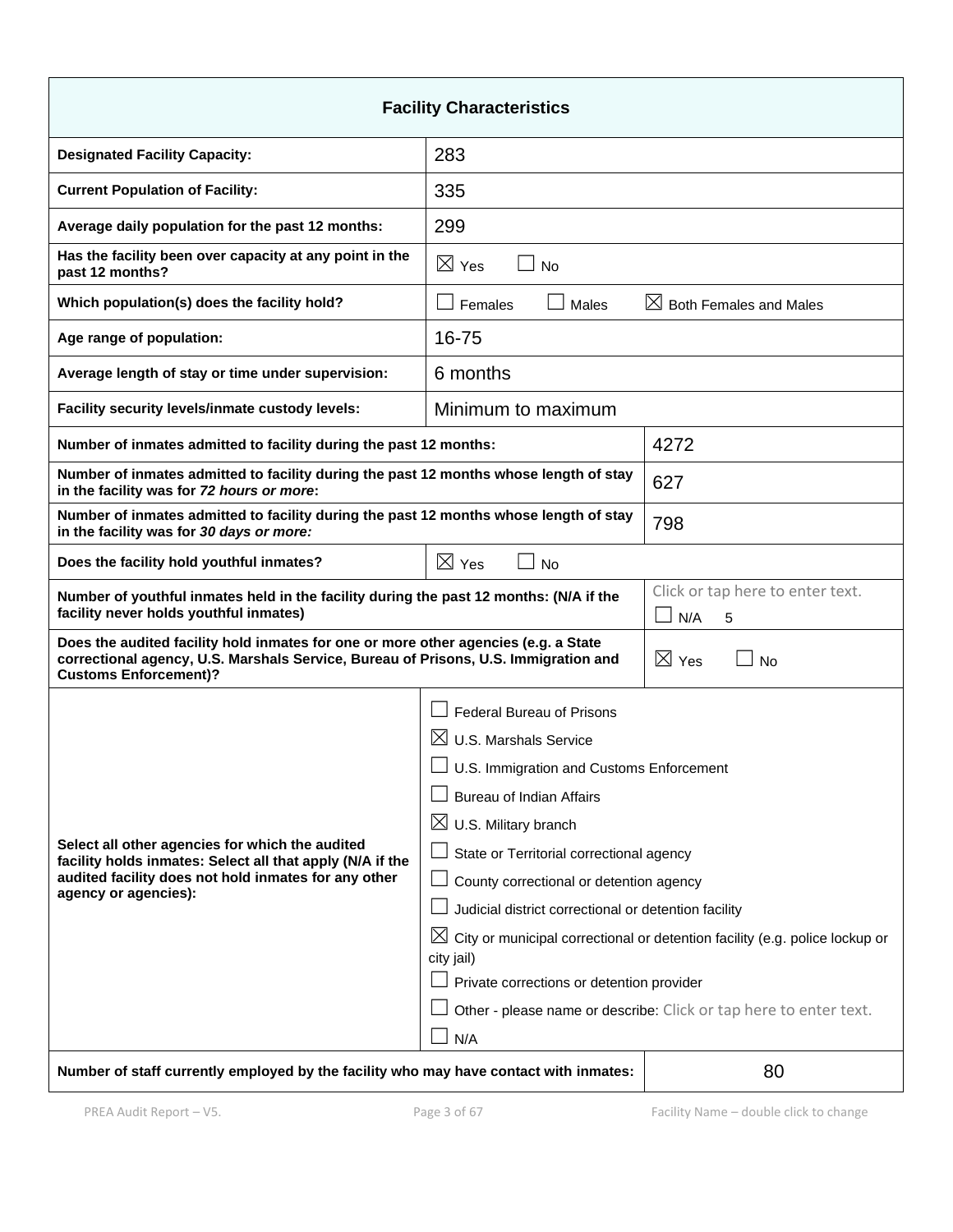| Number of staff hired by the facility during the past 12 months who may have contact<br>with inmates:                                                                                                                                                                                                                                                                                                                                                                                                                                                                                                                                                                                                                                                                                                                                                                                                                                                                                                                                                                                                                                                                                                                                                                                                                                                                                                                                                                                                                                                                                                                                                                                                                                                                                         |                 | 36 |     |
|-----------------------------------------------------------------------------------------------------------------------------------------------------------------------------------------------------------------------------------------------------------------------------------------------------------------------------------------------------------------------------------------------------------------------------------------------------------------------------------------------------------------------------------------------------------------------------------------------------------------------------------------------------------------------------------------------------------------------------------------------------------------------------------------------------------------------------------------------------------------------------------------------------------------------------------------------------------------------------------------------------------------------------------------------------------------------------------------------------------------------------------------------------------------------------------------------------------------------------------------------------------------------------------------------------------------------------------------------------------------------------------------------------------------------------------------------------------------------------------------------------------------------------------------------------------------------------------------------------------------------------------------------------------------------------------------------------------------------------------------------------------------------------------------------|-----------------|----|-----|
| Number of contracts in the past 12 months for services with contractors who may<br>have contact with inmates:                                                                                                                                                                                                                                                                                                                                                                                                                                                                                                                                                                                                                                                                                                                                                                                                                                                                                                                                                                                                                                                                                                                                                                                                                                                                                                                                                                                                                                                                                                                                                                                                                                                                                 |                 | 1  |     |
| Number of individual contractors who have contact with inmates, currently authorized<br>to enter the facility:                                                                                                                                                                                                                                                                                                                                                                                                                                                                                                                                                                                                                                                                                                                                                                                                                                                                                                                                                                                                                                                                                                                                                                                                                                                                                                                                                                                                                                                                                                                                                                                                                                                                                |                 | 1  |     |
| Number of volunteers who have contact with inmates, currently authorized to enter the<br>facility:                                                                                                                                                                                                                                                                                                                                                                                                                                                                                                                                                                                                                                                                                                                                                                                                                                                                                                                                                                                                                                                                                                                                                                                                                                                                                                                                                                                                                                                                                                                                                                                                                                                                                            |                 | 12 |     |
| <b>Physical Plant</b>                                                                                                                                                                                                                                                                                                                                                                                                                                                                                                                                                                                                                                                                                                                                                                                                                                                                                                                                                                                                                                                                                                                                                                                                                                                                                                                                                                                                                                                                                                                                                                                                                                                                                                                                                                         |                 |    |     |
| <b>Number of buildings:</b>                                                                                                                                                                                                                                                                                                                                                                                                                                                                                                                                                                                                                                                                                                                                                                                                                                                                                                                                                                                                                                                                                                                                                                                                                                                                                                                                                                                                                                                                                                                                                                                                                                                                                                                                                                   |                 |    |     |
| Auditors should count all buildings that are part of the facility, whether inmates are<br>formally allowed to enter them or not. In situations where temporary structures have<br>been erected (e.g., tents) the auditor should use their discretion to determine whether<br>to include the structure in the overall count of buildings. As a general rule, if a<br>temporary structure is regularly or routinely used to hold or house inmates, or if the<br>temporary structure is used to house or support operational functions for more than a<br>short period of time (e.g., an emergency situation), it should be included in the overall<br>count of buildings.                                                                                                                                                                                                                                                                                                                                                                                                                                                                                                                                                                                                                                                                                                                                                                                                                                                                                                                                                                                                                                                                                                                       | 1               |    |     |
| Number of inmate housing units:                                                                                                                                                                                                                                                                                                                                                                                                                                                                                                                                                                                                                                                                                                                                                                                                                                                                                                                                                                                                                                                                                                                                                                                                                                                                                                                                                                                                                                                                                                                                                                                                                                                                                                                                                               |                 |    |     |
| Enter 0 if the facility does not have discrete housing units. DOJ PREA Working Group<br>FAQ on the definition of a housing unit: How is a "housing unit" defined for the<br>purposes of the PREA Standards? The question has been raised in particular as it<br>relates to facilities that have adjacent or interconnected units. The most common<br>concept of a housing unit is architectural. The generally agreed-upon definition is a<br>space that is enclosed by physical barriers accessed through one or more doors of<br>various types, including commercial-grade swing doors, steel sliding doors,<br>interlocking sally port doors, etc. In addition to the primary entrance and exit,<br>additional doors are often included to meet life safety codes. The unit contains<br>sleeping space, sanitary facilities (including toilets, lavatories, and showers), and a<br>dayroom or leisure space in differing configurations. Many facilities are designed with<br>modules or pods clustered around a control room. This multiple-pod design provides<br>the facility with certain staff efficiencies and economies of scale. At the same time, the<br>design affords the flexibility to separately house inmates of differing security levels, or<br>who are grouped by some other operational or service scheme. Generally, the control<br>room is enclosed by security glass, and in some cases, this allows inmates to see into<br>neighboring pods. However, observation from one unit to another is usually limited by<br>angled site lines. In some cases, the facility has prevented this entirely by installing<br>one-way glass. Both the architectural design and functional use of these multiple pods<br>indicate that they are managed as distinct housing units. | 21              |    |     |
| Number of single cell housing units:                                                                                                                                                                                                                                                                                                                                                                                                                                                                                                                                                                                                                                                                                                                                                                                                                                                                                                                                                                                                                                                                                                                                                                                                                                                                                                                                                                                                                                                                                                                                                                                                                                                                                                                                                          | 2               |    |     |
| Number of multiple occupancy cell housing units:                                                                                                                                                                                                                                                                                                                                                                                                                                                                                                                                                                                                                                                                                                                                                                                                                                                                                                                                                                                                                                                                                                                                                                                                                                                                                                                                                                                                                                                                                                                                                                                                                                                                                                                                              | 12              |    |     |
| Number of open bay/dorm housing units:                                                                                                                                                                                                                                                                                                                                                                                                                                                                                                                                                                                                                                                                                                                                                                                                                                                                                                                                                                                                                                                                                                                                                                                                                                                                                                                                                                                                                                                                                                                                                                                                                                                                                                                                                        | 7               |    |     |
| Number of segregation cells (for example, administrative, disciplinary, protective<br>custody, etc.):                                                                                                                                                                                                                                                                                                                                                                                                                                                                                                                                                                                                                                                                                                                                                                                                                                                                                                                                                                                                                                                                                                                                                                                                                                                                                                                                                                                                                                                                                                                                                                                                                                                                                         | 20              |    |     |
| In housing units, does the facility maintain sight and sound separation between<br>youthful inmates and adult inmates? (N/A if the facility never holds youthful inmates)                                                                                                                                                                                                                                                                                                                                                                                                                                                                                                                                                                                                                                                                                                                                                                                                                                                                                                                                                                                                                                                                                                                                                                                                                                                                                                                                                                                                                                                                                                                                                                                                                     | $\boxtimes$ Yes | No | N/A |
| Does the facility have a video monitoring system, electronic surveillance system, or<br>other monitoring technology (e.g. cameras, etc.)?                                                                                                                                                                                                                                                                                                                                                                                                                                                                                                                                                                                                                                                                                                                                                                                                                                                                                                                                                                                                                                                                                                                                                                                                                                                                                                                                                                                                                                                                                                                                                                                                                                                     | $\boxtimes$ Yes | No |     |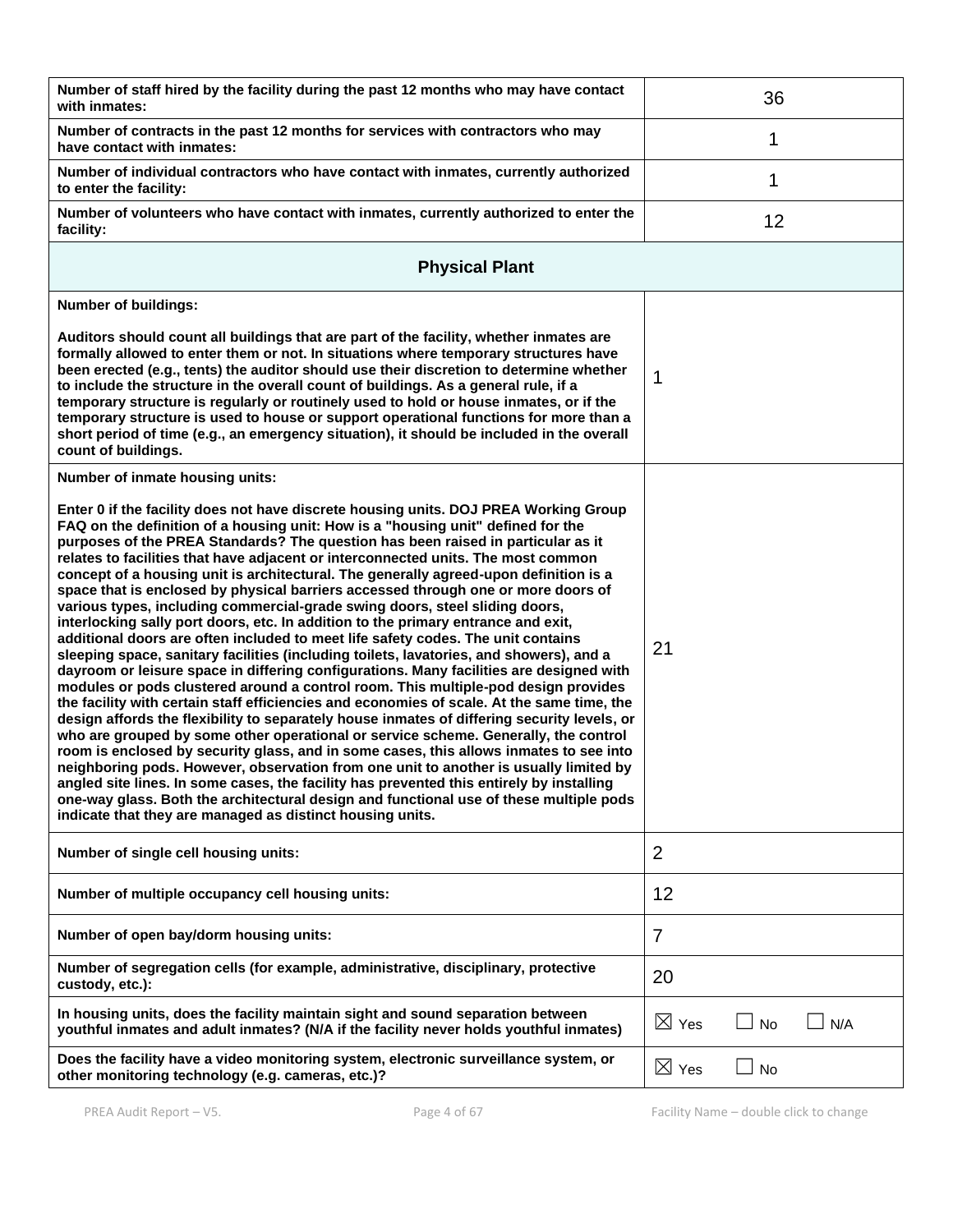| Has the facility installed or updated a video monitoring system, electronic surveillance $\Box$ Yes | $\boxtimes$ No |
|-----------------------------------------------------------------------------------------------------|----------------|
| system, or other monitoring technology in the past 12 months?                                       |                |

| <b>Medical and Mental Health Services and Forensic Medical Exams</b>                                                                                                                                                                                                                                                                                                                                                 |                                                                                                                                                                        |                                                                                                            |
|----------------------------------------------------------------------------------------------------------------------------------------------------------------------------------------------------------------------------------------------------------------------------------------------------------------------------------------------------------------------------------------------------------------------|------------------------------------------------------------------------------------------------------------------------------------------------------------------------|------------------------------------------------------------------------------------------------------------|
| Are medical services provided on-site?                                                                                                                                                                                                                                                                                                                                                                               | $\boxtimes$ Yes<br><b>No</b>                                                                                                                                           |                                                                                                            |
| Are mental health services provided on-site?                                                                                                                                                                                                                                                                                                                                                                         | $\boxtimes$ Yes<br><b>No</b>                                                                                                                                           |                                                                                                            |
| Where are sexual assault forensic medical exams<br>provided? Select all that apply.                                                                                                                                                                                                                                                                                                                                  | $\boxtimes$ On-site<br>$\boxtimes$ Local hospital/clinic<br>Rape Crisis Center<br>Other (please name or describe: Click or tap here to enter text.)                    |                                                                                                            |
|                                                                                                                                                                                                                                                                                                                                                                                                                      | <b>Investigations</b>                                                                                                                                                  |                                                                                                            |
|                                                                                                                                                                                                                                                                                                                                                                                                                      | <b>Criminal Investigations</b>                                                                                                                                         |                                                                                                            |
| Number of investigators employed by the agency and/or facility who are responsible<br>for conducting CRIMINAL investigations into allegations of sexual abuse or sexual<br>$\overline{2}$<br>harassment:                                                                                                                                                                                                             |                                                                                                                                                                        |                                                                                                            |
| When the facility received allegations of sexual abuse or sexual harassment (whether<br>staff-on-inmate or inmate-on-inmate), CRIMINAL INVESTIGATIONS are conducted by:<br>Select all that apply.                                                                                                                                                                                                                    |                                                                                                                                                                        | $\boxtimes$ Facility investigators<br>Agency investigators<br>$\boxtimes$ An external investigative entity |
| Local police department<br>$\Box$ Local sheriff's department<br>Select all external entities responsible for CRIMINAL<br>State police<br><b>INVESTIGATIONS: Select all that apply (N/A if no</b><br>$\Box$ A U.S. Department of Justice component<br>external entities are responsible for criminal<br>investigations)<br>$\boxtimes$ Other (please name or describe: Okla. State Bureau of<br>Investigation)<br>N/A |                                                                                                                                                                        |                                                                                                            |
|                                                                                                                                                                                                                                                                                                                                                                                                                      | <b>Administrative Investigations</b>                                                                                                                                   |                                                                                                            |
| Number of investigators employed by the agency and/or facility who are responsible<br>for conducting ADMINISTRATIVE investigations into allegations of sexual abuse or<br>2<br>sexual harassment?                                                                                                                                                                                                                    |                                                                                                                                                                        |                                                                                                            |
| When the facility receives allegations of sexual abuse or sexual harassment (whether<br>staff-on-inmate or inmate-on-inmate), ADMINISTRATIVE INVESTIGATIONS are<br>conducted by: Select all that apply                                                                                                                                                                                                               |                                                                                                                                                                        | $\boxtimes$ Facility investigators<br>Agency investigators<br>An external investigative entity             |
| Select all external entities responsible for<br><b>ADMINISTRATIVE INVESTIGATIONS: Select all that</b><br>apply (N/A if no external entities are responsible for<br>administrative investigations)                                                                                                                                                                                                                    | $\Box$ Local police department<br>$\perp$ Local sheriff's department<br>State police<br>A U.S. Department of Justice component<br>Other (please name or describe: N/A) |                                                                                                            |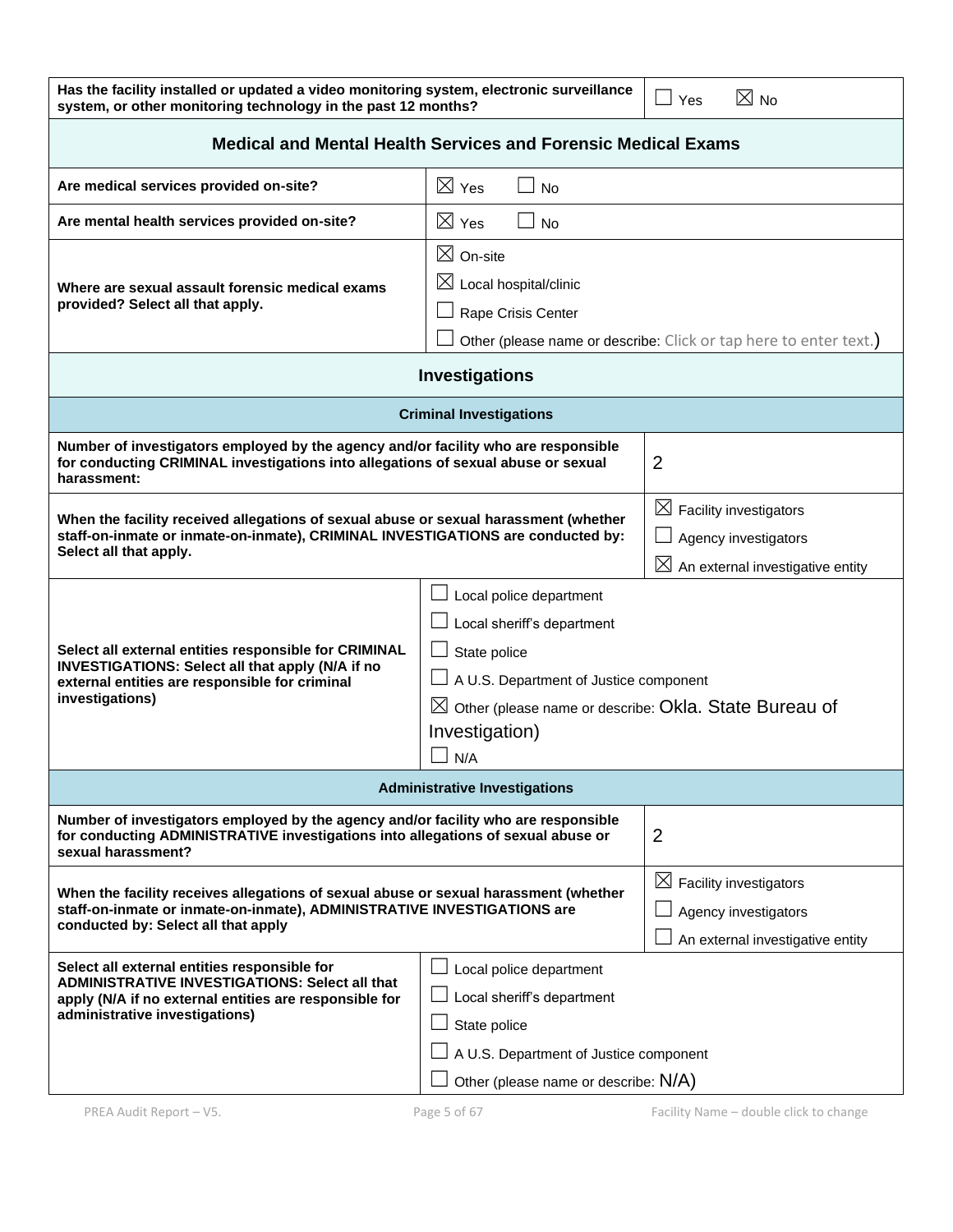

# **Audit Findings**

# **Audit Narrative**

On July 29, 2019 the Comanche County Detention Center PREA Coordinator sent an invitation to bid for services on a PREA Audit. The last PREA Audit of the facility was January 2016. CCDC is a 283 bed facility, with both male and female inmates. Occasionally hold youthful offenders, held pending felony charges. The contract and conditions were accepted August 6, 2019. The new Pre-Audit Questionnaire was completed September 1, 2019 and documentation submitted to auditor for review. The PREA Audit Compliance instrument checklist was filled out and sent to the facility with request for additional documentation needed for the site visit scheduled for October 24&25, 2019. September 9, 2019 24 notices of the pending PREA audit were posted and photographed in booking, entry/exits, visitation area and in view of all living areas. The first day of onsite visit began with a quick introduction to administrative staff. The tour of the facility began in the administrative area on the second floor, including intake/reception/screening area, all three floors housing area, kitchen, medical and storage. Camera positions were noted, some informal interviews with staff were conducted and notices posted informing of the pending audit were collected and maintained for file. Ten formal interviews were conducted with random staff on all three shifts. Targeted interviews were conducted with the Chief Executive Officer, PREA Compliance Officer, Contractor Human Resources and the Nurse, Time was spent reviewing PREA files and documentation maintained in the PREA Compliance Managers Office. On the second onsite visit day 21 inmates were interviewed, two targeted and19 randomly picked from the inmate list furnished. One from each housing area was formally interviewed. An exit interview was held with the agency Administrator, Chief of Security and PREA Coordinator.

# **Facility Characteristics**

The Comanche County Detention Center is located in Lawton, Oklahoma, the county seat of Comanche County. The county was created as a part of Oklahoma Territory in 1901. It consists of 1,085 square miles. The Comanche County Detention Center is under the direction of the Comanche County Facilities Authority, consisting of three county commissioners who appoint an administrator to conduct daily operations. CCDC is part of a criminal justice complex and is located next door to the county courthouse. Central control is located on the second floor and can control all doors and cameras within the detention center. CCDC population of 335 inmates during the onsite visit consisted of 65 females, 2 juveniles, 268 males. The east wing of CCDC consists of seven male housing units on the second and third floor. There is a small control room on the third floor which has observation into the seven larger housing units. The third floor of the west wing houses female inmates.

# **Summary of Audit Findings**

| <b>Standards Exceeded</b>                                           |                                         |                                        |
|---------------------------------------------------------------------|-----------------------------------------|----------------------------------------|
| <b>Number of Standards Exceeded:</b><br>List of Standards Exceeded: | - 0<br>Click or tap here to enter text. |                                        |
| <b>Standards Met</b>                                                |                                         |                                        |
| <b>Number of Standards Met: 45</b>                                  |                                         |                                        |
| <b>Standards Not Met</b>                                            |                                         |                                        |
| <b>Number of Standards Not Met:</b><br>List of Standards Not Met:   | 0<br>Click or tap here to enter text.   |                                        |
| PREA Audit Report - V5.                                             | Page 6 of 67                            | Facility Name – double click to change |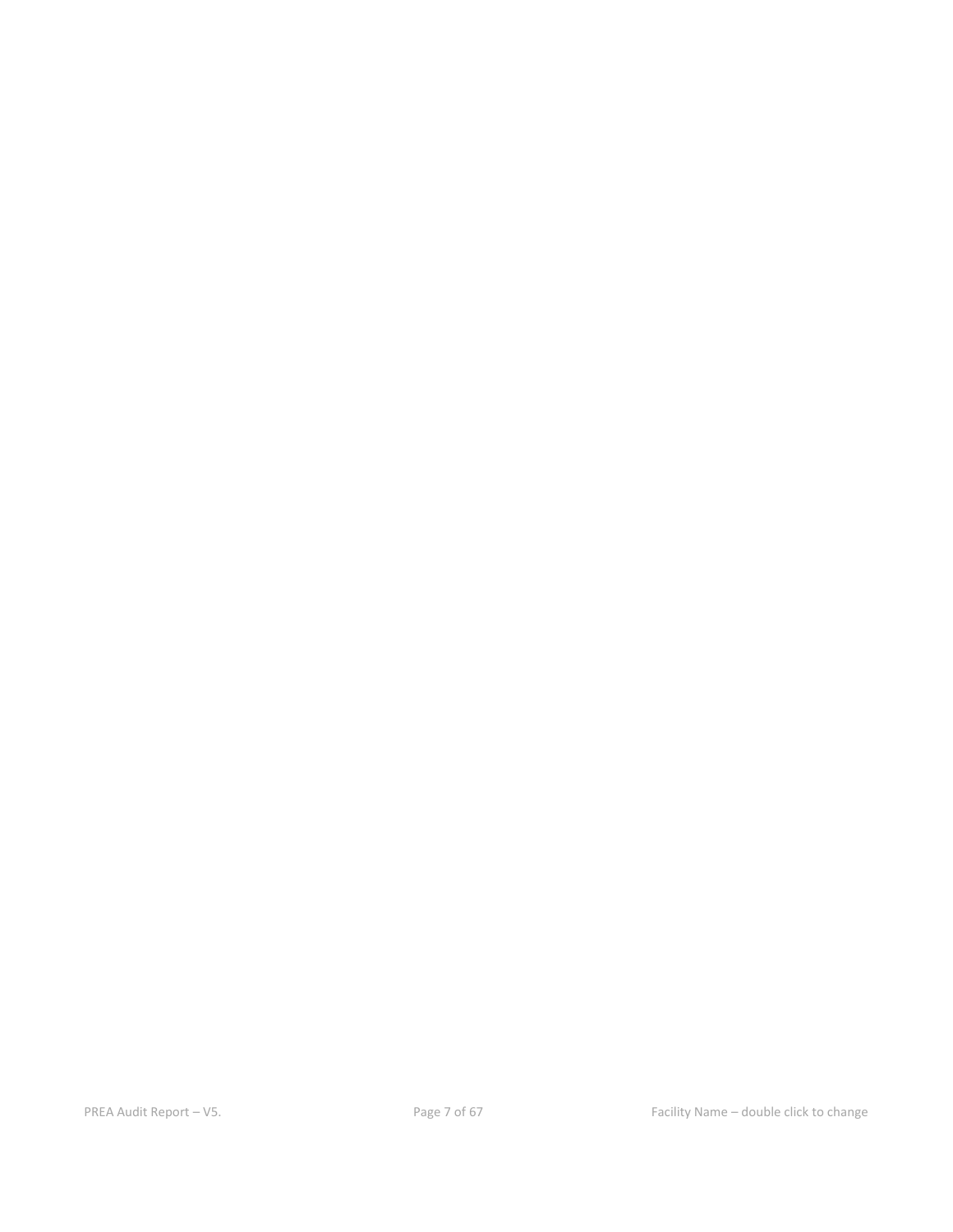# **PREVENTION PLANNING**

# **Standard 115.11: Zero tolerance of sexual abuse and sexual harassment; PREA coordinator**

# **All Yes/No Questions Must Be Answered by The Auditor to Complete the Report**

### **115.11 (a)**

- **•** Does the agency have a written policy mandating zero tolerance toward all forms of sexual abuse and sexual harassment?  $\boxtimes$  Yes  $\Box$  No
- Does the written policy outline the agency's approach to preventing, detecting, and responding to sexual abuse and sexual harassment?  $\boxtimes$  Yes  $\Box$  No

# **115.11 (b)**

- Has the agency employed or designated an agency wide PREA Coordinator?  $\boxtimes$  Yes  $\Box$  No
- **■** Is the PREA Coordinator position in the upper level of the agency hierarchy?  $\boxtimes$  Yes  $\Box$  No
- Does the PREA Coordinator have sufficient time and authority to develop, implement, and oversee agency efforts to comply with the PREA standards in all of its facilities? ☒ Yes ☐ No

### **115.11 (c)**

- If this agency operates more than one facility, has each facility designated a PREA compliance manager? (N/A if agency operates only one facility.)  $\Box$  Yes  $\Box$  No  $\boxtimes$  NA
- **•** Does the PREA compliance manager have sufficient time and authority to coordinate the facility's efforts to comply with the PREA standards? (N/A if agency operates only one facility.)  $\Box$  Yes  $\Box$  No  $\boxtimes$  NA

#### **Auditor Overall Compliance Determination**

- ☐ **Exceeds Standard** (*Substantially exceeds requirement of standards*)
- ☒ **Meets Standard** (*Substantial compliance; complies in all material ways with the standard for the relevant review period*)
- ☐ **Does Not Meet Standard** (*Requires Corrective Action*)

#### **Overall Compliance Determination Narrative**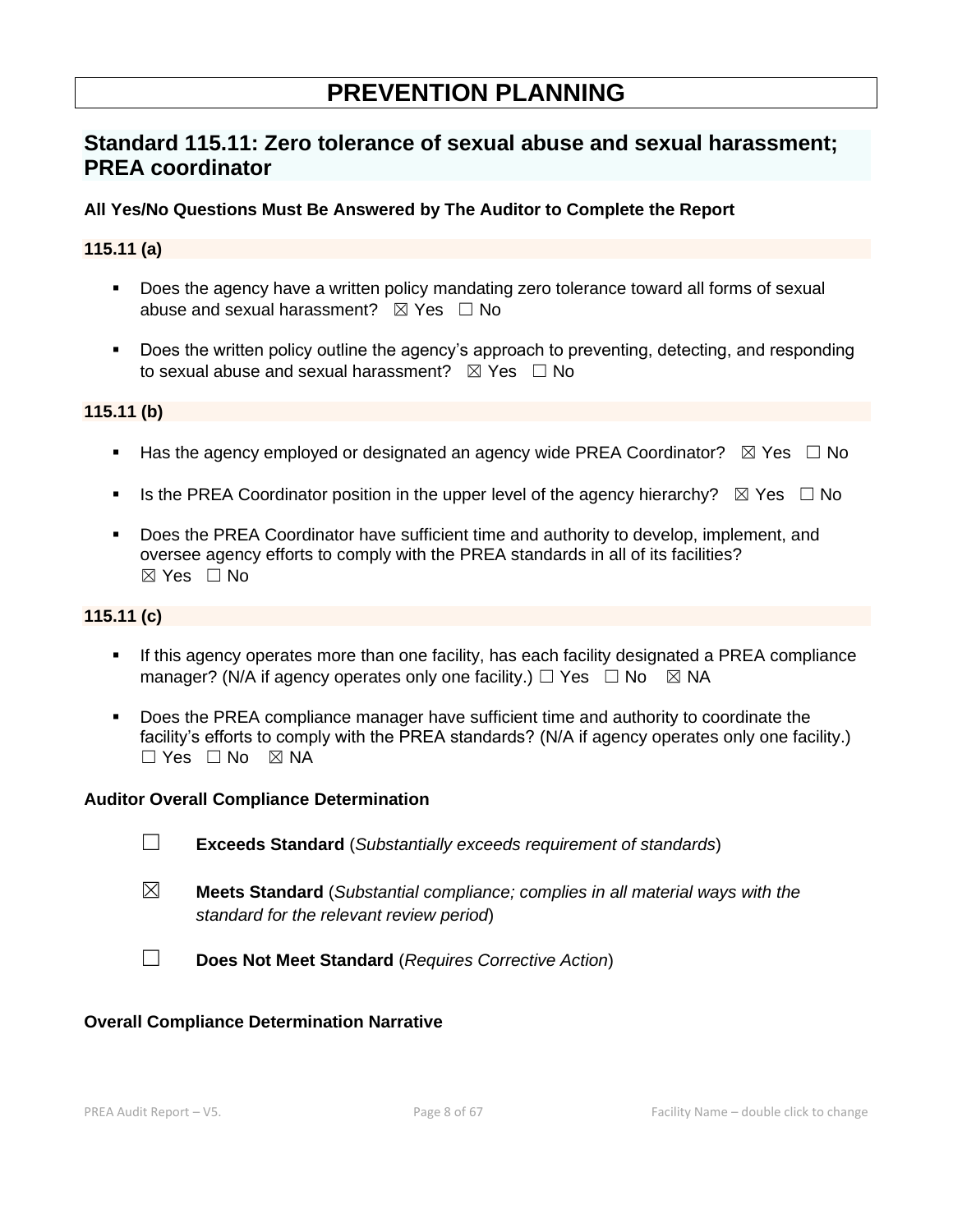Comanche County Detention Center PREA policy 7, Volume 3, Chapter 5 Page 1. Sec.1… CCDC maintains a zero tolerance for offender-on-offender sexual assault, staff sexual misconduct and sexual harassment toward offenders. Staff members carry on their person a PREA zero tolerance card issued along with their agency ID. Sec. 1.A. Page 2… The facility shall designate a Prison Rape Elimination Act (PREA) coordinator/manager to oversee facility efforts to comply with PREA standards. This position shall have sufficient time and authority to develop, implement and oversee the facilities efforts to comply. Through the organizational chart, informal and formal interviews with the Lieutenant assigned and the facility administrator determined both position and time in 115.11 (b) were met.

# **Standard 115.12: Contracting with other entities for the confinement of inmates**

# **All Yes/No Questions Must Be Answered by the Auditor to Complete the Report**

# **115.12 (a)**

**•** If this agency is public and it contracts for the confinement of its inmates with private agencies or other entities including other government agencies, has the agency included the entity's obligation to comply with the PREA standards in any new contract or contract renewal signed on or after August 20, 2012? (N/A if the agency does not contract with private agencies or other entities for the confinement of inmates.)  $\Box$  Yes  $\Box$  No  $\boxtimes$  NA

# **115.12 (b)**

▪ Does any new contract or contract renewal signed on or after August 20, 2012 provide for agency contract monitoring to ensure that the contractor is complying with the PREA standards? (N/A if the agency does not contract with private agencies or other entities for the confinement of inmates.) □ Yes □ No ⊠ NA

#### **Auditor Overall Compliance Determination**

- ☐ **Exceeds Standard** (*Substantially exceeds requirement of standards*)
- ☒ **Meets Standard** (*Substantial compliance; complies in all material ways with the standard for the relevant review period*)
- ☐ **Does Not Meet Standard** (*Requires Corrective Action*)

# **Overall Compliance Determination Narrative**

CCDC Does not contract with another agency.

# **Standard 115.13: Supervision and monitoring**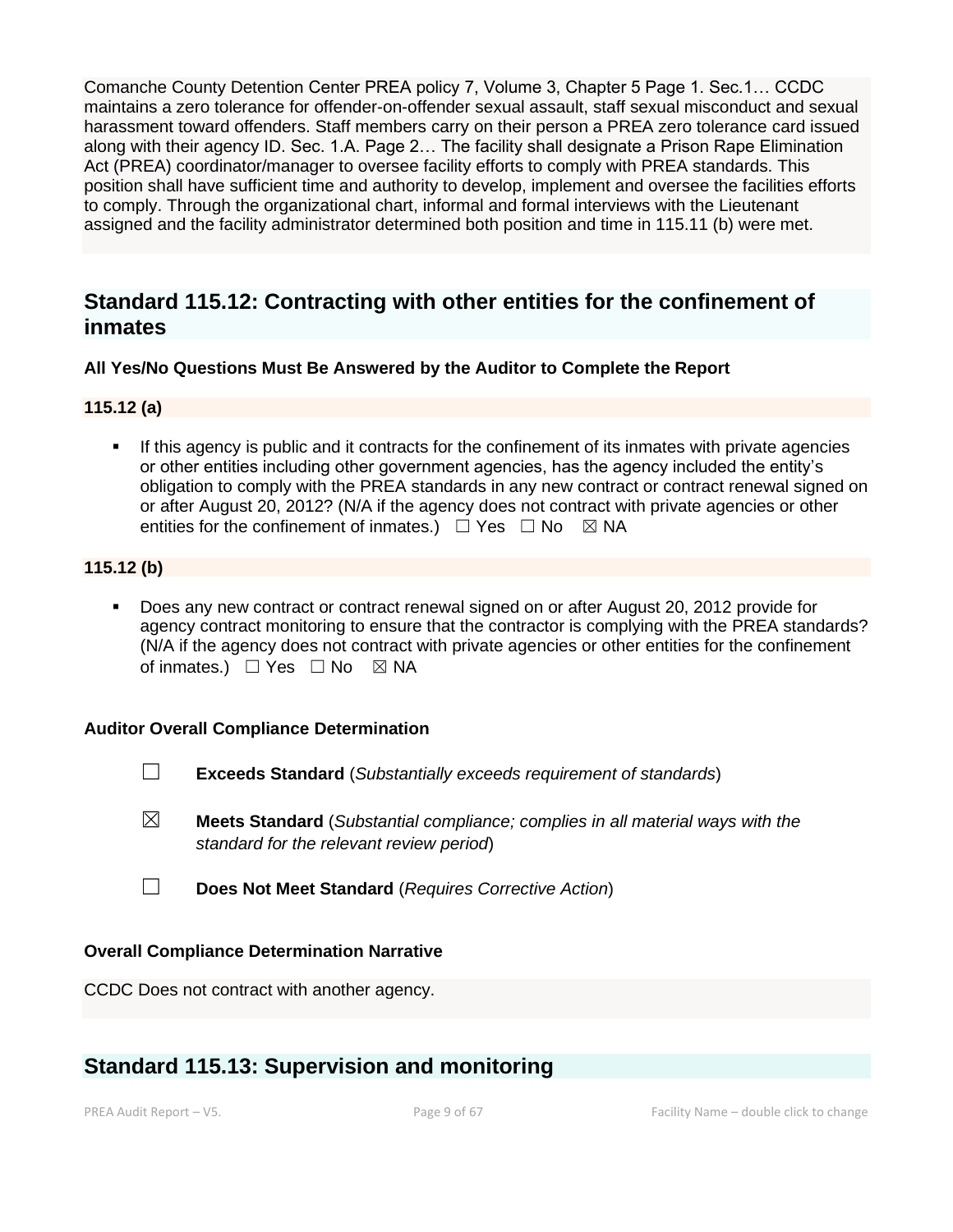# **All Yes/No Questions Must Be Answered by the Auditor to Complete the Report**

# **115.13 (a)**

- Does the facility have a documented staffing plan that provides for adequate levels of staffing and, where applicable, video monitoring, to protect inmates against sexual abuse? X Yes
- In calculating adequate staffing levels and determining the need for video monitoring, does the staffing plan take into consideration: Generally accepted detention and correctional practices? ☒ Yes ☐ No
- In calculating adequate staffing levels and determining the need for video monitoring, does the staffing plan take into consideration: Any judicial findings of inadequacy?  $\boxtimes$  Yes  $\Box$  No
- In calculating adequate staffing levels and determining the need for video monitoring, does the staffing plan take into consideration: Any findings of inadequacy from Federal investigative agencies? ⊠ Yes □ No
- In calculating adequate staffing levels and determining the need for video monitoring, does the staffing plan take into consideration: Any findings of inadequacy from internal or external oversight bodies?  $\boxtimes$  Yes  $\Box$  No
- In calculating adequate staffing levels and determining the need for video monitoring, does the staffing plan take into consideration: All components of the facility's physical plant (including "blind-spots" or areas where staff or inmates may be isolated)?  $\boxtimes$  Yes  $\Box$  No
- **•** In calculating adequate staffing levels and determining the need for video monitoring, does the staffing plan take into consideration: The composition of the inmate population?  $\boxtimes$  Yes  $\Box$  No
- In calculating adequate staffing levels and determining the need for video monitoring, does the staffing plan take into consideration: The number and placement of supervisory staff?  $\boxtimes$  Yes  $\Box$  No
- **•** In calculating adequate staffing levels and determining the need for video monitoring, does the staffing plan take into consideration: The institution programs occurring on a particular shift?  $\square$  $Yes \Box No \ \boxtimes NA$
- In calculating adequate staffing levels and determining the need for video monitoring, does the staffing plan take into consideration: Any applicable State or local laws, regulations, or standards? ⊠ Yes □ No
- **•** In calculating adequate staffing levels and determining the need for video monitoring, does the staffing plan take into consideration: The prevalence of substantiated and unsubstantiated incidents of sexual abuse?  $\boxtimes$  Yes  $\Box$  No
- In calculating adequate staffing levels and determining the need for video monitoring, does the staffing plan take into consideration: Any other relevant factors?  $\boxtimes$  Yes  $\Box$  No

#### **115.13 (b)**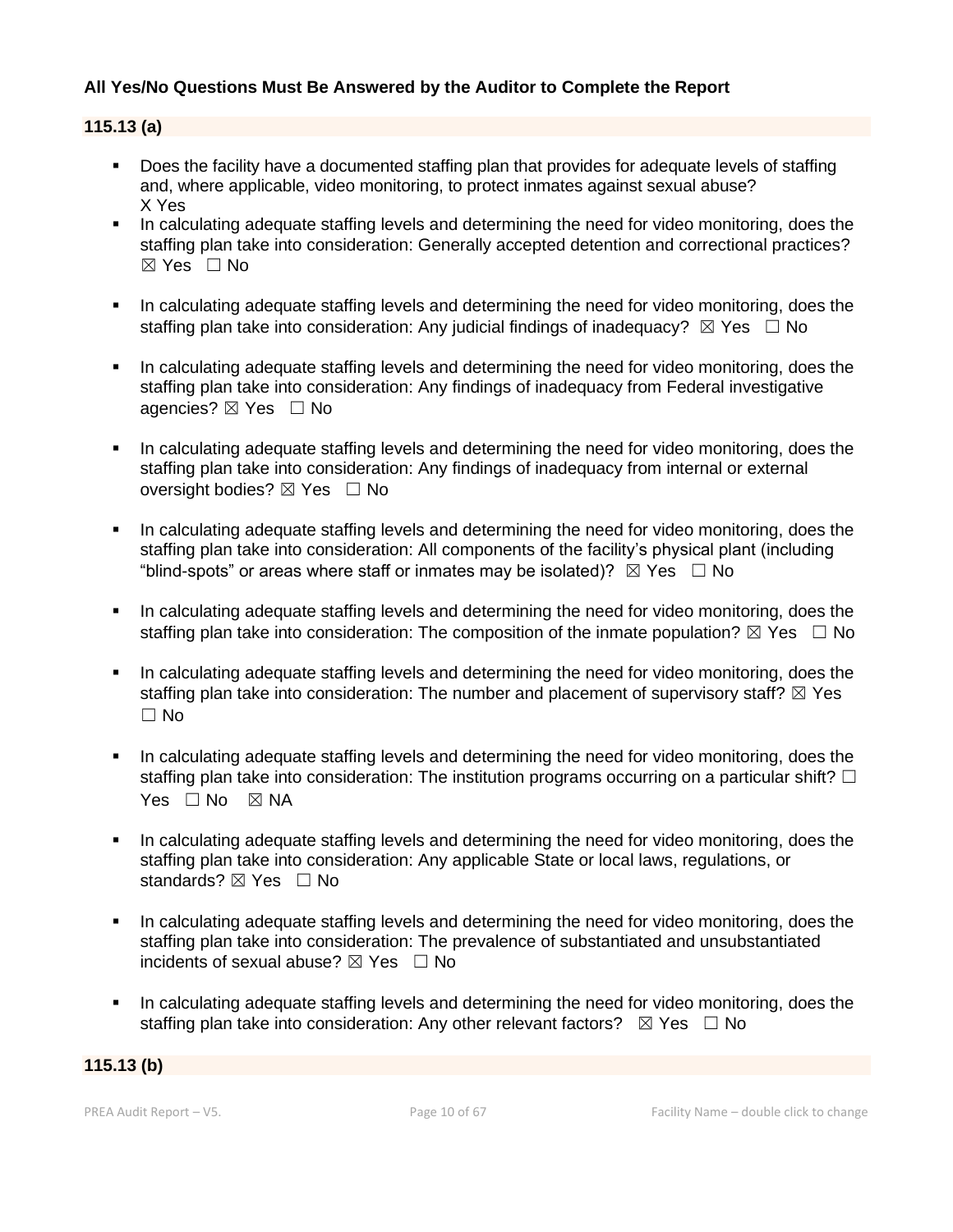In circumstances where the staffing plan is not complied with, does the facility document and justify all deviations from the plan? (N/A if no deviations from staffing plan.)  $⊠ Yes ⊡ No ⊡ NA$ 

# **115.13 (c)**

- In the past 12 months, has the facility, in consultation with the agency PREA Coordinator, assessed, determined, and documented whether adjustments are needed to: The staffing plan established pursuant to paragraph (a) of this section?  $\boxtimes$  Yes  $\Box$  No
- In the past 12 months, has the facility, in consultation with the agency PREA Coordinator, assessed, determined, and documented whether adjustments are needed to: The facility's deployment of video monitoring systems and other monitoring technologies?  $\boxtimes$  Yes  $\Box$  No
- In the past 12 months, has the facility, in consultation with the agency PREA Coordinator, assessed, determined, and documented whether adjustments are needed to: The resources the facility has available to commit to ensure adherence to the staffing plan?  $\boxtimes$  Yes  $\Box$  No

# **115.13 (d)**

- Has the facility/agency implemented a policy and practice of having intermediate-level or higherlevel supervisors conduct and document unannounced rounds to identify and deter staff sexual abuse and sexual harassment?  $\boxtimes$  Yes  $\Box$  No
- **■** Is this policy and practice implemented for night shifts as well as day shifts?  $\boxtimes$  Yes  $\Box$  No
- Does the facility/agency have a policy prohibiting staff from alerting other staff members that these supervisory rounds are occurring, unless such announcement is related to the legitimate operational functions of the facility?  $\boxtimes$  Yes  $\Box$  No

#### **Auditor Overall Compliance Determination**

- ☐ **Exceeds Standard** (*Substantially exceeds requirement of standards*)
- ☒ **Meets Standard** (*Substantial compliance; complies in all material ways with the standard for the relevant review period*)
- ☐ **Does Not Meet Standard** (*Requires Corrective Action*)

# **Overall Compliance Determination Narrative**

CCDC staffing recommendations and budget submitted are based on projected population count and the number of prior incidents reported. Current staffing allows for 12 people per shift, that include a Lieutenant, 1 sergeant, 2 corporals and 8 detention officers. Staff requirements are reviewed as a part of all team meetings, which are done at a minimum of 1 per month. The facility reviews staffing patterns on a daily basis by submission of shift post rosters, that are reviewed daily by administration staff. All incidents are reviewed pursuant to PREA standard 115.86. Unannounced rounds are being made by intermediate and higher-level supervisors to observe for possible PREA issues on all shifts, weekdays and weekends. Documentation included informal interviews, and log books indicating date, time and person making rounds.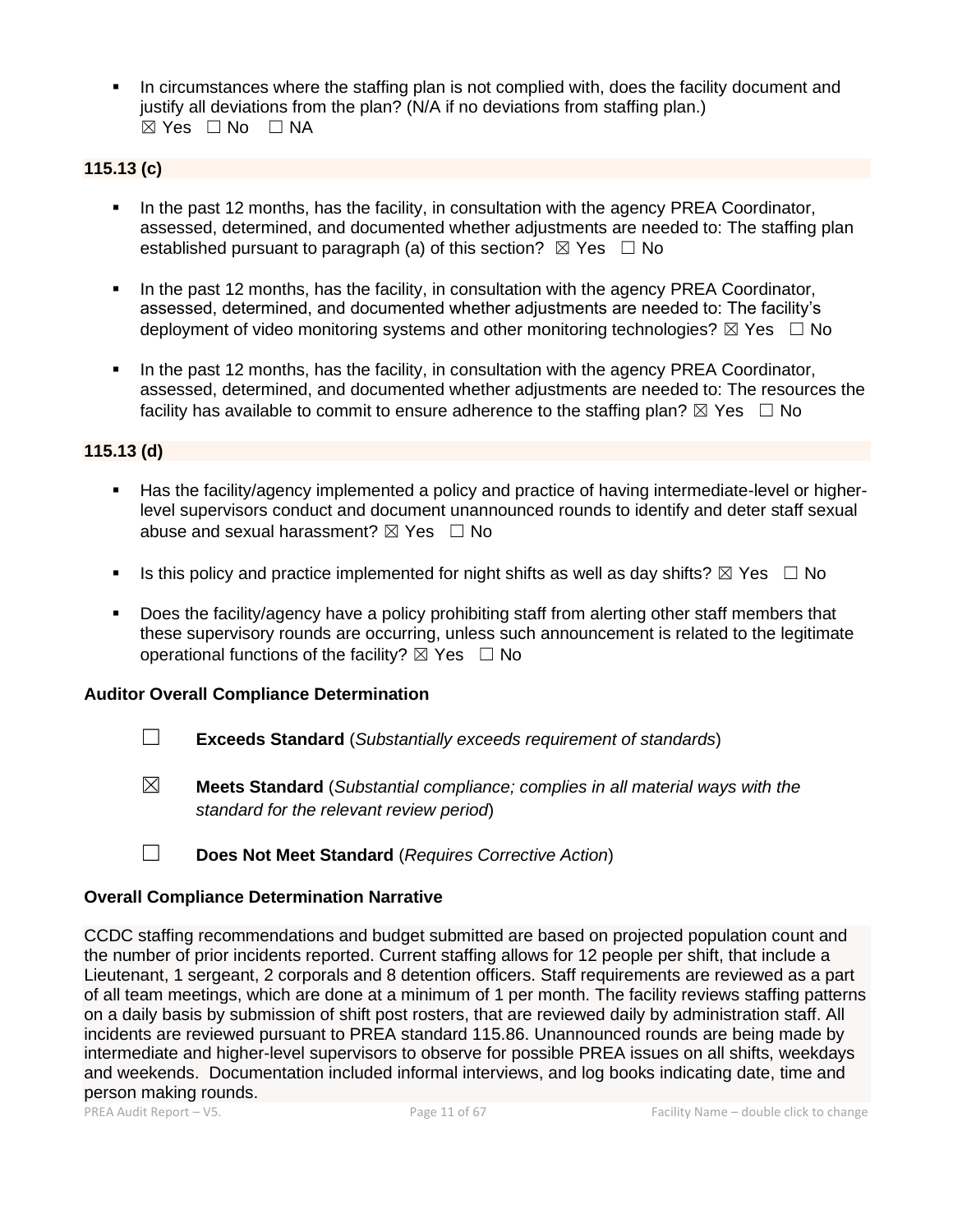# **Standard 115.14: Youthful inmates**

# **All Yes/No Questions Must Be Answered by the Auditor to Complete the Report**

# **115.14 (a)**

■ Does the facility place all youthful inmates in housing units that separate them from sight, sound, and physical contact with any adult inmates through use of a shared dayroom or other common space, shower area, or sleeping quarters? (N/A if facility does not have youthful inmates [inmates <18 years old].)  $\boxtimes$  Yes  $\Box$  No  $\Box$  NA

# **115.14 (b)**

- In areas outside of housing units does the agency maintain sight and sound separation between youthful inmates and adult inmates? (N/A if facility does not have youthful inmates [inmates <18 years old].)  $\boxtimes$  Yes  $\Box$  No  $\Box$  NA
- **•** In areas outside of housing units does the agency provide direct staff supervision when youthful inmates and adult inmates have sight, sound, or physical contact? (N/A if facility does not have youthful inmates [inmates <18 years old].)  $\boxtimes$  Yes  $\Box$  No  $\Box$  NA

# **115.14 (c)**

- Does the agency make its best efforts to avoid placing youthful inmates in isolation to comply with this provision? (N/A if facility does not have youthful inmates [inmates <18 years old].)  $\boxtimes$  Yes  $\Box$  No  $\Box$  NA
- Does the agency, while complying with this provision, allow youthful inmates daily large-muscle exercise and legally required special education services, except in exigent circumstances? (N/A if facility does not have youthful inmates [inmates <18 years old].)  $\boxtimes$  Yes  $\Box$  No  $\Box$  NA
- Do youthful inmates have access to other programs and work opportunities to the extent possible? (N/A if facility does not have youthful inmates [inmates <18 years old].)  $\boxtimes$  Yes  $\Box$  No  $\Box$  NA

# **Auditor Overall Compliance Determination**

- ☐ **Exceeds Standard** (*Substantially exceeds requirement of standards*)
- ☒ **Meets Standard** (*Substantial compliance; complies in all material ways with the standard for the relevant review period*)
- ☐ **Does Not Meet Standard** (*Requires Corrective Action*)

# **Overall Compliance Determination Narrative**

PREA Audit Report – V5. Page 12 of 67 Facility Name – double click to change CCDC Policy 6, Chapter 1, pages 1&2 covers juvenile and youthful offenders, along with Standard 115.14 A, B, & C. Log books are being maintained on exercise offered daily.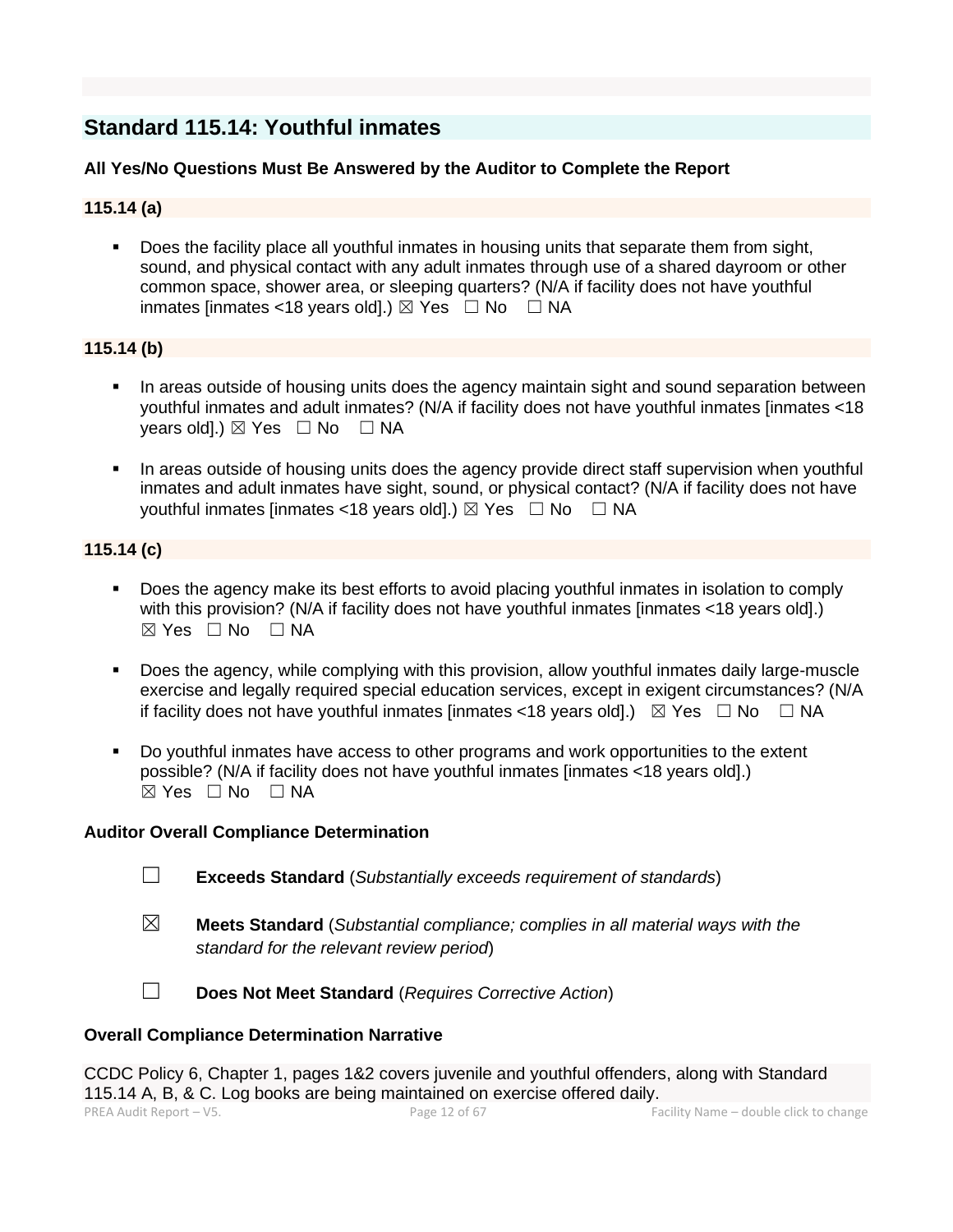# **Standard 115.15: Limits to cross-gender viewing and searches**

# **All Yes/No Questions Must Be Answered by the Auditor to Complete the Report**

# **115.15 (a)**

■ Does the facility always refrain from conducting any cross-gender strip or cross-gender visual body cavity searches, except in exigent circumstances or by medical practitioners?  $\boxtimes$  Yes  $\Box$  No

# **115.15 (b)**

- Does the facility always refrain from conducting cross-gender pat-down searches of female inmates, except in exigent circumstances? (N/A if the facility does not have female inmates.)  $\boxtimes$  Yes  $\Box$  No  $\Box$  NA
- Does the facility always refrain from restricting female inmates' access to regularly available programming or other out-of-cell opportunities in order to comply with this provision? (N/A if the facility does not have female inmates.)  $\boxtimes$  Yes  $\Box$  No  $\Box$  NA

# **115.15 (c)**

- Does the facility document all cross-gender strip searches and cross-gender visual body cavity searches? ⊠ Yes □ No
- Does the facility document all cross-gender pat-down searches of female inmates? (N/A if the facility does not have female inmates.)  $\boxtimes$  Yes  $\Box$  No  $\Box$  NA

#### **115.15 (d)**

- Does the facility have policies that enables inmates to shower, perform bodily functions, and change clothing without nonmedical staff of the opposite gender viewing their breasts, buttocks, or genitalia, except in exigent circumstances or when such viewing is incidental to routine cell checks? ☒ Yes ☐ No
- Does the facility have procedures that enables inmates to shower, perform bodily functions, and change clothing without nonmedical staff of the opposite gender viewing their breasts, buttocks, or genitalia, except in exigent circumstances or when such viewing is incidental to routine cell checks?  $\boxtimes$  Yes  $\Box$  No
- Does the facility require staff of the opposite gender to announce their presence when entering an inmate housing unit?  $\boxtimes$  Yes  $\Box$  No

# **115.15 (e)**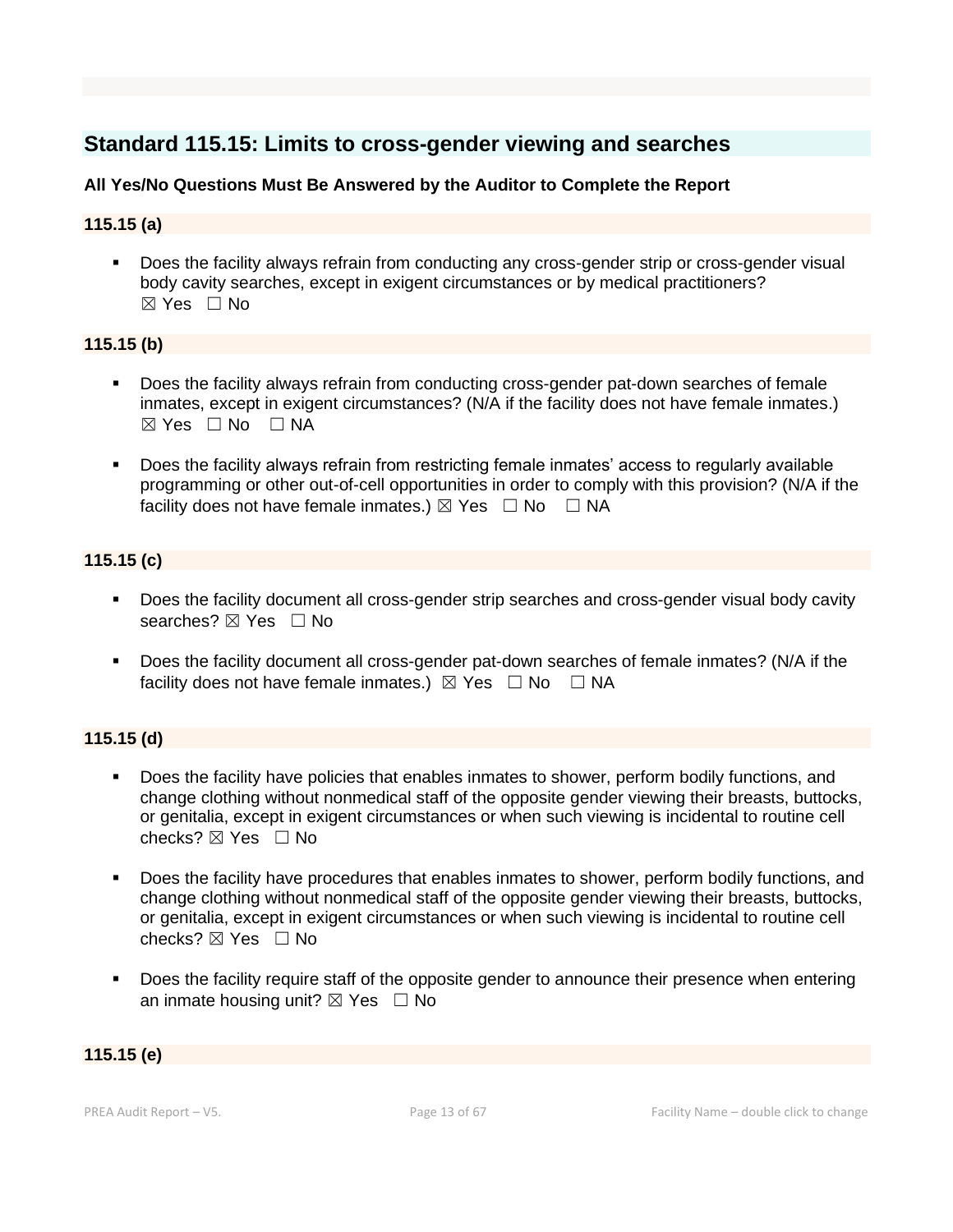- Does the facility always refrain from searching or physically examining transgender or intersex inmates for the sole purpose of determining the inmate's genital status?  $\boxtimes$  Yes  $\Box$  No
- If an inmate's genital status is unknown, does the facility determine genital status during conversations with the inmate, by reviewing medical records, or, if necessary, by learning that information as part of a broader medical examination conducted in private by a medical practitioner? ⊠ Yes □ No

# **115.15 (f)**

- Does the facility/agency train security staff in how to conduct cross-gender pat down searches in a professional and respectful manner, and in the least intrusive manner possible, consistent with security needs?  $\boxtimes$  Yes  $\Box$  No
- **•** Does the facility/agency train security staff in how to conduct searches of transgender and intersex inmates in a professional and respectful manner, and in the least intrusive manner possible, consistent with security needs?  $\boxtimes$  Yes  $\Box$  No

# **Auditor Overall Compliance Determination**

- ☐ **Exceeds Standard** (*Substantially exceeds requirement of standards*)
- ☒ **Meets Standard** (*Substantial compliance; complies in all material ways with the standard for the relevant review period*)
- ☐ **Does Not Meet Standard** (*Requires Corrective Action*)

# **Overall Compliance Determination Narrative**

CCDC policy 7, chapter 5 pages 31&32 sec. XV limits to cross gender viewing and searches. Covers Standard 115.15 (a) –(f). Training Guidance in cross-gender and transgender pat searches by the Moss Group through PREA Resource Center training provided to all staff. No cross-gender searches occurred in the last 12 months. Shower curtains provide requirements of 115.15 (d). Opposite gender staff are required to announce presence when entering inmate housing. Control room staff are required to block out cross-gender viewing camera when they assume the post. Supervisors, when conducting rounds, will check for compliance.

# **Standard 115.16: Inmates with disabilities and inmates who are limited English proficient**

# **All Yes/No Questions Must Be Answered by the Auditor to Complete the Report**

#### **115.16 (a)**

▪ Does the agency take appropriate steps to ensure that inmates with disabilities have an equal opportunity to participate in or benefit from all aspects of the agency's efforts to prevent, detect,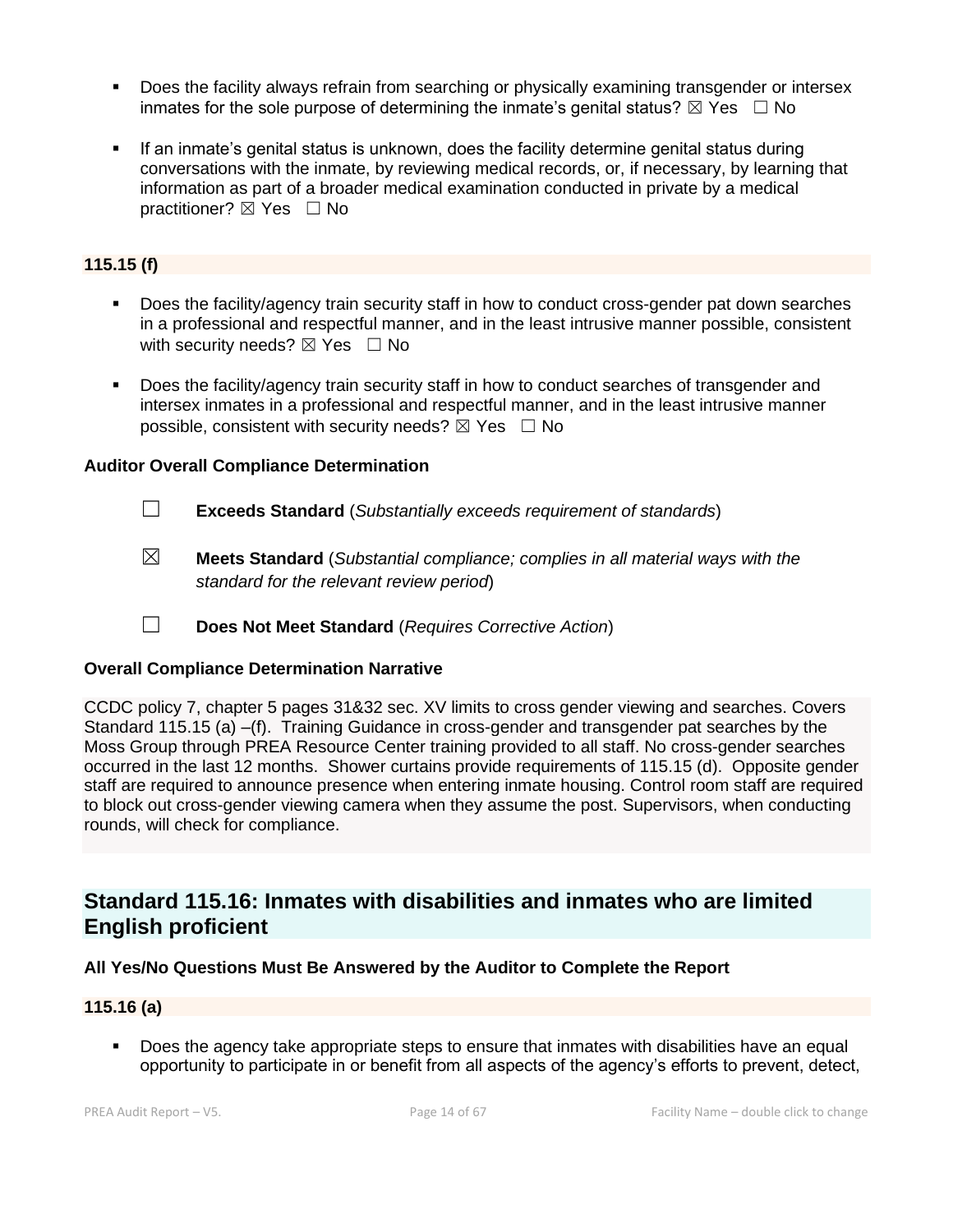and respond to sexual abuse and sexual harassment, including: inmates who are deaf or hard of hearing?  $\boxtimes$  Yes  $\Box$  No

- Does the agency take appropriate steps to ensure that inmates with disabilities have an equal opportunity to participate in or benefit from all aspects of the agency's efforts to prevent, detect, and respond to sexual abuse and sexual harassment, including: inmates who are blind or have low vision?  $\boxtimes$  Yes  $\Box$  No
- Does the agency take appropriate steps to ensure that inmates with disabilities have an equal opportunity to participate in or benefit from all aspects of the agency's efforts to prevent, detect, and respond to sexual abuse and sexual harassment, including: inmates who have intellectual disabilities? ⊠ Yes □ No
- Does the agency take appropriate steps to ensure that inmates with disabilities have an equal opportunity to participate in or benefit from all aspects of the agency's efforts to prevent, detect, and respond to sexual abuse and sexual harassment, including: inmates who have psychiatric disabilities? ⊠ Yes □ No
- Does the agency take appropriate steps to ensure that inmates with disabilities have an equal opportunity to participate in or benefit from all aspects of the agency's efforts to prevent, detect, and respond to sexual abuse and sexual harassment, including: inmates who have speech disabilities? ⊠ Yes □ No
- Does the agency take appropriate steps to ensure that inmates with disabilities have an equal opportunity to participate in or benefit from all aspects of the agency's efforts to prevent, detect, and respond to sexual abuse and sexual harassment, including: Other (if "other," please explain in overall determination notes)?  $\boxtimes$  Yes  $\Box$  No
- Do such steps include, when necessary, ensuring effective communication with inmates who are deaf or hard of hearing?  $\boxtimes$  Yes  $\Box$  No
- Do such steps include, when necessary, providing access to interpreters who can interpret effectively, accurately, and impartially, both receptively and expressively, using any necessary specialized vocabulary?  $\boxtimes$  Yes  $\Box$  No
- Does the agency ensure that written materials are provided in formats or through methods that ensure effective communication with inmates with disabilities including inmates who: Have intellectual disabilities?  $\boxtimes$  Yes  $\Box$  No
- Does the agency ensure that written materials are provided in formats or through methods that ensure effective communication with inmates with disabilities including inmates who: Have limited reading skills?  $\boxtimes$  Yes  $\Box$  No
- Does the agency ensure that written materials are provided in formats or through methods that ensure effective communication with inmates with disabilities including inmates who: Are blind or have low vision?  $\boxtimes$  Yes  $\Box$  No

# **115.16 (b)**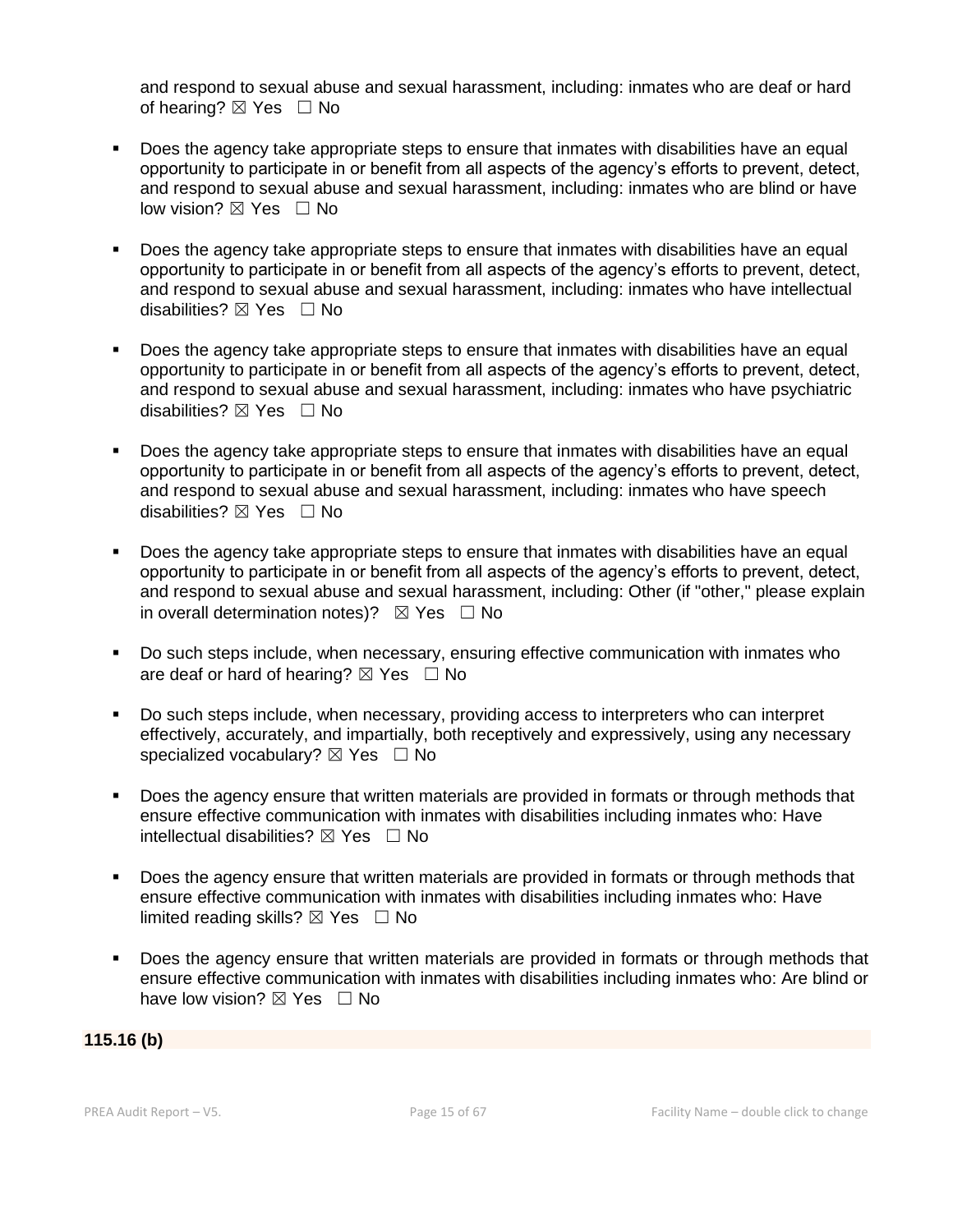- Does the agency take reasonable steps to ensure meaningful access to all aspects of the agency's efforts to prevent, detect, and respond to sexual abuse and sexual harassment to inmates who are limited English proficient?  $\boxtimes$  Yes  $\Box$  No
- Do these steps include providing interpreters who can interpret effectively, accurately, and impartially, both receptively and expressively, using any necessary specialized vocabulary?  $\boxtimes$  Yes  $\Box$  No

### **115.16 (c)**

Does the agency always refrain from relying on inmate interpreters, inmate readers, or other types of inmate assistance except in limited circumstances where an extended delay in obtaining an effective interpreter could compromise the inmate's safety, the performance of firstresponse duties under §115.64, or the investigation of the inmate's allegations?  $\boxtimes$  Yes  $\Box$  No

#### **Auditor Overall Compliance Determination**

| $\perp$     | <b>Exceeds Standard</b> (Substantially exceeds requirement of standards)                                                          |
|-------------|-----------------------------------------------------------------------------------------------------------------------------------|
| $\boxtimes$ | <b>Meets Standard</b> (Substantial compliance; complies in all material ways with the<br>standard for the relevant review period) |

☐ **Does Not Meet Standard** (*Requires Corrective Action*)

# **Overall Compliance Determination Narrative**

CCDC policy 7, chapter 5, page 13, V. Every offender will receive a copy of the department's orientation material in formats or through methods to ensure effective communication. Offenders, whose primary language is not English, will normally be provided a copy or translation of the orientational material in their own language. If literacy problems, intellectual disabilities/disabilities (visual/hearing impairments) exist, the offender will be assisted in understanding the material. PREA poster in Spanish, and a list of interpreters with contact information as of September 12, 2019 to be updated as needed.

# **Standard 115.17: Hiring and promotion decisions**

# **All Yes/No Questions Must Be Answered by the Auditor to Complete the Report**

# **115.17 (a)**

- Does the agency prohibit the hiring or promotion of anyone who may have contact with inmates who has engaged in sexual abuse in a prison, jail, lockup, community confinement facility, juvenile facility, or other institution (as defined in 42 U.S.C. 1997)?  $\boxtimes$  Yes  $\Box$  No
- **•** Does the agency prohibit the hiring or promotion of anyone who may have contact with inmates who has been convicted of engaging or attempting to engage in sexual activity in the community facilitated by force, overt or implied threats of force, or coercion, or if the victim did not consent or was unable to consent or refuse?  $\boxtimes$  Yes  $\Box$  No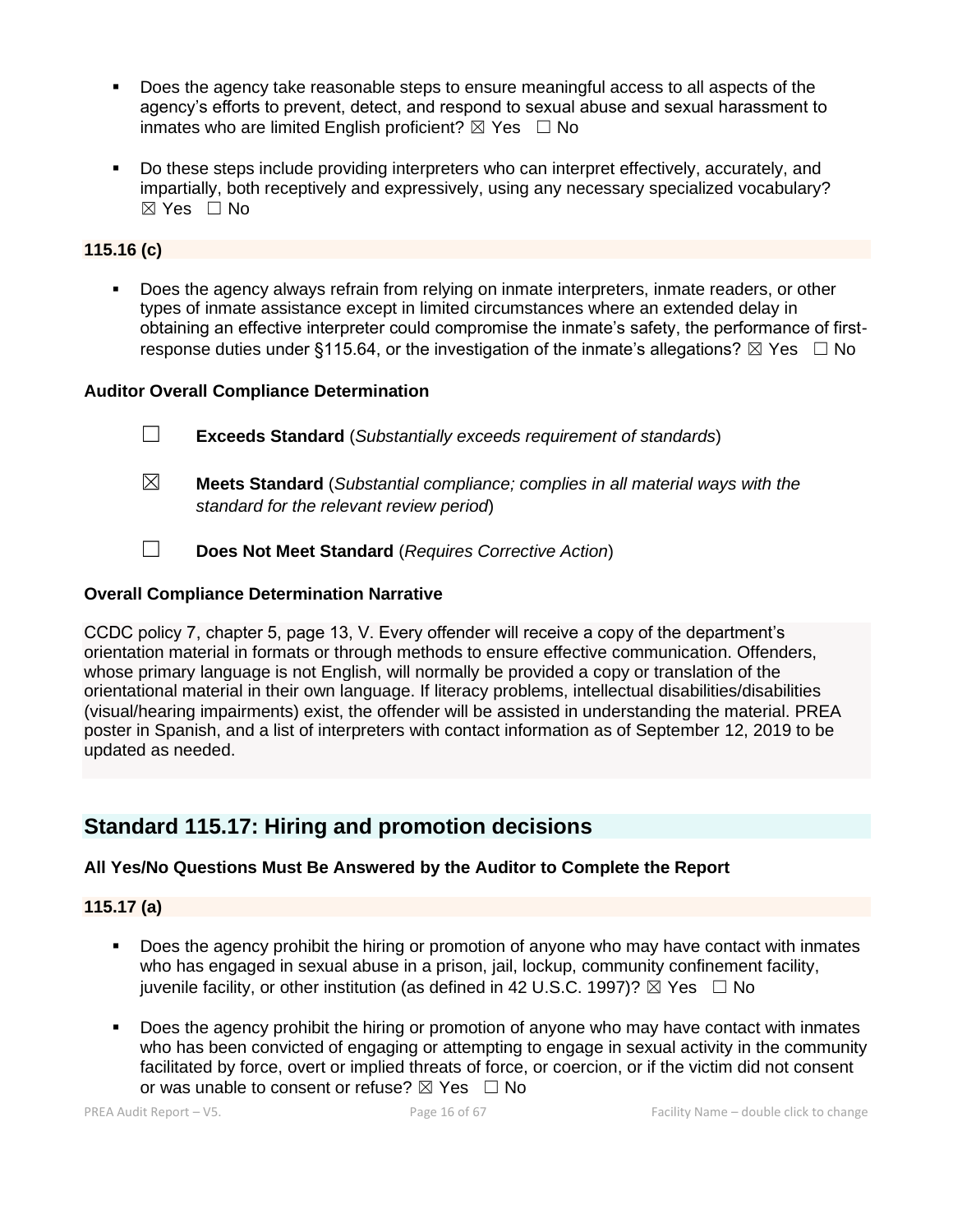- Does the agency prohibit the hiring or promotion of anyone who may have contact with inmates who has been civilly or administratively adjudicated to have engaged in the activity described in the question immediately above?  $\boxtimes$  Yes  $\Box$  No
- Does the agency prohibit the enlistment of services of any contractor who may have contact with inmates who has engaged in sexual abuse in a prison, jail, lockup, community confinement facility, juvenile facility, or other institution (as defined in 42 U.S.C. 1997)?  $\boxtimes$  Yes  $\Box$  No
- Does the agency prohibit the enlistment of services of any contractor who may have contact with inmates who has been convicted of engaging or attempting to engage in sexual activity in the community facilitated by force, overt or implied threats of force, or coercion, or if the victim did not consent or was unable to consent or refuse?  $\boxtimes$  Yes  $\Box$  No
- Does the agency prohibit the enlistment of services of any contractor who may have contact with inmates who has been civilly or administratively adjudicated to have engaged in the activity described in the question immediately above?  $\boxtimes$  Yes  $\Box$  No

# **115.17 (b)**

- Does the agency consider any incidents of sexual harassment in determining whether to hire or promote anyone who may have contact with inmates?  $\boxtimes$  Yes  $\Box$  No
- **Does the agency consider any incidents of sexual harassment in determining whether to enlist** the services of any contractor who may have contact with inmates?  $\boxtimes$  Yes  $\Box$  No

# **115.17 (c)**

- **EXEL Before hiring new employees, who may have contact with inmates, does the agency perform a** criminal background records check?  $\boxtimes$  Yes  $\Box$  No
- **EXEL Before hiring new employees who may have contact with inmates, does the agency, consistent** with Federal, State, and local law, make its best efforts to contact all prior institutional employers for information on substantiated allegations of sexual abuse or any resignation during a pending investigation of an allegation of sexual abuse?  $\boxtimes$  Yes  $\Box$  No

#### **115.17 (d)**

▪ Does the agency perform a criminal background records check before enlisting the services of any contractor who may have contact with inmates?  $\boxtimes$  Yes  $\Box$  No

#### **115.17 (e)**

Does the agency either conduct criminal background records checks at least every five years of current employees and contractors who may have contact with inmates or have in place a system for otherwise capturing such information for current employees?  $\boxtimes$  Yes  $\Box$  No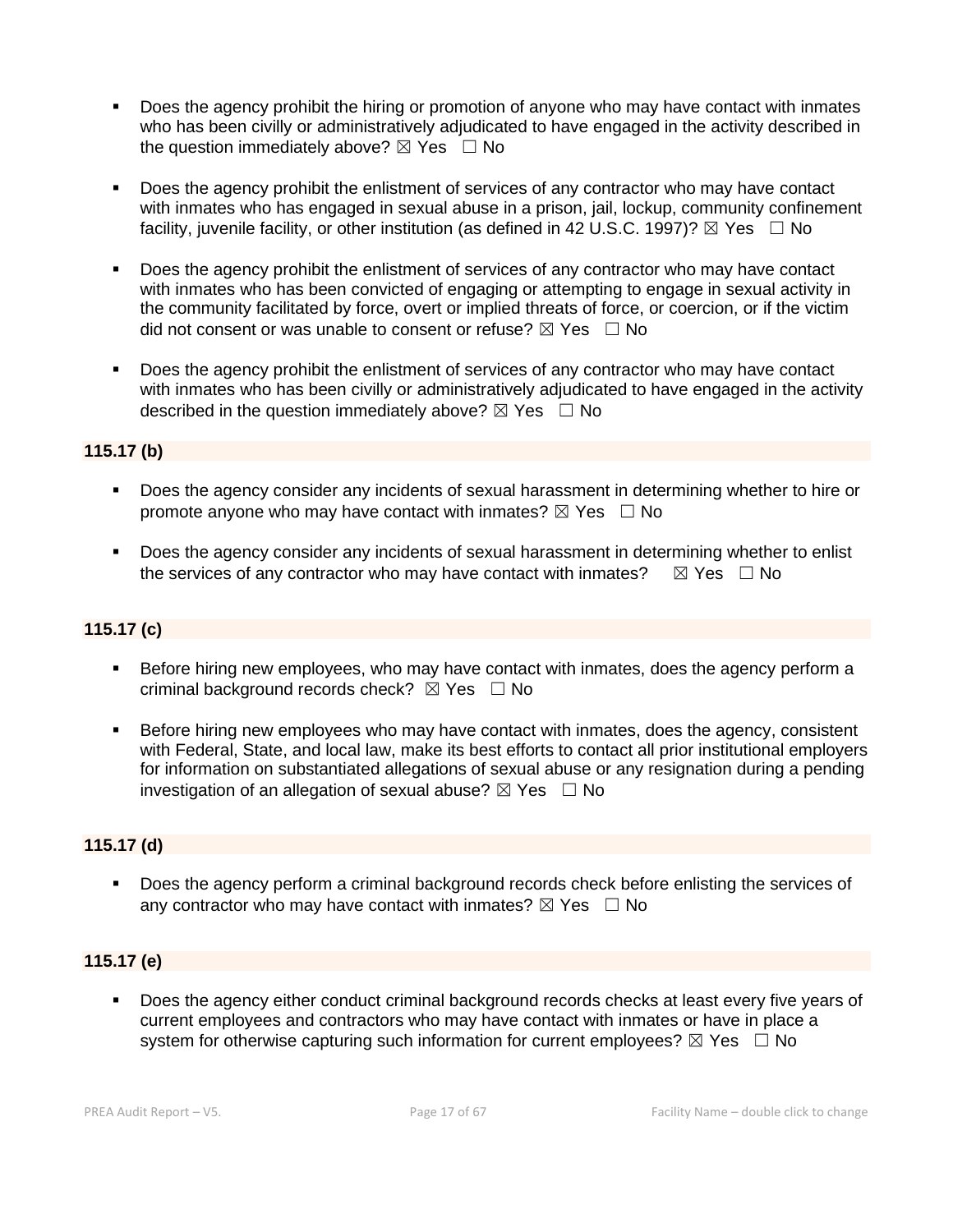# **115.17 (f)**

- Does the agency ask all applicants and employees who may have contact with inmates directly about previous misconduct described in paragraph (a) of this section in written applications or interviews for hiring or promotions?  $\boxtimes$  Yes  $\Box$  No
- Does the agency ask all applicants and employees who may have contact with inmates directly about previous misconduct described in paragraph (a) of this section in any interviews or written self-evaluations conducted as part of reviews of current employees?  $\boxtimes$  Yes  $\Box$  No
- Does the agency impose upon employees a continuing affirmative duty to disclose any such misconduct? ⊠ Yes □ No

#### **115.17 (g)**

▪ Does the agency consider material omissions regarding such misconduct, or the provision of materially false information, grounds for termination?  $\boxtimes$  Yes  $\Box$  No

#### **115.17 (h)**

▪ Does the agency provide information on substantiated allegations of sexual abuse or sexual harassment involving a former employee upon receiving a request from an institutional employer for whom such employee has applied to work? (N/A if providing information on substantiated allegations of sexual abuse or sexual harassment involving a former employee is prohibited by law.)  $\boxtimes$  Yes  $\Box$  No  $\Box$  NA

#### **Auditor Overall Compliance Determination**

- ☐ **Exceeds Standard** (*Substantially exceeds requirement of standards*)
- ☒ **Meets Standard** (*Substantial compliance; complies in all material ways with the standard for the relevant review period*)
- ☐ **Does Not Meet Standard** (*Requires Corrective Action*)

#### **Overall Compliance Determination Narrative**

The CCDC PREA policy address all requirements of this Standard. Initial background checks are done and all background checks on staff are done annually, the employment application include questions outlined in Standard 115.17.

# **Standard 115.18: Upgrades to facilities and technologies**

#### **All Yes/No Questions Must Be Answered by the Auditor to Complete the Report**

# **115.18 (a)**

If the agency designed or acquired any new facility or planned any substantial expansion or modification of existing facilities, did the agency consider the effect of the design, acquisition,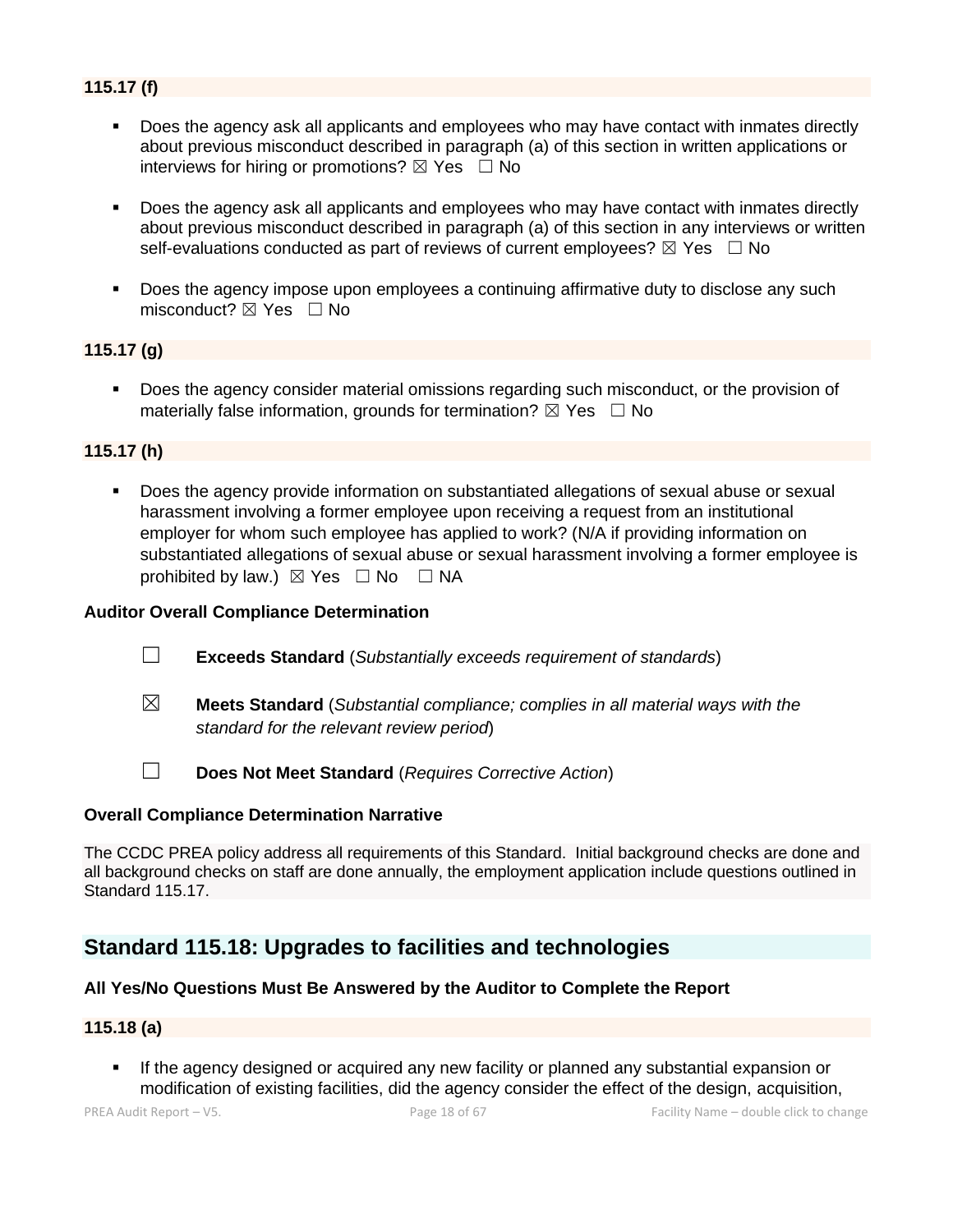expansion, or modification upon the agency's ability to protect inmates from sexual abuse? (N/A if agency/facility has not acquired a new facility or made a substantial expansion to existing facilities since August 20, 2012, or since the last PREA audit, whichever is later.)  $\Box$  Yes  $\Box$  No  $\boxtimes$  NA

# **115.18 (b)**

If the agency installed or updated a video monitoring system, electronic surveillance system, or other monitoring technology, did the agency consider how such technology may enhance the agency's ability to protect inmates from sexual abuse? (N/A if agency/facility has not installed or updated a video monitoring system, electronic surveillance system, or other monitoring technology since August 20, 2012, or since the last PREA audit, whichever is later.) ☐ Yes ☐ No ☒ NA

# **Auditor Overall Compliance Determination**

☐ **Exceeds Standard** (*Substantially exceeds requirement of standards*) ☒ **Meets Standard** (*Substantial compliance; complies in all material ways with the standard for the relevant review period*) ☐ **Does Not Meet Standard** (*Requires Corrective Action*)

# **Overall Compliance Determination Narrative**

There have been no upgrades since the last PREA Audit.

# **RESPONSIVE PLANNING**

# **Standard 115.21: Evidence protocol and forensic medical examinations**

# **All Yes/No Questions Must Be Answered by the Auditor to Complete the Report**

**115.21 (a)**

If the agency is responsible for investigating allegations of sexual abuse, does the agency follow a uniform evidence protocol that maximizes the potential for obtaining usable physical evidence for administrative proceedings and criminal prosecutions? (N/A if the agency/facility is not responsible for conducting any form of criminal OR administrative sexual abuse investigations.)  $\boxtimes$  Yes  $\Box$  No  $\Box$  NA

# **115.21 (b)**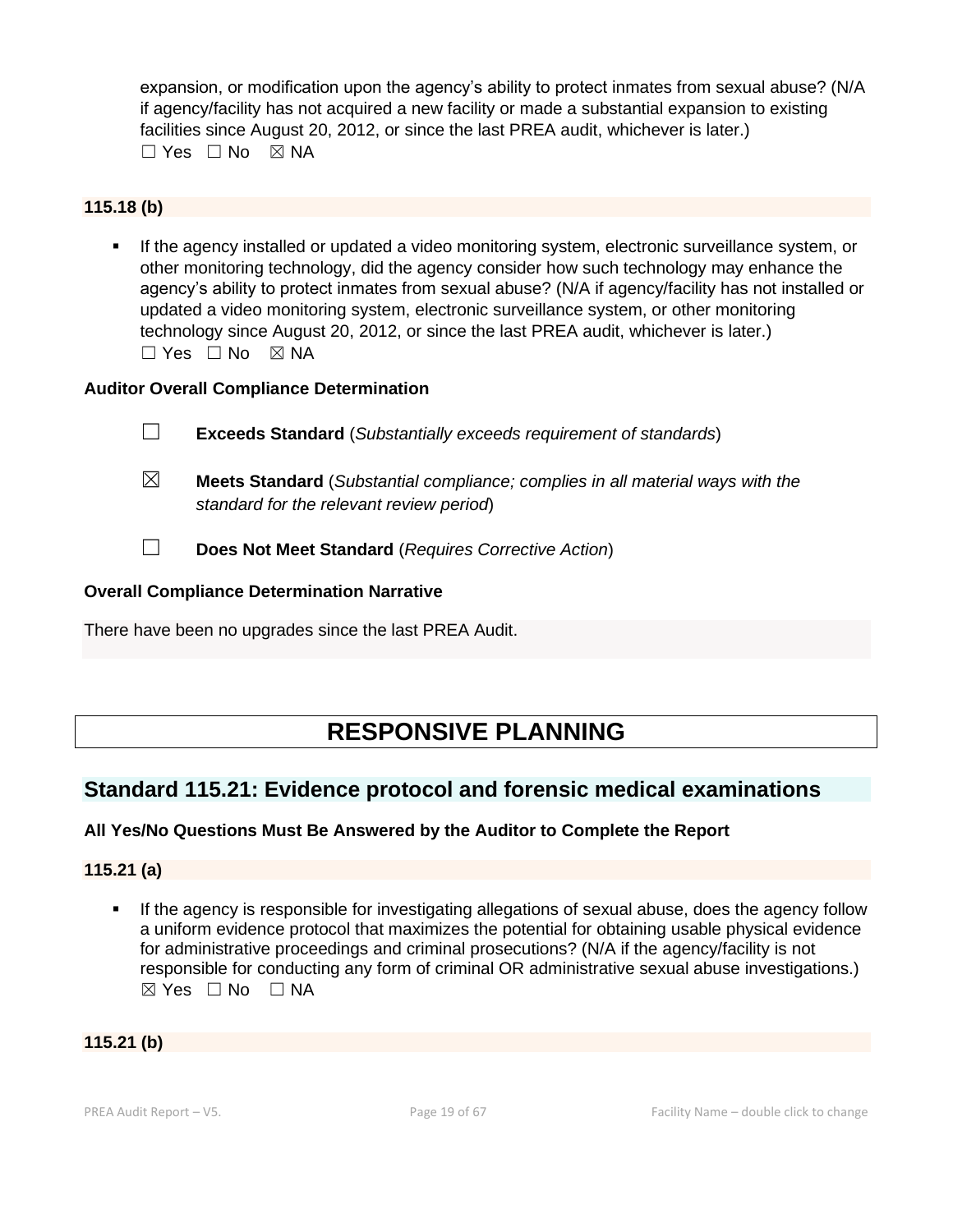- Is this protocol developmentally appropriate for youth where applicable? (N/A if the agency/facility is not responsible for conducting any form of criminal OR administrative sexual abuse investigations.)  $\boxtimes$  Yes  $\Box$  No  $\Box$  NA
- Is this protocol, as appropriate, adapted from or otherwise based on the most recent edition of the U.S. Department of Justice's Office on Violence Against Women publication, "A National Protocol for Sexual Assault Medical Forensic Examinations, Adults/Adolescents," or similarly comprehensive and authoritative protocols developed after 2011? (N/A if the agency/facility is not responsible for conducting any form of criminal OR administrative sexual abuse investigations.)  $\boxtimes$  Yes  $\Box$  No  $\Box$  NA

# **115.21 (c)**

- Does the agency offer all victims of sexual abuse access to forensic medical examinations, whether on-site or at an outside facility, without financial cost, where evidentiarily or medically appropriate?  $\boxtimes$  Yes  $\Box$  No
- **EXECT** Are such examinations performed by Sexual Assault Forensic Examiners (SAFEs) or Sexual Assault Nurse Examiners (SANEs) where possible?  $\boxtimes$  Yes  $\Box$  No
- **.** If SAFEs or SANEs cannot be made available, is the examination performed by other qualified medical practitioners (they must have been specifically trained to conduct sexual assault forensic exams)?  $\boxtimes$  Yes  $\Box$  No
- Has the agency documented its efforts to provide SAFEs or SANEs?  $\boxtimes$  Yes  $\Box$  No

# **115.21 (d)**

- Does the agency attempt to make available to the victim a victim advocate from a rape crisis center? ⊠ Yes □ No
- **EXECT** If a rape crisis center is not available to provide victim advocate services, does the agency make available to provide these services a qualified staff member from a community-based organization, or a qualified agency staff member? (N/A if the agency *always* makes a victim advocate from a rape crisis center available to victims.)  $\Box$  Yes  $\Box$  No  $\boxtimes$  NA
- Has the agency documented its efforts to secure services from rape crisis centers? ☒ Yes ☐ No

# **115.21 (e)**

- As requested by the victim, does the victim advocate, qualified agency staff member, or qualified community-based organization staff member accompany and support the victim through the forensic medical examination process and investigatory interviews?  $\Box$  Yes  $\Box$  No
- As requested by the victim, does this person provide emotional support, crisis intervention, information, and referrals?  $\boxtimes$  Yes  $\Box$  No

# **115.21 (f)**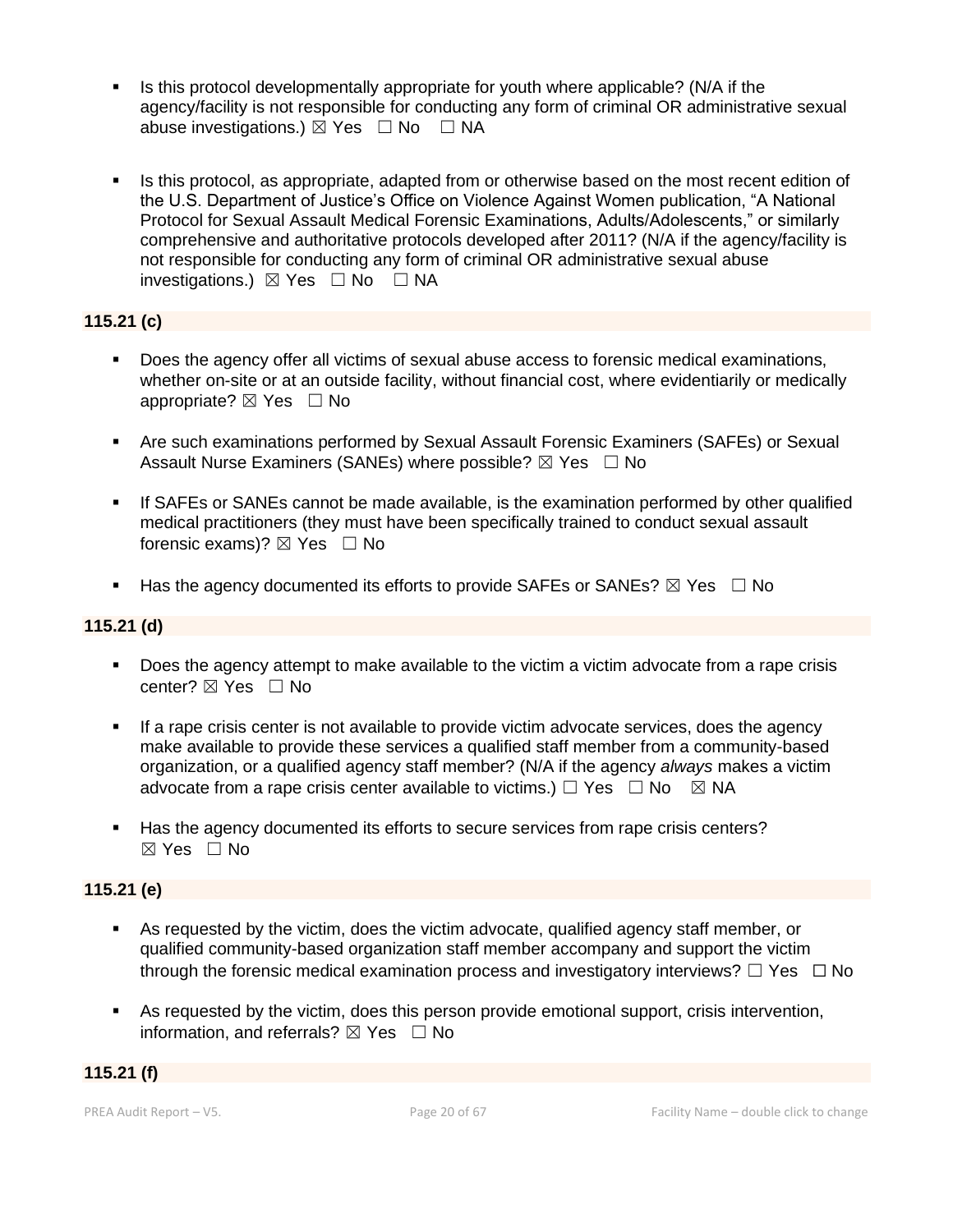**.** If the agency itself is not responsible for investigating allegations of sexual abuse, has the agency requested that the investigating agency follow the requirements of paragraphs (a) through (e) of this section? (N/A if the agency/facility is responsible for conducting criminal AND administrative sexual abuse investigations.)  $\Box$  Yes  $\Box$  No  $\boxtimes$  NA

# **115.21 (g)**

■ Auditor is not required to audit this provision.

# **115.21 (h)**

If the agency uses a qualified agency staff member or a qualified community-based staff member for the purposes of this section, has the individual been screened for appropriateness to serve in this role and received education concerning sexual assault and forensic examination issues in general? (N/A if agency *always* makes a victim advocate from a rape crisis center available to victims.)  $\Box$  Yes  $\Box$  No  $\boxtimes$  NA

# **Auditor Overall Compliance Determination**

- ☐ **Exceeds Standard** (*Substantially exceeds requirement of standards*)
- ☒ **Meets Standard** (*Substantial compliance; complies in all material ways with the standard for the relevant review period*)
- ☐ **Does Not Meet Standard** (*Requires Corrective Action*)

# **Overall Compliance Determination Narrative**

Memorandum of understanding between CCDC and New Directions of Lawton June 30, 2019. New Directions agrees to provide services to inmates of CCDC pursuant to PREA Standard 115.21. There is also an MOU dated June 30, 2019 Between CCDC and H.E.L.P. Advocacy Center of Southwest Oklahoma. A National Protocol for Sexual Assault Medical Forensic Examinations Adults/Adolescents, April 20-13 Second addition used at CCDC.

# **Standard 115.22: Policies to ensure referrals of allegations for investigations**

# **All Yes/No Questions Must Be Answered by the Auditor to Complete the Report**

# **115.22 (a)**

- Does the agency ensure an administrative or criminal investigation is completed for all allegations of sexual abuse?  $\boxtimes$  Yes  $\Box$  No
- Does the agency ensure an administrative or criminal investigation is completed for all allegations of sexual harassment?  $\boxtimes$  Yes  $\Box$  No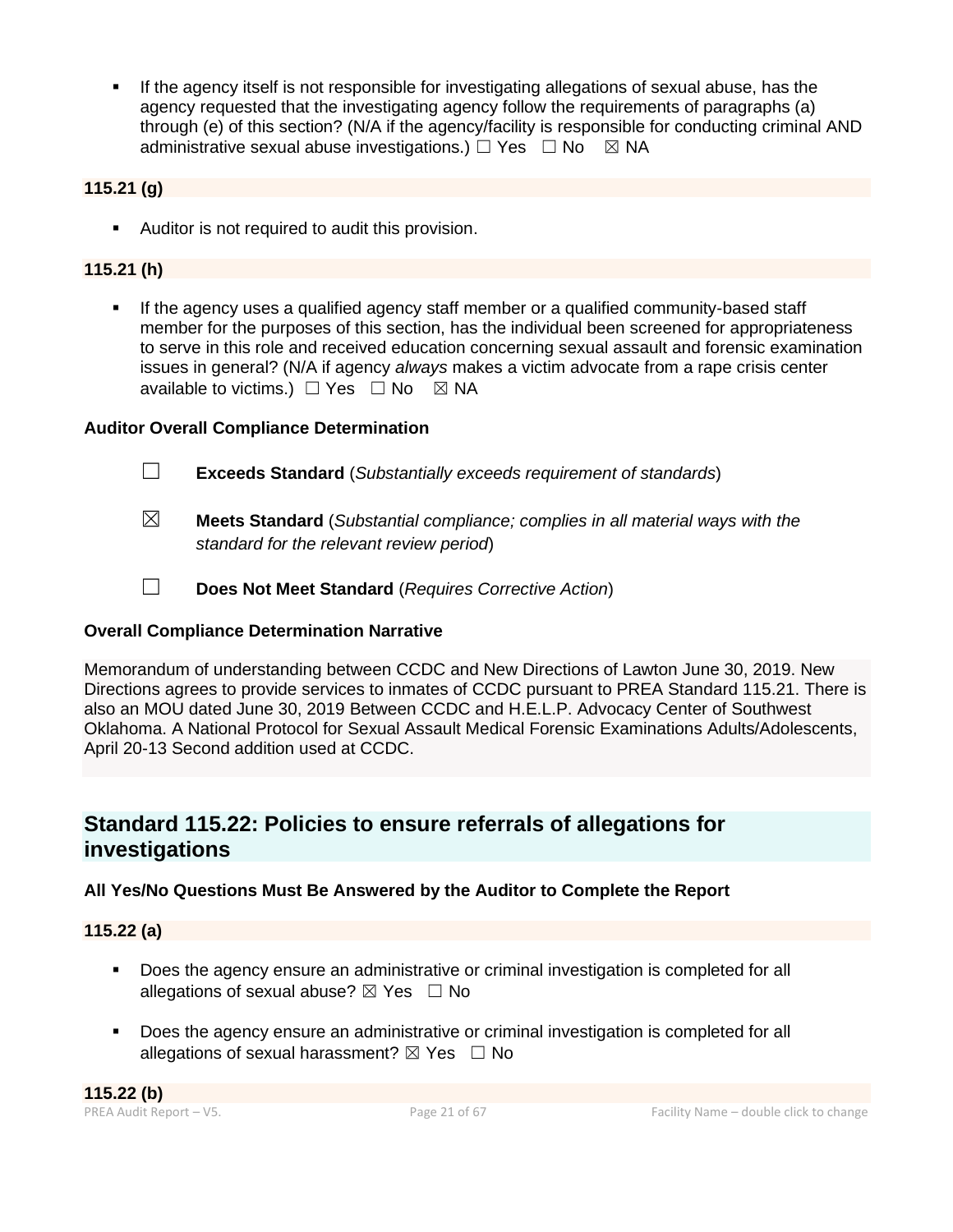- Does the agency have a policy and practice in place to ensure that allegations of sexual abuse or sexual harassment are referred for investigation to an agency with the legal authority to conduct criminal investigations, unless the allegation does not involve potentially criminal behavior? **⊠** Yes □ No
- Has the agency published such policy on its website or, if it does not have one, made the policy available through other means?  $\boxtimes$  Yes  $\Box$  No
- **•** Does the agency document all such referrals?  $\boxtimes$  Yes  $\Box$  No

# **115.22 (c)**

If a separate entity is responsible for conducting criminal investigations, does the policy describe the responsibilities of both the agency and the investigating entity? (N/A if the agency/facility is responsible for criminal investigations. See 115.21(a).)  $\Box$  Yes  $\Box$  No  $\boxtimes$  NA

# **115.22 (d)**

■ Auditor is not required to audit this provision.

#### **115.22 (e)**

■ Auditor is not required to audit this provision.

#### **Auditor Overall Compliance Determination**

- ☐ **Exceeds Standard** (*Substantially exceeds requirement of standards*)
- ☒ **Meets Standard** (*Substantial compliance; complies in all material ways with the standard for the relevant review period*)
	-
- ☐ **Does Not Meet Standard** (*Requires Corrective Action*)

#### **Overall Compliance Determination Narrative**

CCDC policy on investigations provides for all allegations to be investigated. The substantiated criminal allegations investigations are submitted to the District Attorney. CCDC policy Sexual Misconduct with Inmates requires all substantiated cases be referred to the District Attorney.

# **TRAINING AND EDUCATION**

# **Standard 115.31: Employee training**

# **All Yes/No Questions Must Be Answered by the Auditor to Complete the Report**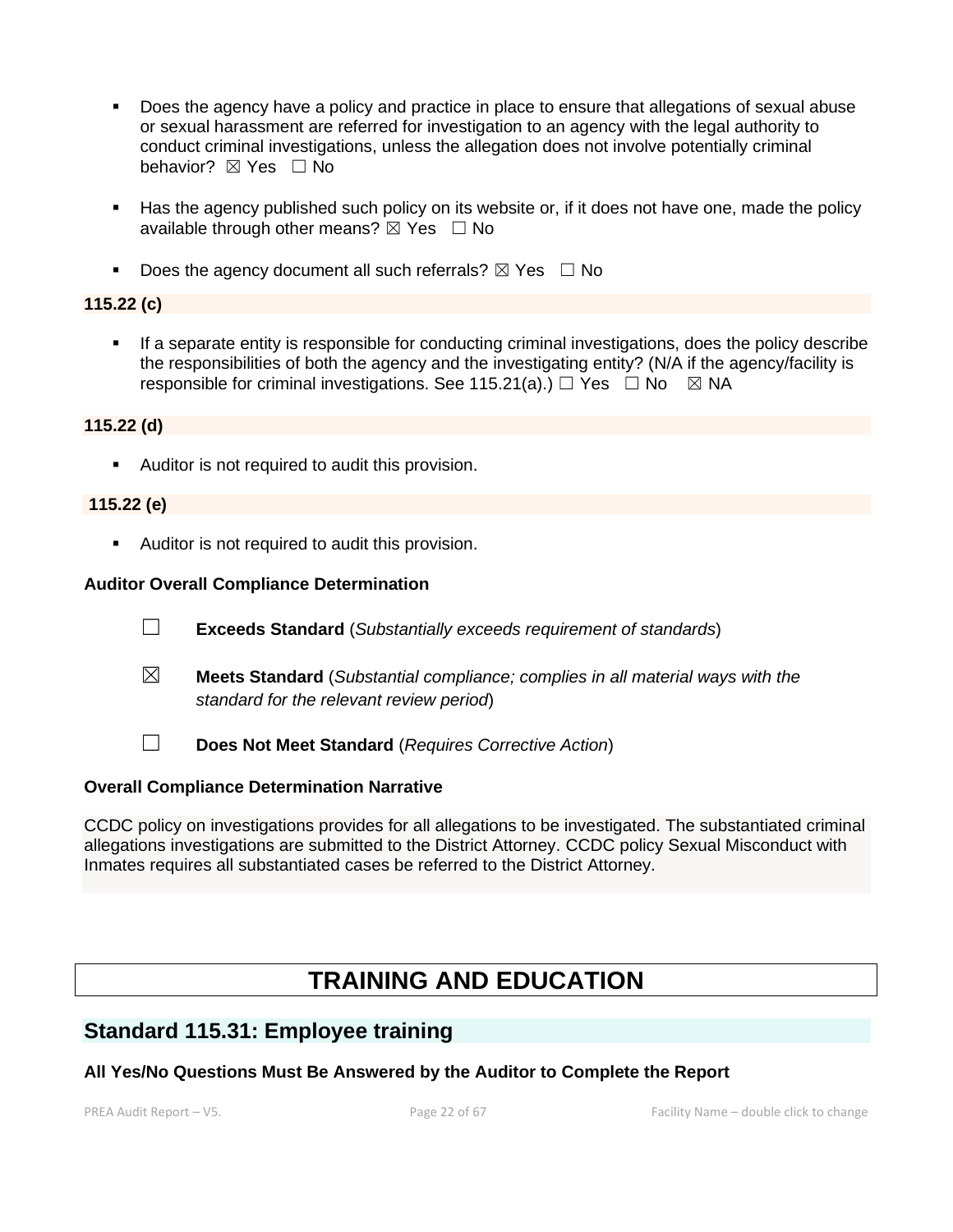# **115.31 (a)**

- Does the agency train all employees who may have contact with inmates on its zero-tolerance policy for sexual abuse and sexual harassment?  $\boxtimes$  Yes  $\Box$  No
- **•** Does the agency train all employees who may have contact with inmates on how to fulfill their responsibilities under agency sexual abuse and sexual harassment prevention, detection, reporting, and response policies and procedures?  $\boxtimes$  Yes  $\Box$  No
- Does the agency train all employees who may have contact with inmates on inmates' right to be free from sexual abuse and sexual harassment  $\boxtimes$  Yes  $\Box$  No
- Does the agency train all employees who may have contact with inmates on the right of inmates and employees to be free from retaliation for reporting sexual abuse and sexual harassment? ☒ Yes ☐ No
- Does the agency train all employees who may have contact with inmates on the dynamics of sexual abuse and sexual harassment in confinement?  $\boxtimes$  Yes  $\Box$  No
- **•** Does the agency train all employees who may have contact with inmates on the common reactions of sexual abuse and sexual harassment victims?  $\boxtimes$  Yes  $\Box$  No
- **Does the agency train all employees who may have contact with inmates on how to detect and** respond to signs of threatened and actual sexual abuse?  $\boxtimes$  Yes  $\Box$  No
- Does the agency train all employees who may have contact with inmates on how to avoid inappropriate relationships with inmates?  $\boxtimes$  Yes  $\Box$  No
- Does the agency train all employees who may have contact with inmates on how to communicate effectively and professionally with inmates, including lesbian, gay, bisexual, transgender, intersex, or gender nonconforming inmates?  $\boxtimes$  Yes  $\Box$  No
- Does the agency train all employees who may have contact with inmates on how to comply with relevant laws related to mandatory reporting of sexual abuse to outside authorities? ☒ Yes ☐ No

# **115.31 (b)**

- **■** Is such training tailored to the gender of the inmates at the employee's facility?  $\boxtimes$  Yes  $\Box$  No
- Have employees received additional training if reassigned from a facility that houses only male inmates to a facility that houses only female inmates, or vice versa?  $\boxtimes$  Yes  $\Box$  No

#### **115.31 (c)**

■ Have all current employees who may have contact with inmates received such training?  $\boxtimes$  Yes  $\Box$  No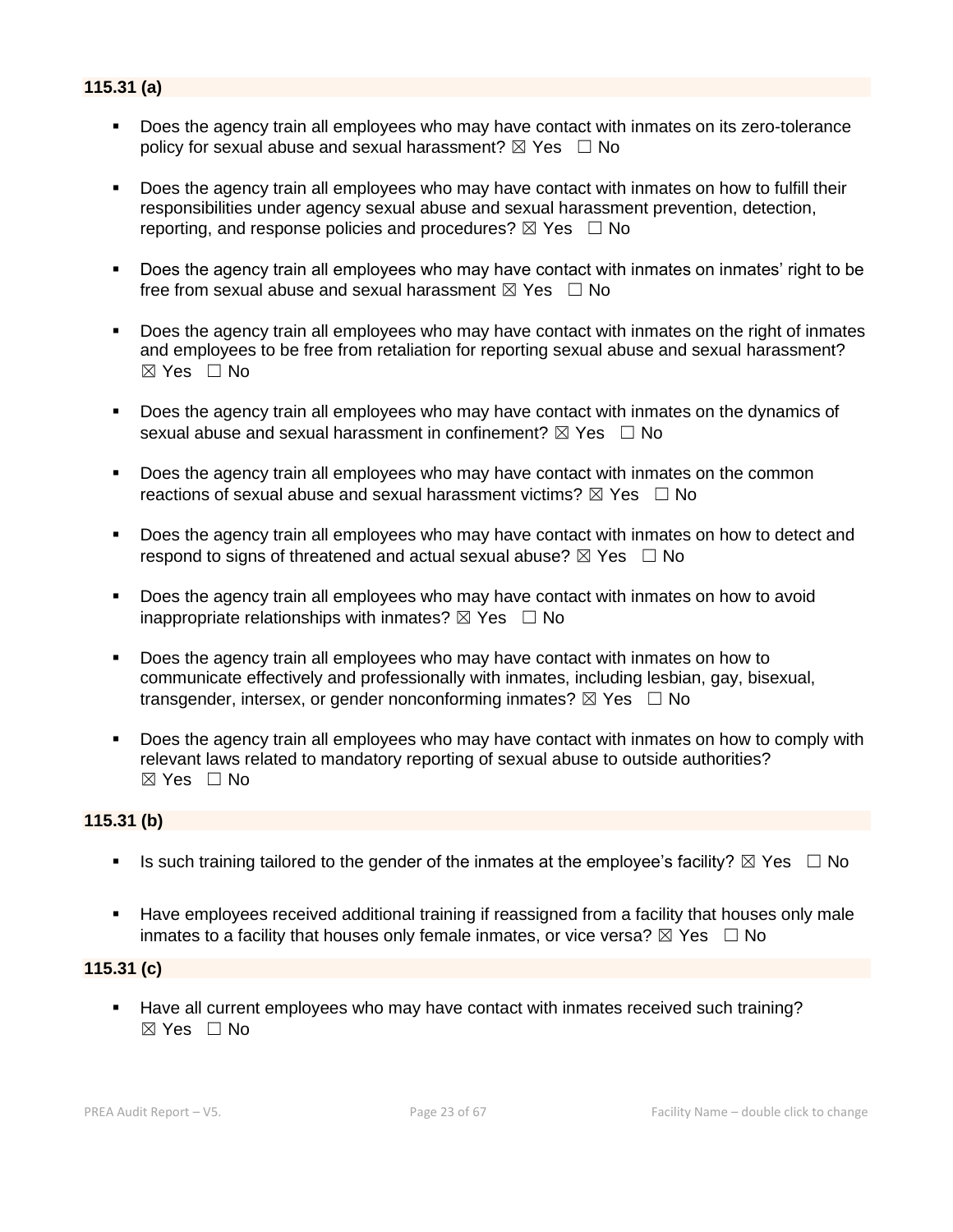- Does the agency provide each employee with refresher training every two years to ensure that all employees know the agency's current sexual abuse and sexual harassment policies and procedures?  $\boxtimes$  Yes  $\Box$  No
- In years in which an employee does not receive refresher training, does the agency provide refresher information on current sexual abuse and sexual harassment policies?  $\boxtimes$  Yes  $\Box$  No

# **115.31 (d)**

▪ Does the agency document, through employee signature or electronic verification, that employees understand the training they have received?  $\boxtimes$  Yes  $\Box$  No

# **Auditor Overall Compliance Determination**

- ☐ **Exceeds Standard** (*Substantially exceeds requirement of standards*)
- ☒ **Meets Standard** (*Substantial compliance; complies in all material ways with the standard for the relevant review period*)
- ☐ **Does Not Meet Standard** (*Requires Corrective Action*)

# **Overall Compliance Determination Narrative**

CCDC policy covers all criteria of Standard 115.31. Video presentation on PREA are provided to all employees who may have contact with inmates. Refresher training is provided annually. In between trainings In Focus Standards are posted. Staff interviews documented they were knowledgeable of their duties and responsibilities under PREA. Training rosters, signed by employees are maintained in the PREA compliance managers office.

# **Standard 115.32: Volunteer and contractor training**

# **All Yes/No Questions Must Be Answered by the Auditor to Complete the Report**

# **115.32 (a)**

Has the agency ensured that all volunteers and contractors who have contact with inmates have been trained on their responsibilities under the agency's sexual abuse and sexual harassment prevention, detection, and response policies and procedures?  $\boxtimes$  Yes  $\Box$  No

# **115.32 (b)**

Have all volunteers and contractors who have contact with inmates been notified of the agency's zero-tolerance policy regarding sexual abuse and sexual harassment and informed how to report such incidents (the level and type of training provided to volunteers and contractors shall be based on the services they provide and level of contact they have with inmates)?  $\boxtimes$  Yes  $\Box$  No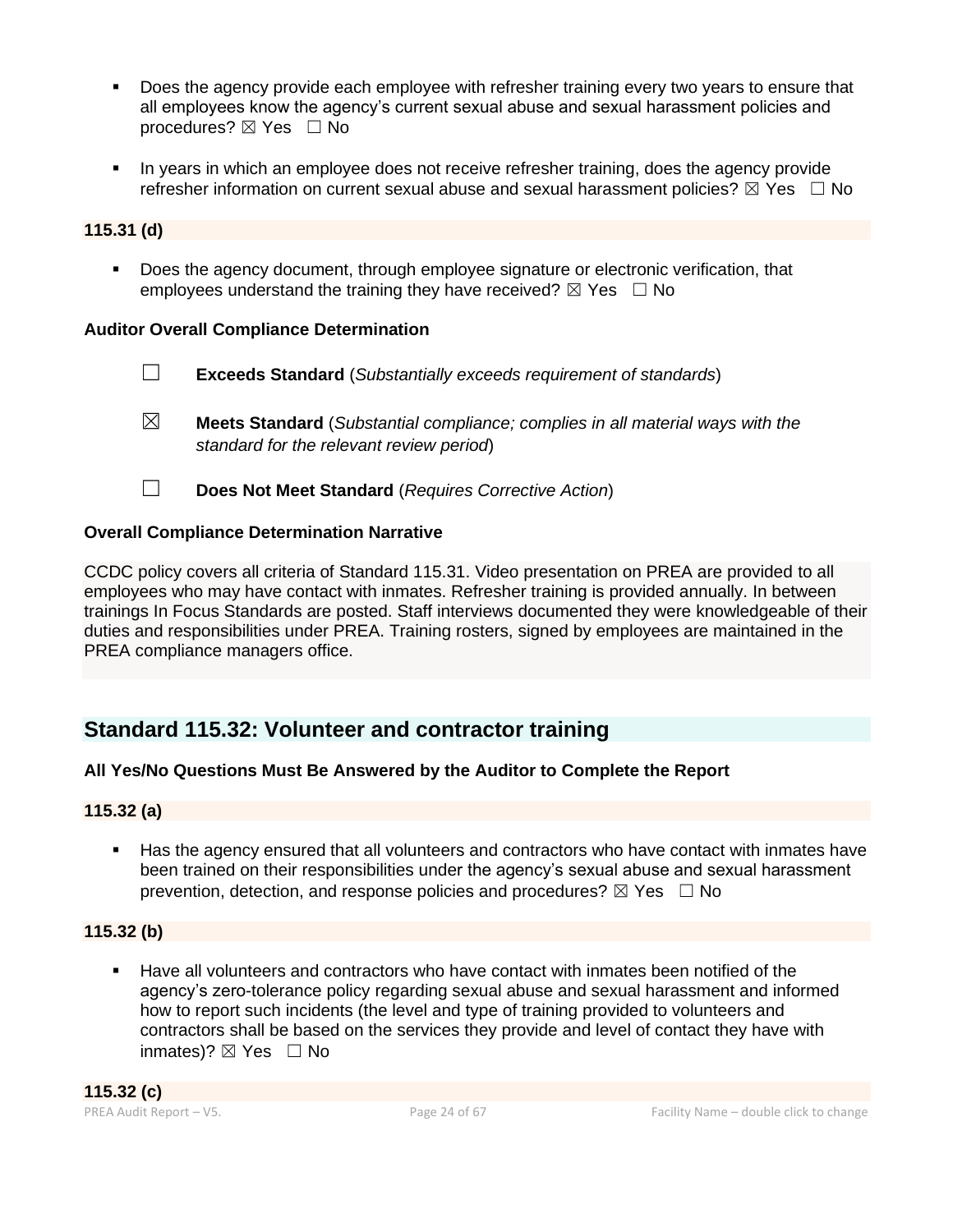Boes the agency maintain documentation confirming that volunteers and contractors understand the training they have received?  $\boxtimes$  Yes  $\Box$  No

# **Auditor Overall Compliance Determination**

|             | <b>Exceeds Standard</b> (Substantially exceeds requirement of standards)                                                          |
|-------------|-----------------------------------------------------------------------------------------------------------------------------------|
| $\boxtimes$ | <b>Meets Standard</b> (Substantial compliance; complies in all material ways with the<br>standard for the relevant review period) |
|             | Does Not Meet Standard (Requires Corrective Action)                                                                               |
|             |                                                                                                                                   |

# **Overall Compliance Determination Narrative**

By CCDC policy all contractors and volunteers are notified about the agencies zero-tolerance policy regarding sexual abuse and sexual harassment. Training is through a PREA video on their responsibilities under the agency's sexual abuse and sexual harassment prevention detection, and response policies and procedures. Signed rosters are maintained in the PREA Compliance Manager's office. The contractor interviewed had received the training.

# **Standard 115.33: Inmate education**

# **All Yes/No Questions Must Be Answered by the Auditor to Complete the Report**

# **115.33 (a)**

- **•** During intake, do inmates receive information explaining the agency's zero-tolerance policy regarding sexual abuse and sexual harassment?  $\boxtimes$  Yes  $\Box$  No
- During intake, do inmates receive information explaining how to report incidents or suspicions of sexual abuse or sexual harassment?  $\boxtimes$  Yes  $\Box$  No

# **115.33 (b)**

- Within 30 days of intake, does the agency provide comprehensive education to inmates either in person or through video regarding: Their rights to be free from sexual abuse and sexual harassment? ⊠ Yes □ No
- Within 30 days of intake, does the agency provide comprehensive education to inmates either in person or through video regarding: Their rights to be free from retaliation for reporting such incidents? ⊠ Yes □ No
- Within 30 days of intake, does the agency provide comprehensive education to inmates either in person or through video regarding: Agency policies and procedures for responding to such incidents? ⊠ Yes □ No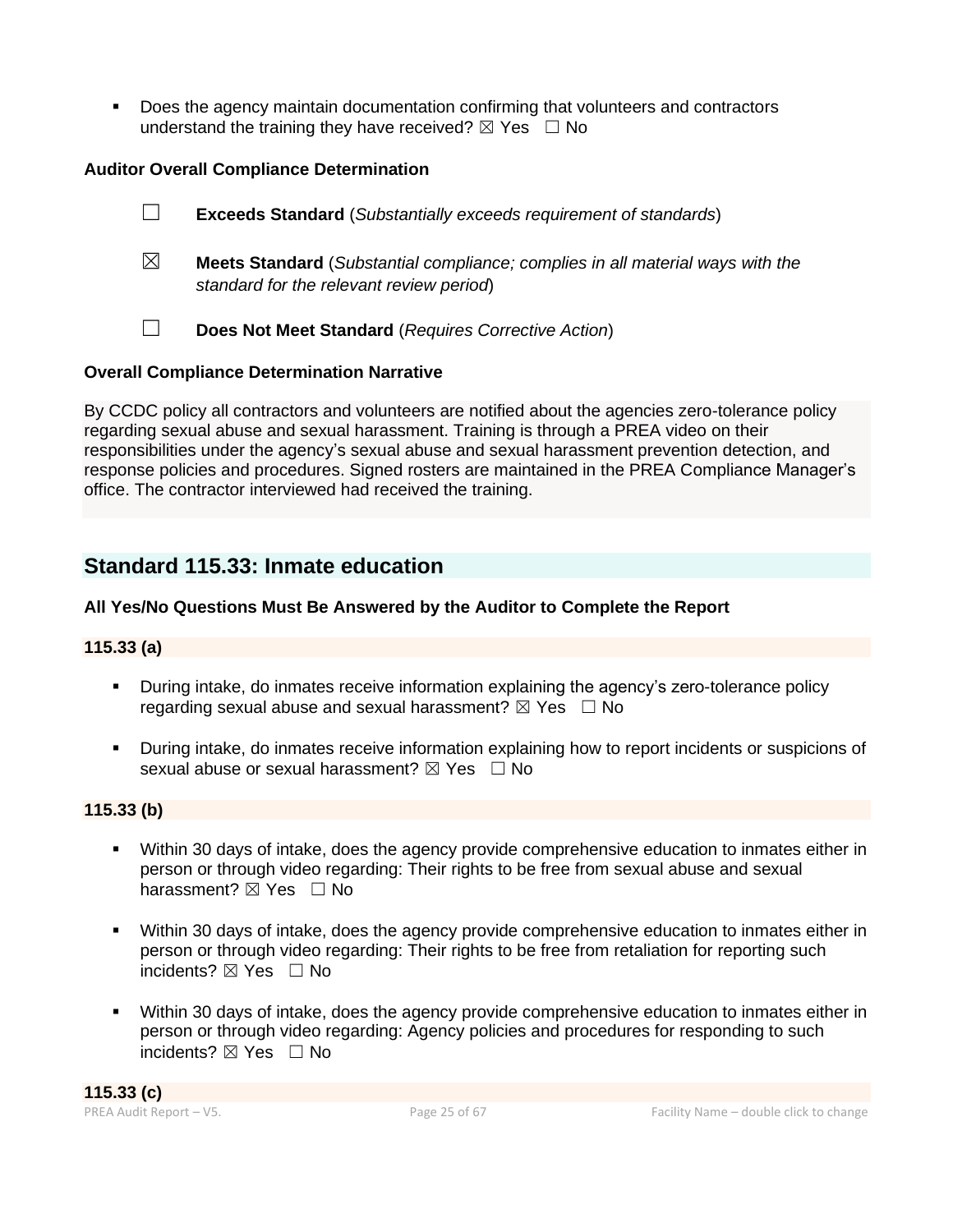- **■** Have all inmates received the comprehensive education referenced in 115.33(b)?  $\boxtimes$  Yes  $\Box$ No
- Do inmates receive education upon transfer to a different facility to the extent that the policies and procedures of the inmate's new facility differ from those of the previous facility? ☒ Yes ☐ No

# **115.33 (d)**

- Does the agency provide inmate education in formats accessible to all inmates including those who are limited English proficient?  $\boxtimes$  Yes  $\Box$  No
- Does the agency provide inmate education in formats accessible to all inmates including those who are deaf?  $\boxtimes$  Yes  $\Box$  No
- Does the agency provide inmate education in formats accessible to all inmates including those who are visually impaired?  $\boxtimes$  Yes  $\Box$  No
- Does the agency provide inmate education in formats accessible to all inmates including those who are otherwise disabled?  $\boxtimes$  Yes  $\Box$  No
- Does the agency provide inmate education in formats accessible to all inmates including those who have limited reading skills?  $\boxtimes$  Yes  $\Box$  No

# **115.33 (e)**

▪ Does the agency maintain documentation of inmate participation in these education sessions?  $\boxtimes$  Yes  $\Box$  No

# **115.33 (f)**

**•** In addition to providing such education, does the agency ensure that key information is continuously and readily available or visible to inmates through posters, inmate handbooks, or other written formats?  $\boxtimes$  Yes  $\Box$  No

# **Auditor Overall Compliance Determination**

- ☐ **Exceeds Standard** (*Substantially exceeds requirement of standards*)
- ☒ **Meets Standard** (*Substantial compliance; complies in all material ways with the standard for the relevant review period*)
- 
- ☐ **Does Not Meet Standard** (*Requires Corrective Action*)

# **Overall Compliance Determination Narrative**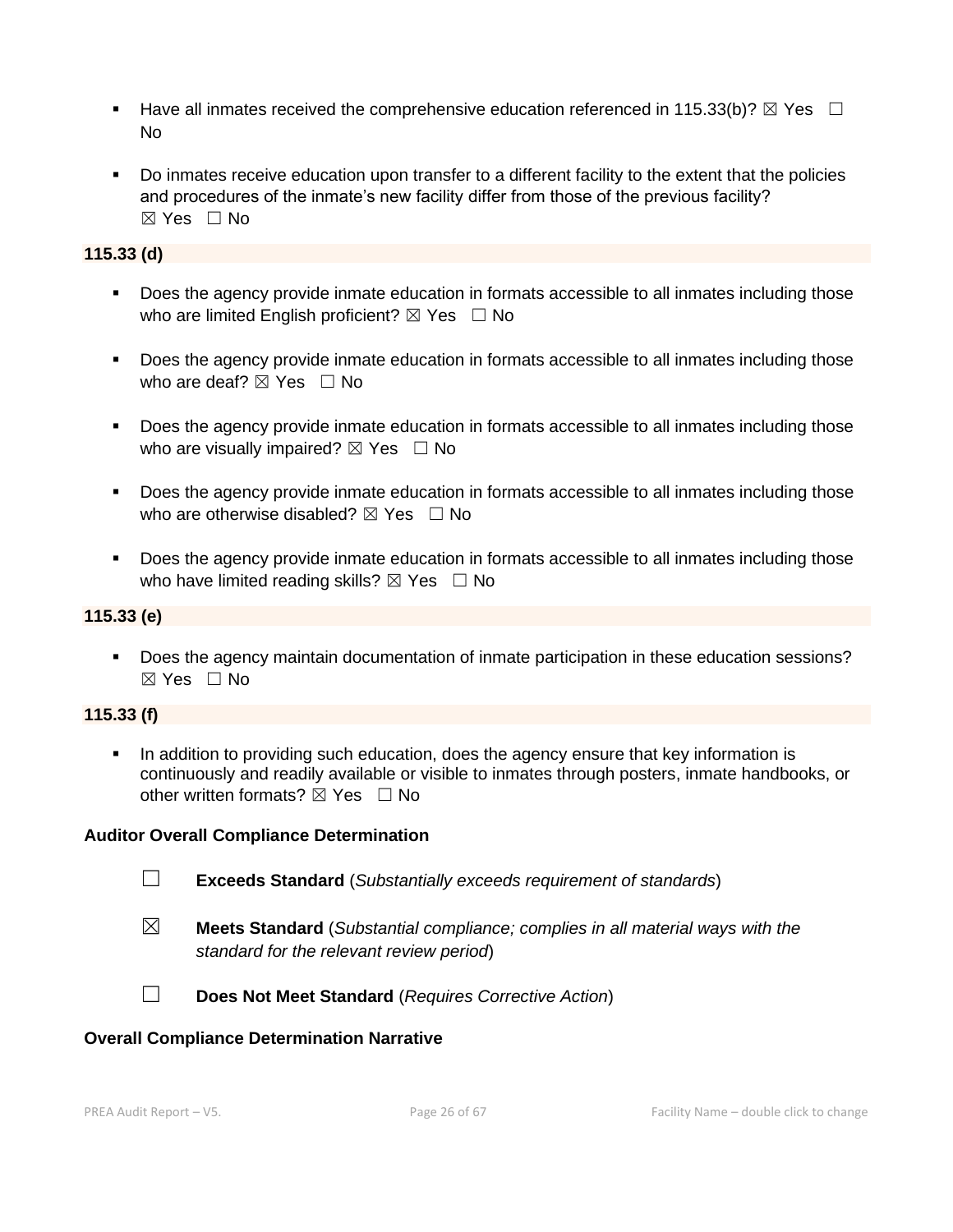CCDC policy 7, chapter 5, pg.13, V Offender Orientation and Education includes criteria in this Standard. All inmates receive PREA information at intake verbally or by handbook in English or Spanish. You tube videos for inmate PREA education is available in formats accessible to all inmates including those with limited English proficient, deaf, visually impaired, otherwise disabled. and limited in reading skills. PREA posters are placed through out the facility in English and Spanish. Interviews conducted with inmates verified they had received PREA information at intake.

# **Standard 115.34: Specialized training: Investigations**

# **All Yes/No Questions Must Be Answered by the Auditor to Complete the Report**

# **115.34 (a)**

■ In addition to the general training provided to all employees pursuant to §115.31, does the agency ensure that, to the extent the agency itself conducts sexual abuse investigations, its investigators receive training in conducting such investigations in confinement settings? (N/A if the agency does not conduct any form of administrative or criminal sexual abuse investigations. See 115.21(a).)  $\boxtimes$  Yes  $\Box$  No  $\Box$  NA

# **115.34 (b)**

- Does this specialized training include techniques for interviewing sexual abuse victims? (N/A if the agency does not conduct any form of administrative or criminal sexual abuse investigations. See 115.21(a).)  $\boxtimes$  Yes  $\Box$  No  $\Box$  NA
- Does this specialized training include proper use of Miranda and Garrity warnings? (N/A if the agency does not conduct any form of administrative or criminal sexual abuse investigations. See 115.21(a).)  $\boxtimes$  Yes  $\Box$  No  $\Box$  NA
- Does this specialized training include sexual abuse evidence collection in confinement settings? (N/A if the agency does not conduct any form of administrative or criminal sexual abuse investigations. See 115.21(a).)  $\boxtimes$  Yes  $\Box$  No  $\Box$  NA
- Does this specialized training include the criteria and evidence required to substantiate a case for administrative action or prosecution referral? (N/A if the agency does not conduct any form of administrative or criminal sexual abuse investigations. See 115.21(a).)  $\boxtimes$  Yes  $\Box$  No  $\Box$  NA

# **115.34 (c)**

**•** Does the agency maintain documentation that agency investigators have completed the required specialized training in conducting sexual abuse investigations? (N/A if the agency does not conduct any form of administrative or criminal sexual abuse investigations. See 115.21(a).)  $\boxtimes$  Yes  $\Box$  No  $\Box$  NA

# **115.34 (d)**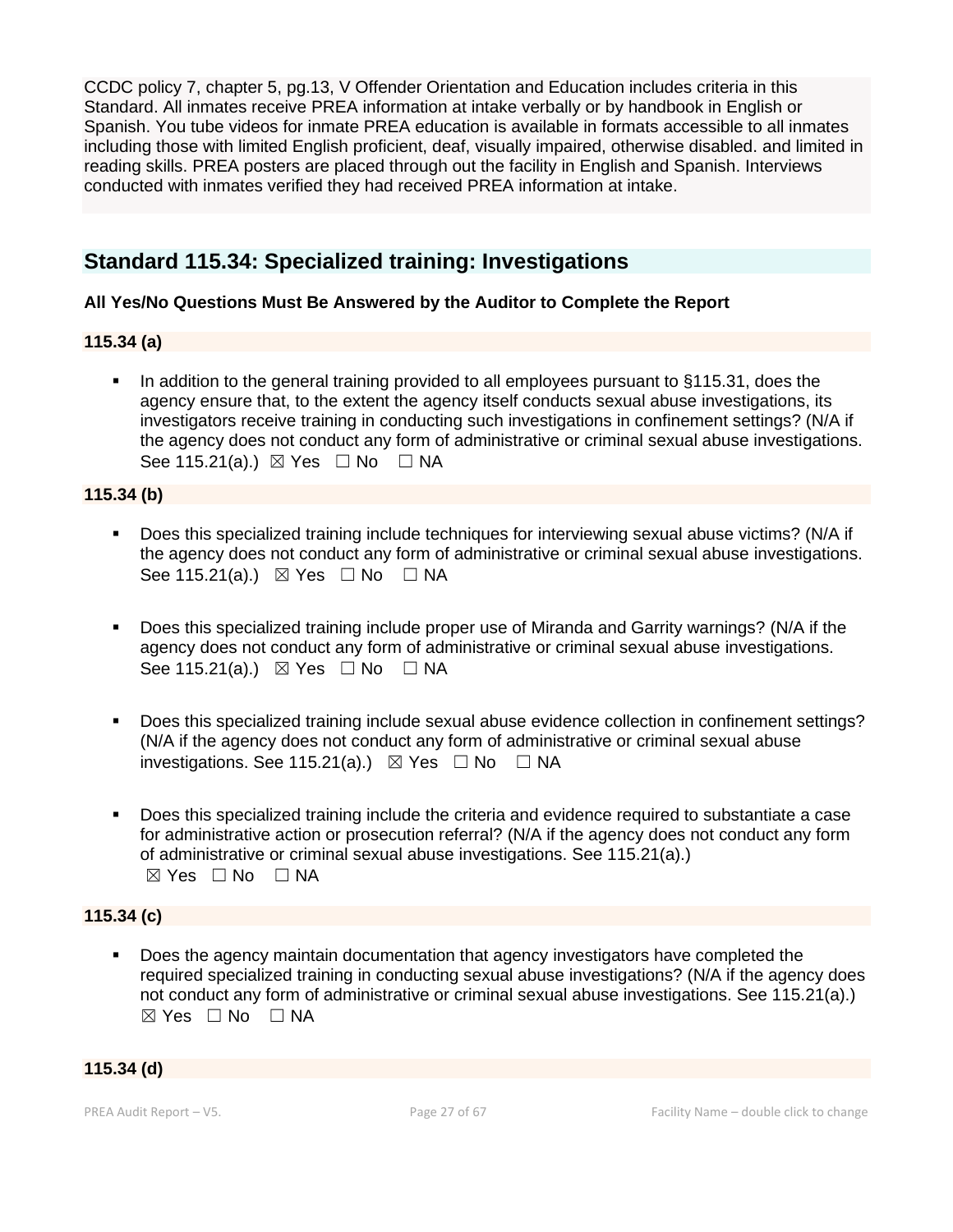■ Auditor is not required to audit this provision.

# **Auditor Overall Compliance Determination**

- ☐ **Exceeds Standard** (*Substantially exceeds requirement of standards*)
- ☒ **Meets Standard** (*Substantial compliance; complies in all material ways with the standard for the relevant review period*)
- ☐ **Does Not Meet Standard** (*Requires Corrective Action*)

# **Overall Compliance Determination Narrative**

CCDC policy 7, pg. 22, C 1. Provides for specialized training for investigators. Both investigators have completed the required training and the auditor was provided certificates of completion for current training.

# **Standard 115.35: Specialized training: Medical and mental health care**

# **All Yes/No Questions Must Be Answered by the Auditor to Complete the Report**

# **115.35 (a)**

- Does the agency ensure that all full- and part-time medical and mental health care practitioners who work regularly in its facilities have been trained in how to detect and assess signs of sexual abuse and sexual harassment? (N/A if the agency does not have any full- or part-time medical or mental health care practitioners who work regularly in its facilities.)  $\boxtimes$  Yes  $\Box$  No  $\Box$  NA
- Does the agency ensure that all full- and part-time medical and mental health care practitioners who work regularly in its facilities have been trained in how to preserve physical evidence of sexual abuse? (N/A if the agency does not have any full- or part-time medical or mental health care practitioners who work regularly in its facilities.)  $\boxtimes$  Yes  $\Box$  No  $\Box$  NA
- Does the agency ensure that all full- and part-time medical and mental health care practitioners who work regularly in its facilities have been trained in how to respond effectively and professionally to victims of sexual abuse and sexual harassment? (N/A if the agency does not have any full- or part-time medical or mental health care practitioners who work regularly in its facilities.) ⊠ Yes □ No □ NA
- Does the agency ensure that all full- and part-time medical and mental health care practitioners who work regularly in its facilities have been trained in how and to whom to report allegations or suspicions of sexual abuse and sexual harassment? (N/A if the agency does not have any fullor part-time medical or mental health care practitioners who work regularly in its facilities.)  $\boxtimes$  Yes  $\Box$  No  $\Box$  NA

### **115.35 (b)**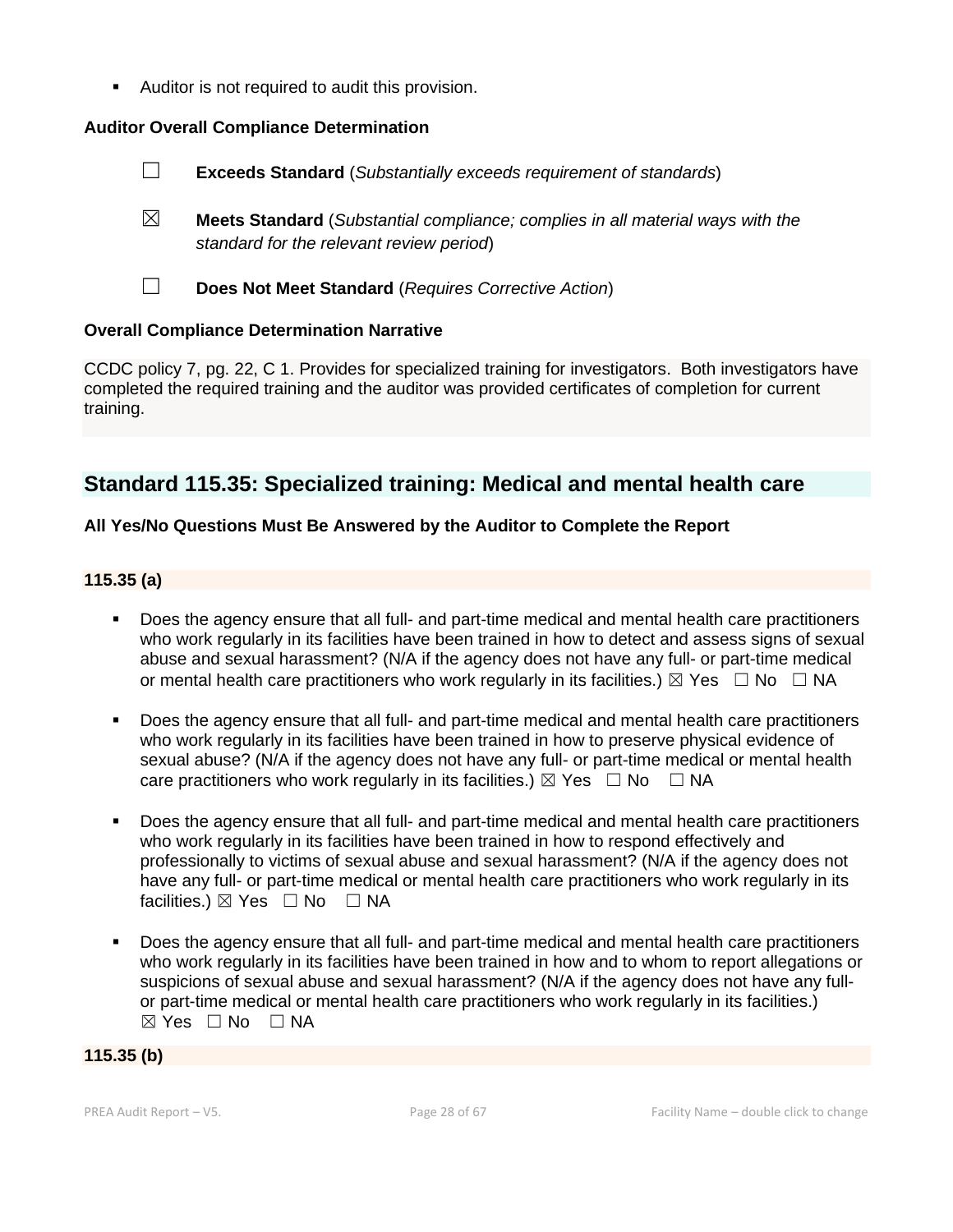**.** If medical staff employed by the agency conduct forensic examinations, do such medical staff receive appropriate training to conduct such examinations? (N/A if agency medical staff at the facility do not conduct forensic exams *or* the agency does not employ medical staff.)  $\Box$  Yes  $\Box$  No  $\boxtimes$  NA

# **115.35 (c)**

Does the agency maintain documentation that medical and mental health practitioners have received the training referenced in this standard either from the agency or elsewhere? (N/A if the agency does not have any full- or part-time medical or mental health care practitioners who work regularly in its facilities.)  $\boxtimes$  Yes  $\Box$  No  $\Box$  NA

# **115.35 (d)**

- Do medical and mental health care practitioners employed by the agency also receive training mandated for employees by §115.31? (N/A if the agency does not have any full- or part-time medical or mental health care practitioners employed by the agency.)  $\boxtimes$  Yes  $\Box$  No  $\Box$  NA
- Do medical and mental health care practitioners contracted by or volunteering for the agency also receive training mandated for contractors and volunteers by §115.32? (N/A if the agency does not have any full- or part-time medical or mental health care practitioners contracted by or volunteering for the agency.)  $\Box$  Yes  $\Box$  No  $\boxtimes$  NA

# **Auditor Overall Compliance Determination**

- ☐ **Exceeds Standard** (*Substantially exceeds requirement of standards*)
- ☒ **Meets Standard** (*Substantial compliance; complies in all material ways with the standard for the relevant review period*)
- ☐ **Does Not Meet Standard** (*Requires Corrective Action*)

# **Overall Compliance Determination Narrative**

CCDC policy 7, pg. 12, sec. f.3 require that all medical and mental health care practitioners have received the same training as all CCDC employees who may have contact with inmates. Signed training rosters are on file in the PREA Compliance Managers office. Specialized training certificates for three nurses were provided for auditors file.

# **SCREENING FOR RISK OF SEXUAL VICTIMIZATION AND ABUSIVENESS**

# **Standard 115.41: Screening for risk of victimization and abusiveness**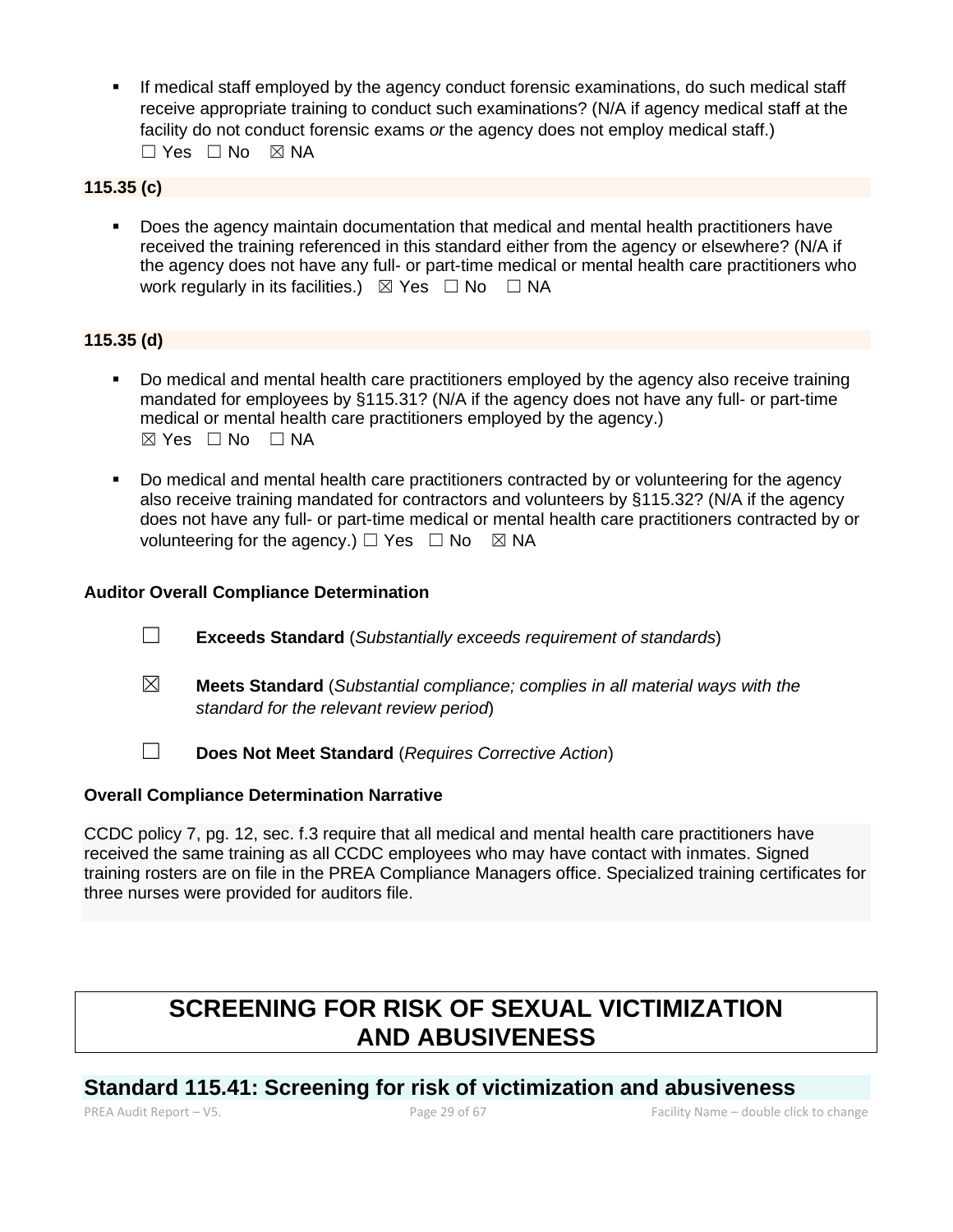# **All Yes/No Questions Must Be Answered by the Auditor to Complete the Report**

### **115.41 (a)**

- Are all inmates assessed during an intake screening for their risk of being sexually abused by other inmates or sexually abusive toward other inmates?  $\boxtimes$  Yes  $\Box$  No
- Are all inmates assessed upon transfer to another facility for their risk of being sexually abused by other inmates or sexually abusive toward other inmates?  $\boxtimes$  Yes  $\Box$  No

# **115.41 (b)**

▪ Do intake screenings ordinarily take place within 72 hours of arrival at the facility?  $\boxtimes$  Yes  $\Box$  No

# **115.41 (c)**

■ Are all PREA screening assessments conducted using an objective screening instrument? ☒ Yes ☐ No

# **115.41 (d)**

- Does the intake screening consider, at a minimum, the following criteria to assess inmates for risk of sexual victimization: (1) Whether the inmate has a mental, physical, or developmental disability?  $\boxtimes$  Yes  $\Box$  No
- Does the intake screening consider, at a minimum, the following criteria to assess inmates for risk of sexual victimization: (2) The age of the inmate?  $\boxtimes$  Yes  $\Box$  No
- Does the intake screening consider, at a minimum, the following criteria to assess inmates for risk of sexual victimization: (3) The physical build of the inmate?  $\boxtimes$  Yes  $\Box$  No
- Does the intake screening consider, at a minimum, the following criteria to assess inmates for risk of sexual victimization: (4) Whether the inmate has previously been incarcerated? ☒ Yes ☐ No
- Does the intake screening consider, at a minimum, the following criteria to assess inmates for risk of sexual victimization: (5) Whether the inmate's criminal history is exclusively nonviolent?  $\boxtimes$  Yes  $\Box$  No
- Does the intake screening consider, at a minimum, the following criteria to assess inmates for risk of sexual victimization: (6) Whether the inmate has prior convictions for sex offenses against an adult or child?  $\boxtimes$  Yes  $\Box$  No
- Does the intake screening consider, at a minimum, the following criteria to assess inmates for risk of sexual victimization: (7) Whether the inmate is or is perceived to be gay, lesbian, bisexual, transgender, intersex, or gender nonconforming (the facility affirmatively asks the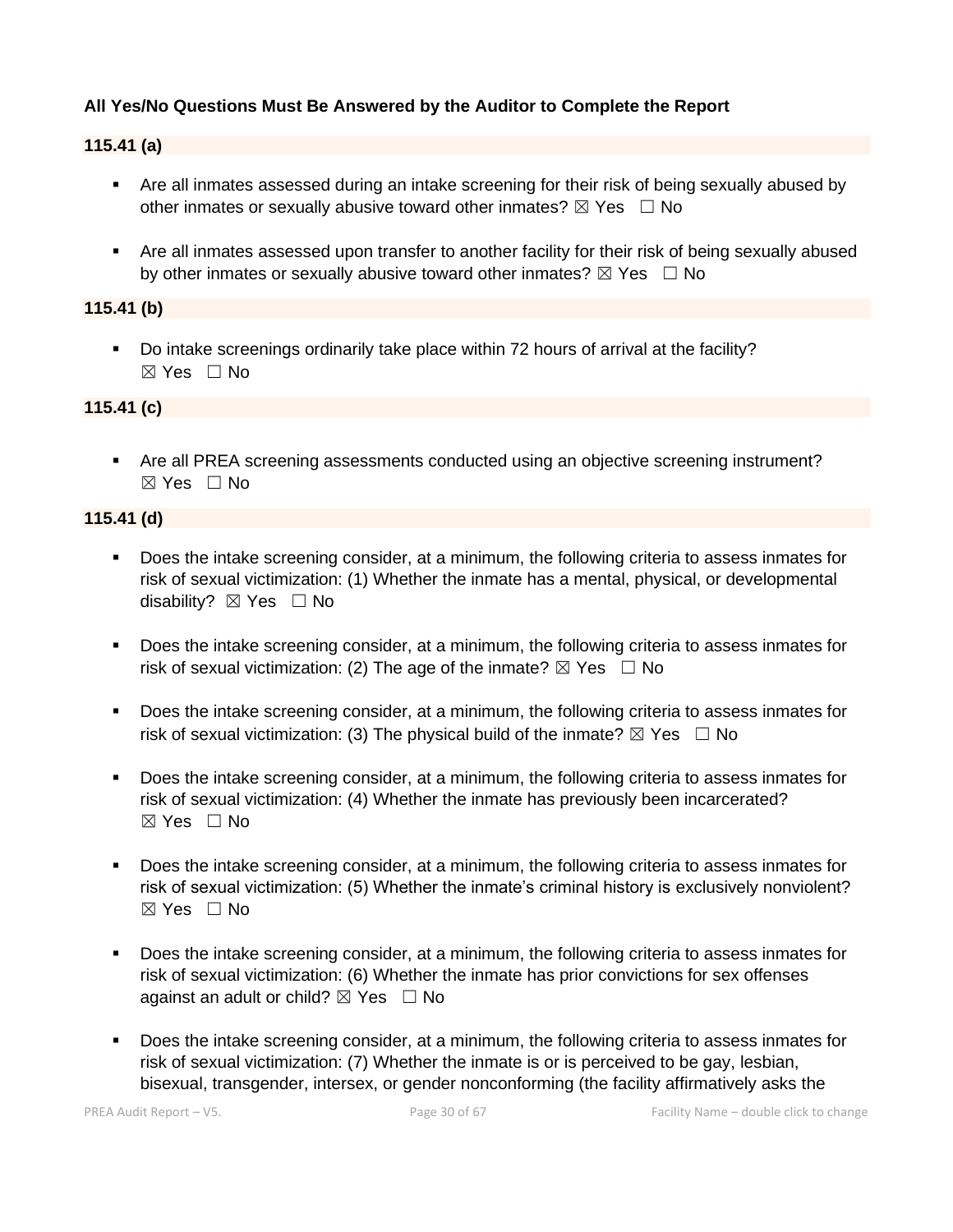inmate about his/her sexual orientation and gender identity AND makes a subjective determination based on the screener's perception whether the inmate is gender non-conforming or otherwise may be perceived to be LGBTI)?  $\boxtimes$  Yes  $\Box$  No

- Does the intake screening consider, at a minimum, the following criteria to assess inmates for risk of sexual victimization: (8) Whether the inmate has previously experienced sexual victimization?  $\boxtimes$  Yes  $\Box$  No
- Does the intake screening consider, at a minimum, the following criteria to assess inmates for risk of sexual victimization: (9) The inmate's own perception of vulnerability?  $\boxtimes$  Yes  $\Box$  No
- Does the intake screening consider, at a minimum, the following criteria to assess inmates for risk of sexual victimization: (10) Whether the inmate is detained solely for civil immigration purposes? ⊠ Yes □ No

#### **115.41 (e)**

- **■** In assessing inmates for risk of being sexually abusive, does the initial PREA risk screening consider, as known to the agency, prior acts of sexual abuse?  $\boxtimes$  Yes  $\Box$  No
- In assessing inmates for risk of being sexually abusive, does the initial PREA risk screening consider, as known to the agency, prior convictions for violent offenses?  $\boxtimes$  Yes  $\Box$  No
- **•** In assessing inmates for risk of being sexually abusive, does the initial PREA risk screening consider, as known to the agency, history of prior institutional violence or sexual abuse? ☒ Yes ☐ No

# **115.41 (f)**

▪ Within a set time period not more than 30 days from the inmate's arrival at the facility, does the facility reassess the inmate's risk of victimization or abusiveness based upon any additional, relevant information received by the facility since the intake screening?  $\boxtimes$  Yes  $\Box$  No

# **115.41 (g)**

- **•** Does the facility reassess an inmate's risk level when warranted due to a referral?  $\boxtimes$ Yes □ No
- **•** Does the facility reassess an inmate's risk level when warranted due to a request?  $\boxtimes$ Yes □ No
- Does the facility reassess an inmate's risk level when warranted due to an incident of sexual abuse? ⊠ Yes □ No
- Does the facility reassess an inmate's risk level when warranted due to receipt of additional information that bears on the inmate's risk of sexual victimization or abusiveness? ☒ Yes ☐ No

#### **115.41 (h)**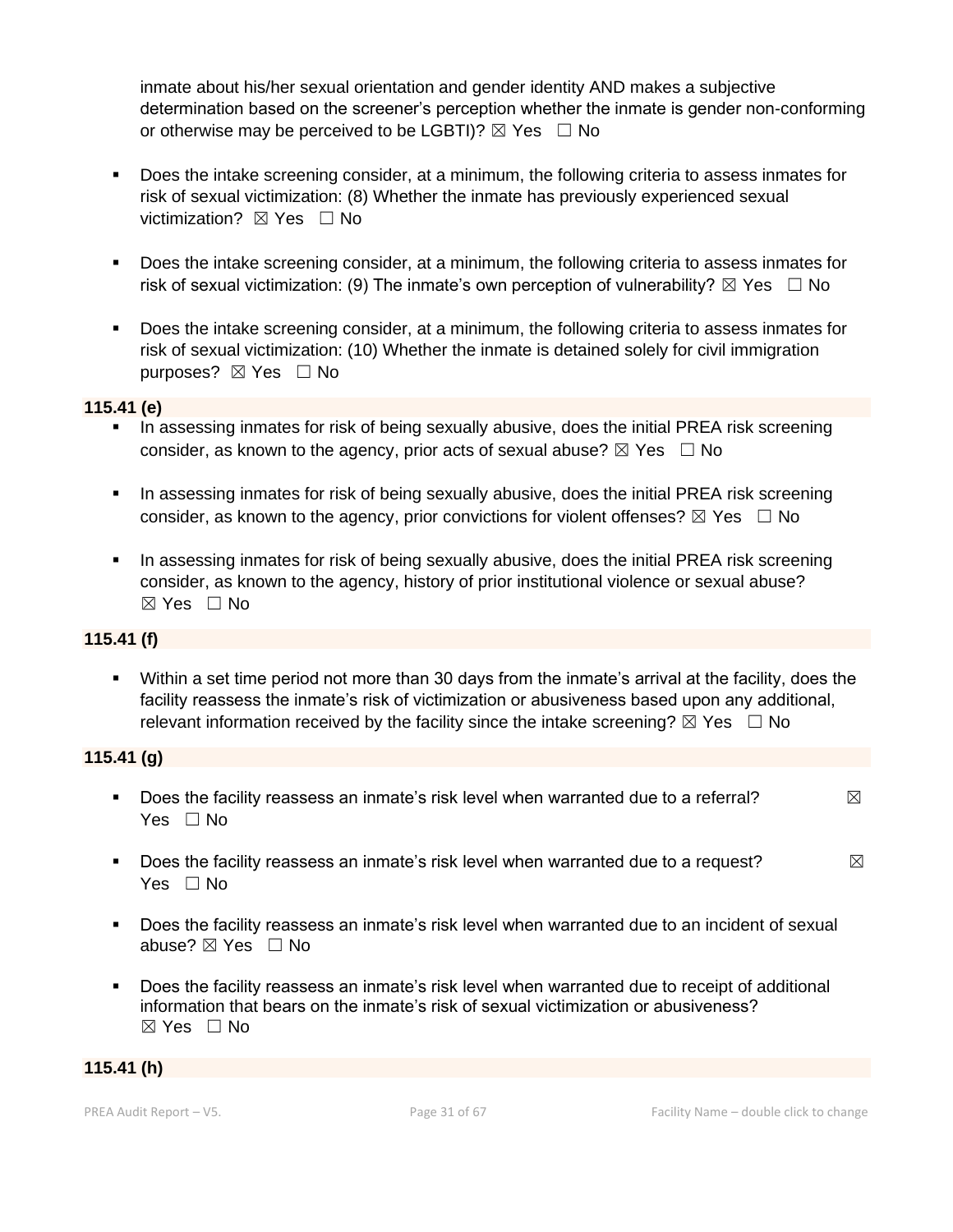**•** Is it the case that inmates are not ever disciplined for refusing to answer, or for not disclosing complete information in response to, questions asked pursuant to paragraphs (d)(1), (d)(7), (d)(8), or (d)(9) of this section?  $\boxtimes$  Yes  $\Box$  No

# **115.41 (i)**

■ Has the agency implemented appropriate controls on the dissemination within the facility of responses to questions asked pursuant to this standard in order to ensure that sensitive information is not exploited to the inmate's detriment by staff or other inmates?  $\boxtimes$  Yes  $\Box$  No

# **Auditor Overall Compliance Determination**

- ☐ **Exceeds Standard** (*Substantially exceeds requirement of standards*)
- ☒ **Meets Standard** (*Substantial compliance; complies in all material ways with the standard for the relevant review period*)
- ☐ **Does Not Meet Standard** (*Requires Corrective Action*)

# **Overall Compliance Determination Narrative**

CCDC policies on page 15 sec.V.1, page 16, V I, B I h, page 17, V II C. including the current screening instrument and inmate interviews documents sections of 115.41. All paperwork maintained in the PREA Compliance Manager's office.

# **Standard 115.42: Use of screening information**

# **All Yes/No Questions Must Be Answered by the Auditor to Complete the Report**

# **115.42 (a)**

- **•** Does the agency use information from the risk screening required by  $\S$  115.41, with the goal of keeping separate those inmates at high risk of being sexually victimized from those at high risk of being sexually abusive, to inform: Housing Assignments?  $\boxtimes$  Yes  $\Box$  No
- Does the agency use information from the risk screening required by § 115.41, with the goal of keeping separate those inmates at high risk of being sexually victimized from those at high risk of being sexually abusive, to inform: Bed assignments?  $\boxtimes$  Yes  $\Box$  No
- Does the agency use information from the risk screening required by  $\S$  115.41, with the goal of keeping separate those inmates at high risk of being sexually victimized from those at high risk of being sexually abusive, to inform: Work Assignments?  $\boxtimes$  Yes  $\Box$  No
- Does the agency use information from the risk screening required by  $\S$  115.41, with the goal of keeping separate those inmates at high risk of being sexually victimized from those at high risk of being sexually abusive, to inform: Education Assignments?  $\boxtimes$  Yes  $\Box$  No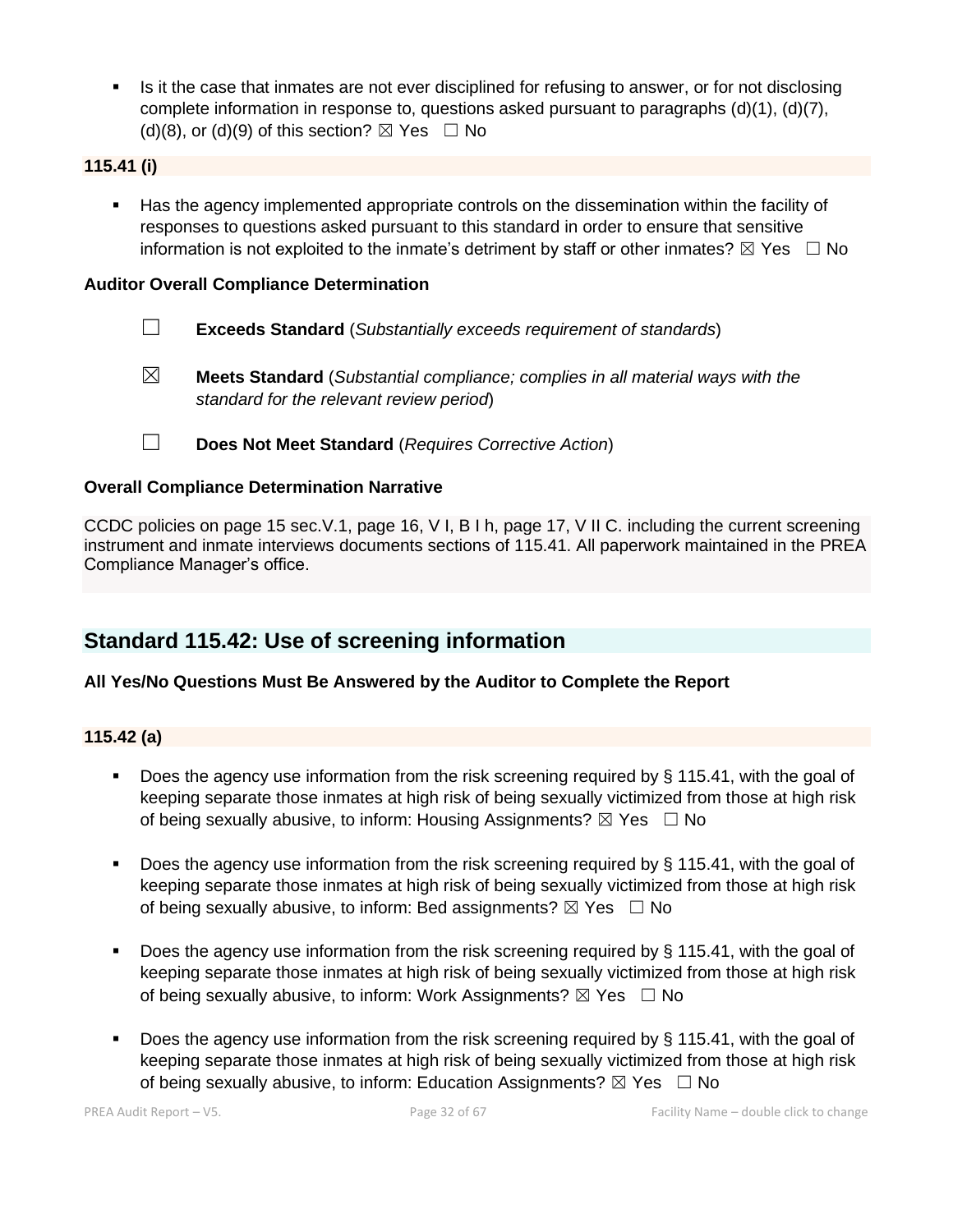Does the agency use information from the risk screening required by § 115.41, with the goal of keeping separate those inmates at high risk of being sexually victimized from those at high risk of being sexually abusive, to inform: Program Assignments?  $\boxtimes$  Yes  $\Box$  No

# **115.42 (b)**

Does the agency make individualized determinations about how to ensure the safety of each inmate? **⊠** Yes □ No

# **115.42 (c)**

- When deciding whether to assign a transgender or intersex inmate to a facility for male or female inmates, does the **agency** consider, on a case-by-case basis whether a placement would ensure the inmate's health and safety, and whether a placement would present management or security problems (NOTE: if an agency by policy or practice assigns inmates to a male or female facility on the basis of anatomy alone, that agency is not in compliance with this standard)?  $\boxtimes$  Yes  $\Box$  No
- When making housing or other program assignments for transgender or intersex inmates, does the agency consider on a case-by-case basis whether a placement would ensure the inmate's health and safety, and whether a placement would present management or security problems? ☒ Yes ☐ No

# **115.42 (d)**

▪ Are placement and programming assignments for each transgender or intersex inmate reassessed at least twice each year to review any threats to safety experienced by the inmate? ☒ Yes ☐ No

# **115.42 (e)**

Are each transgender or intersex inmate's own views with respect to his or her own safety given serious consideration when making facility and housing placement decisions and programming assignments? ⊠ Yes □ No

# **115.42 (f)**

**EXECT** Are transgender and intersex inmates given the opportunity to shower separately from other inmates? ☒ Yes ☐ No

# **115.42 (g)**

Unless placement is in a dedicated facility, unit, or wing established in connection with a consent decree, legal settlement, or legal judgment for the purpose of protecting lesbian, gay, bisexual, transgender, or intersex inmates, does the agency always refrain from placing: lesbian, gay, and bisexual inmates in dedicated facilities, units, or wings solely on the basis of such identification or status? (N/A if the agency has a dedicated facility, unit, or wing solely for the placement of LGBT or I inmates pursuant to a consent decree, legal settlement, or legal judgement.)  $\boxtimes$  Yes  $\Box$  No  $\Box$  NA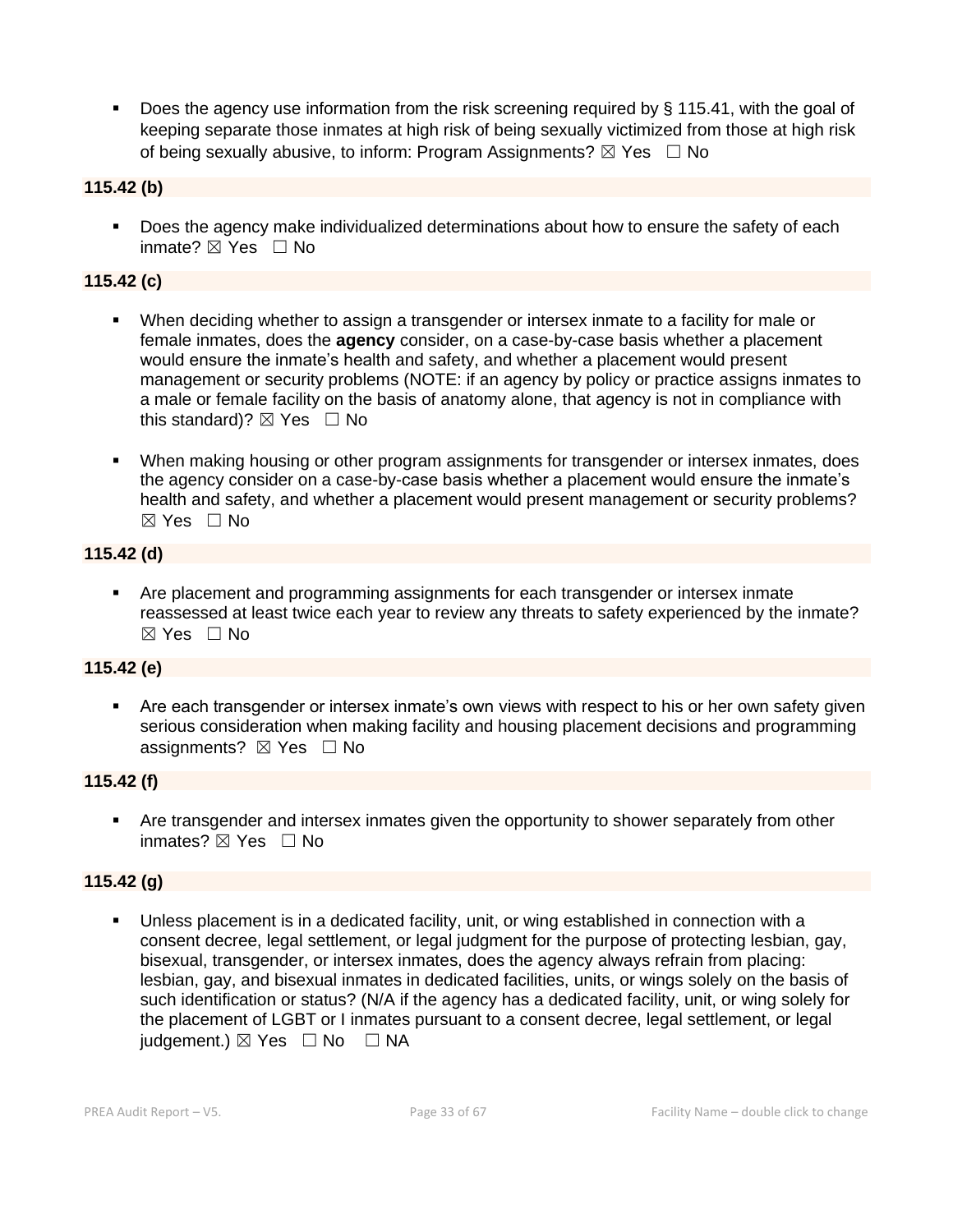- Unless placement is in a dedicated facility, unit, or wing established in connection with a consent decree, legal settlement, or legal judgment for the purpose of protecting lesbian, gay, bisexual, transgender, or intersex inmates, does the agency always refrain from placing: transgender inmates in dedicated facilities, units, or wings solely on the basis of such identification or status? (N/A if the agency has a dedicated facility, unit, or wing solely for the placement of LGBT or I inmates pursuant to a consent decree, legal settlement, or legal judgement.)  $\boxtimes$  Yes  $\Box$  No  $\Box$  NA
- Unless placement is in a dedicated facility, unit, or wing established in connection with a consent decree, legal settlement, or legal judgment for the purpose of protecting lesbian, gay, bisexual, transgender, or intersex inmates, does the agency always refrain from placing: intersex inmates in dedicated facilities, units, or wings solely on the basis of such identification or status? (N/A if the agency has a dedicated facility, unit, or wing solely for the placement of LGBT or I inmates pursuant to a consent decree, legal settlement, or legal judgement.)  $\boxtimes$  Yes  $\square$  No  $\square$  NA

# **Auditor Overall Compliance Determination**

- ☐ **Exceeds Standard** (*Substantially exceeds requirement of standards*)
- ☒ **Meets Standard** (*Substantial compliance; complies in all material ways with the standard for the relevant review period*)
- ☐ **Does Not Meet Standard** (*Requires Corrective Action*)

### **Overall Compliance Determination Narrative**

CCDC policy 7, pg. 15&16, VI provides screening in compliance with Standard 115.42. Compliance with the standard documented through inmate and staff interviews.

# **Standard 115.43: Protective Custody**

# **All Yes/No Questions Must Be Answered by the Auditor to Complete the Report**

#### **115.43 (a)**

- Does the facility always refrain from placing inmates at high risk for sexual victimization in involuntary segregated housing unless an assessment of all available alternatives has been made, and a determination has been made that there is no available alternative means of separation from likely abusers?  $\boxtimes$  Yes  $\Box$  No
- If a facility cannot conduct such an assessment immediately, does the facility hold the inmate in involuntary segregated housing for less than 24 hours while completing the assessment? ☒ Yes ☐ No

#### **115.43 (b)**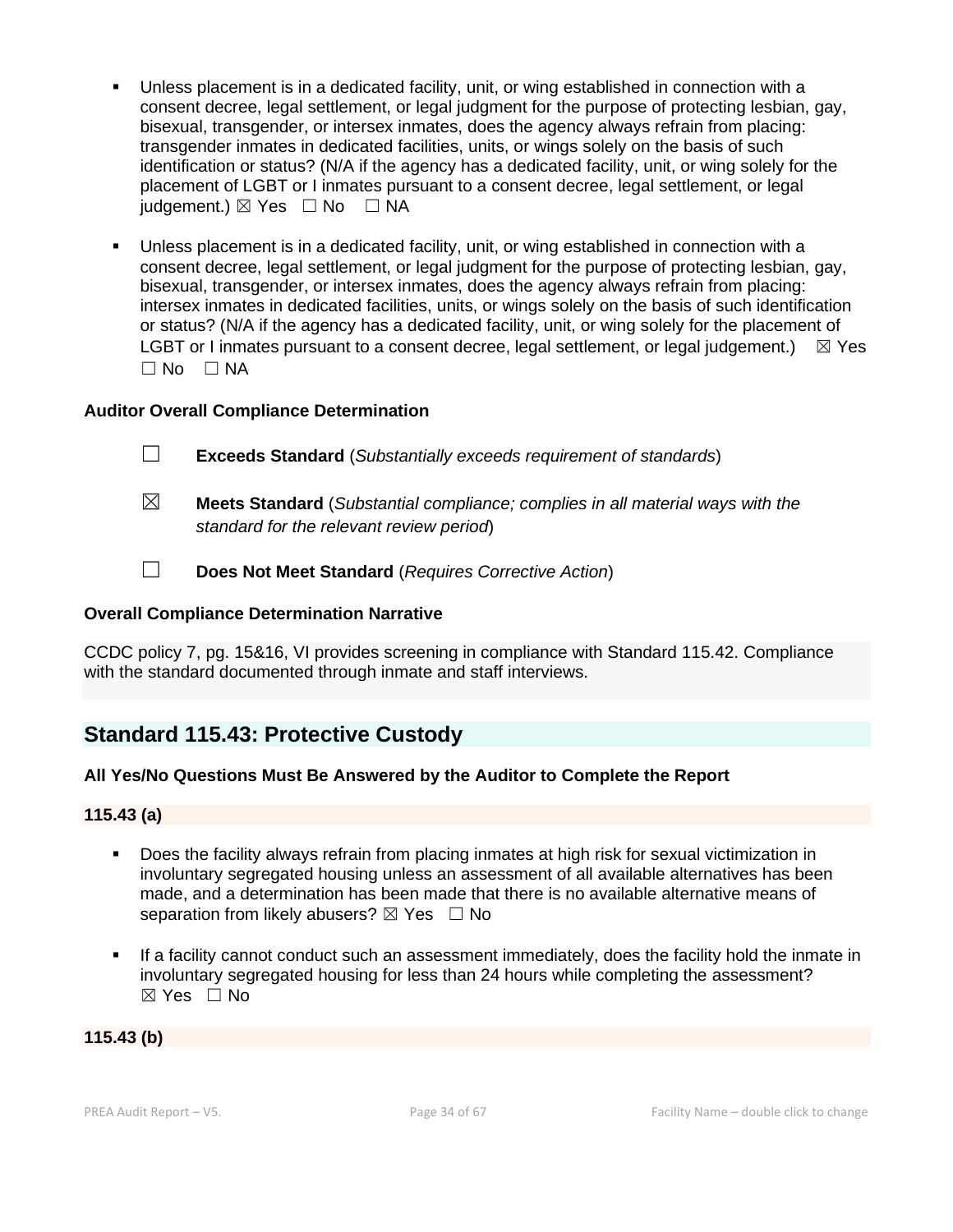- Do inmates who are placed in segregated housing because they are at high risk of sexual victimization have access to: Programs to the extent possible?  $\boxtimes$  Yes  $\Box$  No
- Do inmates who are placed in segregated housing because they are at high risk of sexual victimization have access to: Privileges to the extent possible?  $\boxtimes$  Yes  $\Box$  No
- Do inmates who are placed in segregated housing because they are at high risk of sexual victimization have access to: Education to the extent possible?  $\boxtimes$  Yes  $\Box$  No
- Do inmates who are placed in segregated housing because they are at high risk of sexual victimization have access to: Work opportunities to the extent possible?  $\boxtimes$  Yes  $\Box$  No
- If the facility restricts any access to programs, privileges, education, or work opportunities, does the facility document the opportunities that have been limited? (N/A if the facility *never* restricts access to programs, privileges, education, or work opportunities.)  $\Box$  Yes  $\Box$  No  $\boxtimes$  NA
- If the facility restricts any access to programs, privileges, education, or work opportunities, does the facility document the duration of the limitation? (N/A if the facility *never* restricts access to programs, privileges, education, or work opportunities.)  $\Box$  Yes  $\Box$  No  $\boxtimes$  NA
- **.** If the facility restricts any access to programs, privileges, education, or work opportunities, does the facility document the reasons for such limitations? (N/A if the facility *never* restricts access to programs, privileges, education, or work opportunities.)  $\Box$  Yes  $\Box$  No  $\boxtimes$  NA

# **115.43 (c)**

- Does the facility assign inmates at high risk of sexual victimization to involuntary segregated housing only until an alternative means of separation from likely abusers can be arranged? ☒ Yes ☐ No
- **•** Does such an assignment not ordinarily exceed a period of 30 days?  $\boxtimes$  Yes  $\Box$  No

# **115.43 (d)**

- **.** If an involuntary segregated housing assignment is made pursuant to paragraph (a) of this section, does the facility clearly document the basis for the facility's concern for the inmate's safety? ⊠ Yes □ No
- If an involuntary segregated housing assignment is made pursuant to paragraph (a) of this section, does the facility clearly document the reason why no alternative means of separation can be arranged?  $\boxtimes$  Yes  $\Box$  No

# **115.43 (e)**

In the case of each inmate who is placed in involuntary segregation because he/she is at high risk of sexual victimization, does the facility afford a review to determine whether there is a continuing need for separation from the general population EVERY 30 DAYS?  $\boxtimes$  Yes  $\Box$  No

# **Auditor Overall Compliance Determination**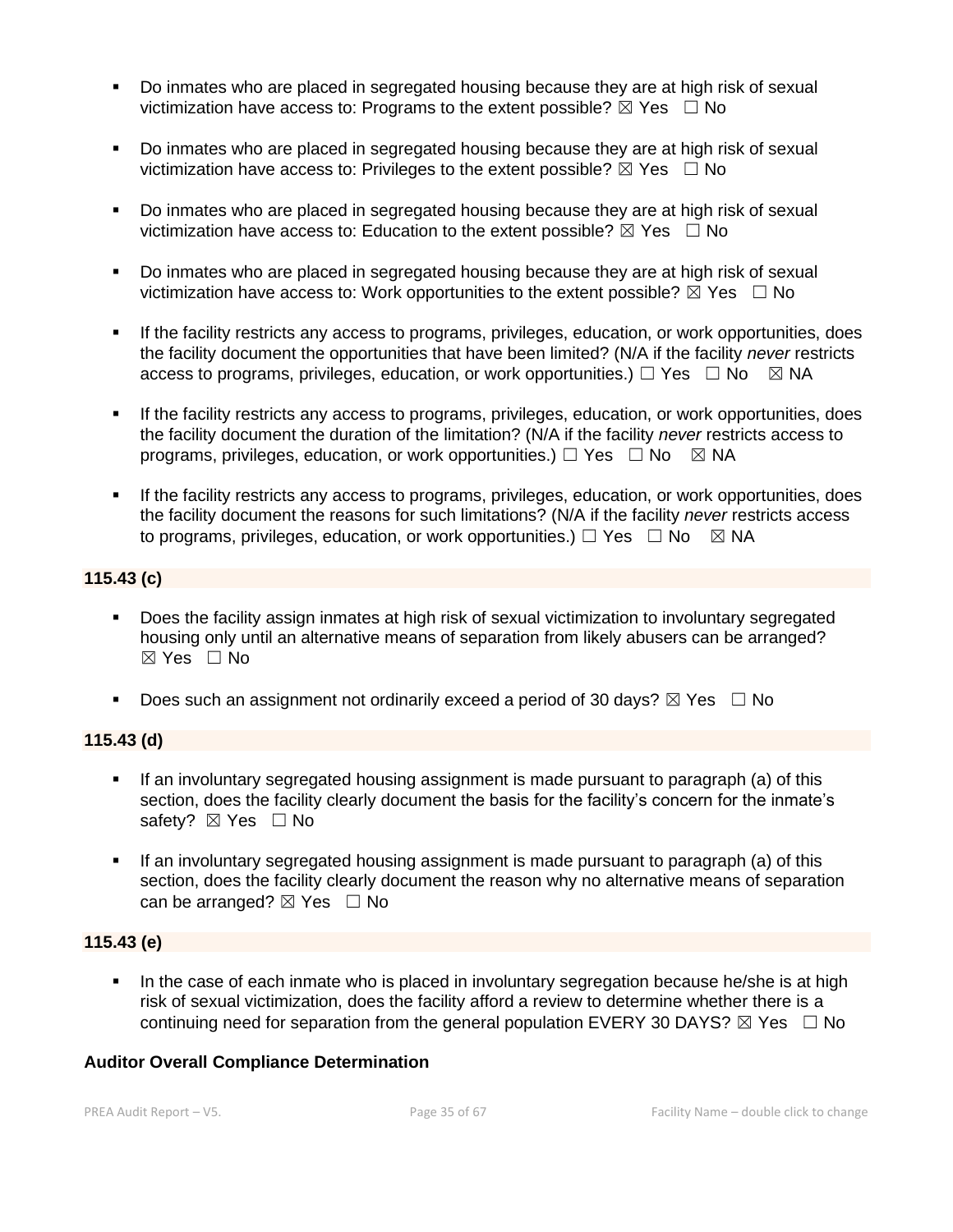- ☐ **Exceeds Standard** (*Substantially exceeds requirement of standards*)
- ☒ **Meets Standard** (*Substantial compliance; complies in all material ways with the standard for the relevant review period*)

☐ **Does Not Meet Standard** (*Requires Corrective Action*)

# **Overall Compliance Determination Narrative**

CCDC policy 7, pg. 17 VIII prohibits placing inmates at high risk for sexual victimization in voluntary segregated housing unless an assessment of all available alternatives have been considered and a determination has been made that there is no available alternative means of separation from likely abusers. A total of two inmates were held for less than 24 hours in involuntary segregation in the last 12 months.

# **REPORTING**

# **Standard 115.51: Inmate reporting**

# **All Yes/No Questions Must Be Answered by the Auditor to Complete the Report**

# **115.51 (a)**

- Does the agency provide multiple internal ways for inmates to privately report sexual abuse and sexual harassment? ⊠ Yes □ No
- Does the agency provide multiple internal ways for inmates to privately report retaliation by other inmates or staff for reporting sexual abuse and sexual harassment?  $\boxtimes$  Yes  $\Box$  No
- Does the agency provide multiple internal ways for inmates to privately report staff neglect or violation of responsibilities that may have contributed to such incidents?  $\boxtimes$  Yes  $\Box$  No

# **115.51 (b)**

- Does the agency also provide at least one way for inmates to report sexual abuse or sexual harassment to a public or private entity or office that is not part of the agency?  $\boxtimes$  Yes  $\Box$  No
- **.** Is that private entity or office able to receive and immediately forward inmate reports of sexual abuse and sexual harassment to agency officials?  $\boxtimes$  Yes  $\Box$  No
- **•** Does that private entity or office allow the inmate to remain anonymous upon request?  $\boxtimes$  Yes  $\Box$  No
- Are inmates detained solely for civil immigration purposes provided information on how to contact relevant consular officials and relevant officials at the Department of Homeland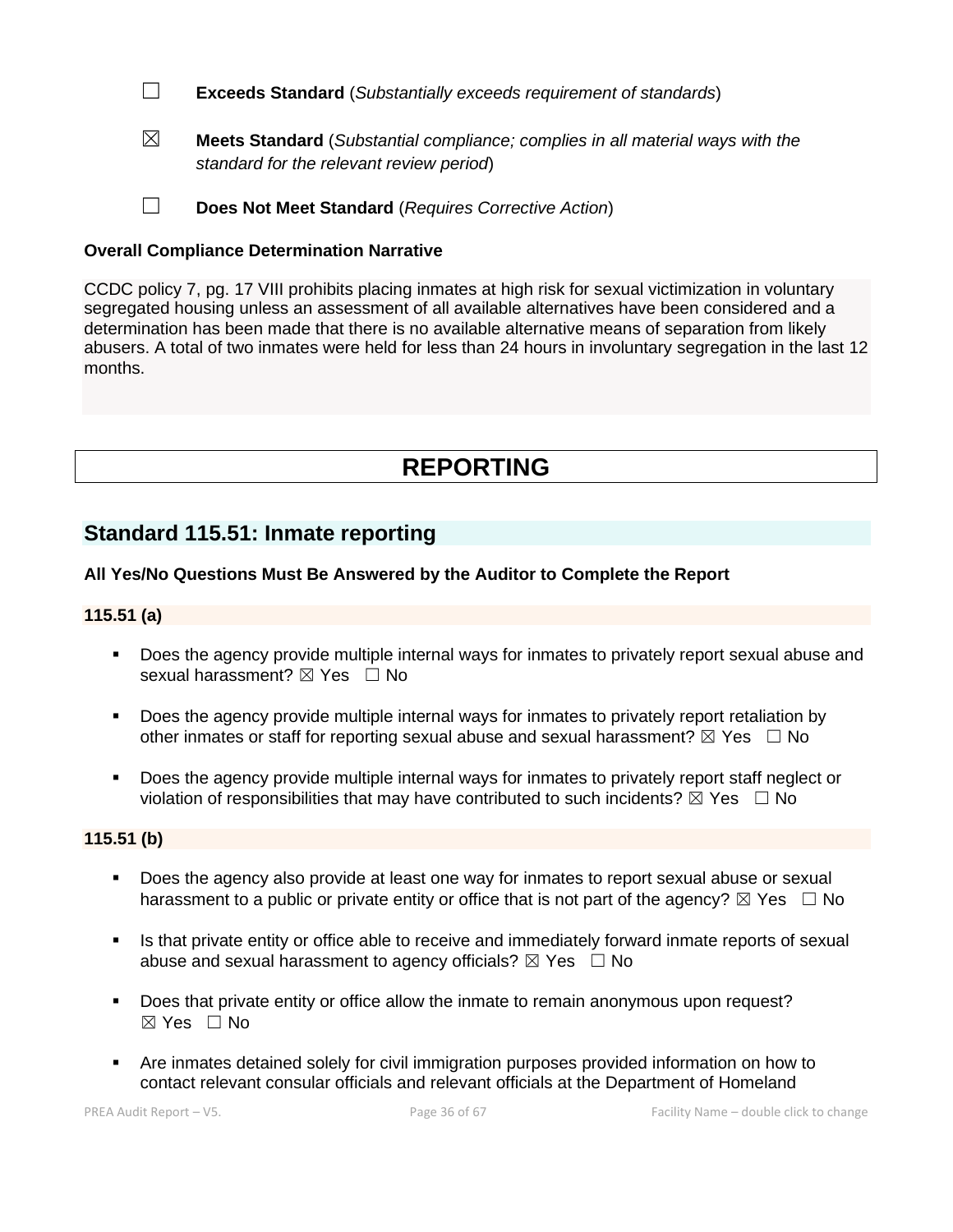Security? (N/A if the facility *never* houses inmates detained solely for civil immigration purposes)  $\boxtimes$  Yes  $\Box$  No  $\Box$  NA

# **115.51 (c)**

- Does staff accept reports of sexual abuse and sexual harassment made verbally, in writing, anonymously, and from third parties?  $\boxtimes$  Yes  $\Box$  No
- Does staff promptly document any verbal reports of sexual abuse and sexual harassment?  $\boxtimes$  Yes  $\Box$  No

# **115.51 (d)**

▪ Does the agency provide a method for staff to privately report sexual abuse and sexual harassment of inmates?  $\boxtimes$  Yes  $\Box$  No

# **Auditor Overall Compliance Determination**

- ☐ **Exceeds Standard** (*Substantially exceeds requirement of standards*)
- ☒ **Meets Standard** (*Substantial compliance; complies in all material ways with the standard for the relevant review period*)
- ☐ **Does Not Meet Standard** (*Requires Corrective Action*)

### **Overall Compliance Determination Narrative**

CCDC has developed multiple ways for inmates to report sexual abuse and sexual harassment, multiple ways to report retaliation by staff or other inmates privately and/or staff neglect that may have contributed to such incidents. The agency has at least one way to report to a public or private entity that is not a part of the agency. Inmates detained solely for immigration purposes are provided information on how to contact consular or homeland security officials (Policy 7, pg. 18 sec I X A, inmate handbook page 5, pg. 16 I). Staff documentation of verbal reports must be made by end of shift. Facility has a PREA hotline for private reporting. Above Information is contained in staff handbook and training sessions.

# **Standard 115.52: Exhaustion of administrative remedies**

# **All Yes/No Questions Must Be Answered by the Auditor to Complete the Report**

# **115.52 (a)**

Is the agency exempt from this standard? NOTE: The agency is exempt ONLY if it does not have administrative procedures to address inmate grievances regarding sexual abuse. This does not mean the agency is exempt simply because an inmate does not have to or is not ordinarily expected to submit a grievance to report sexual abuse. This means that as a matter of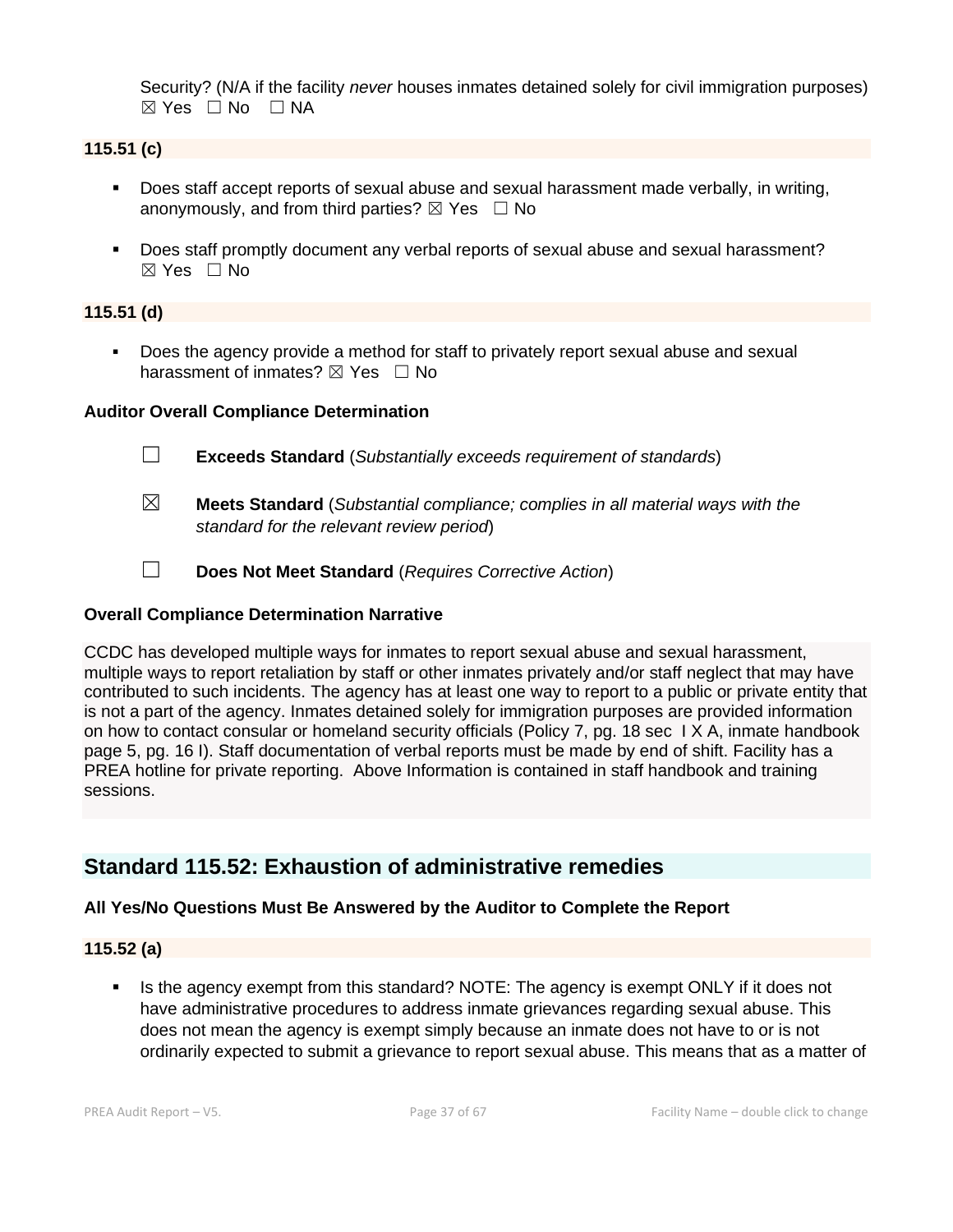explicit policy, the agency does not have an administrative remedies process to address sexual abuse. ☐ Yes ☒ No

# **115.52 (b)**

- Does the agency permit inmates to submit a grievance regarding an allegation of sexual abuse without any type of time limits? (The agency may apply otherwise-applicable time limits to any portion of a grievance that does not allege an incident of sexual abuse.) (N/A if agency is exempt from this standard.)  $\boxtimes$  Yes  $\Box$  No  $\Box$  NA
- Does the agency always refrain from requiring an inmate to use any informal grievance process, or to otherwise attempt to resolve with staff, an alleged incident of sexual abuse? (N/A if agency is exempt from this standard.)  $\boxtimes$  Yes  $\Box$  No  $\Box$  NA

# **115.52 (c)**

- Does the agency ensure that: An inmate who alleges sexual abuse may submit a grievance without submitting it to a staff member who is the subject of the complaint? (N/A if agency is exempt from this standard.)  $\boxtimes$  Yes  $\Box$  No  $\Box$  NA
- Does the agency ensure that: Such grievance is not referred to a staff member who is the subject of the complaint? (N/A if agency is exempt from this standard.)  $\boxtimes$  Yes  $\Box$  No  $\Box$  NA

# **115.52 (d)**

- Does the agency issue a final agency decision on the merits of any portion of a grievance alleging sexual abuse within 90 days of the initial filing of the grievance? (Computation of the 90-day time period does not include time consumed by inmates in preparing any administrative appeal.) (N/A if agency is exempt from this standard.)  $\boxtimes$  Yes  $\Box$  No  $\Box$  NA
- If the agency claims the maximum allowable extension of time to respond of up to 70 days per 115.52(d)(3) when the normal time period for response is insufficient to make an appropriate decision, does the agency notify the inmate in writing of any such extension and provide a date by which a decision will be made? (N/A if agency is exempt from this standard.)  $\boxtimes$  Yes  $\Box$  No  $\Box$  NA
- At any level of the administrative process, including the final level, if the inmate does not receive a response within the time allotted for reply, including any properly noticed extension, may an inmate consider the absence of a response to be a denial at that level? (N/A if agency is exempt from this standard.)  $\boxtimes$  Yes  $\Box$  No  $\Box$  NA

#### **115.52 (e)**

- Are third parties, including fellow inmates, staff members, family members, attorneys, and outside advocates, permitted to assist inmates in filing requests for administrative remedies relating to allegations of sexual abuse? (N/A if agency is exempt from this standard.)  $⊠ Yes ⊡ No ⊡ NA$
- Are those third parties also permitted to file such requests on behalf of inmates? (If a third-party files such a request on behalf of an inmate, the facility may require as a condition of processing the request that the alleged victim agree to have the request filed on his or her behalf, and may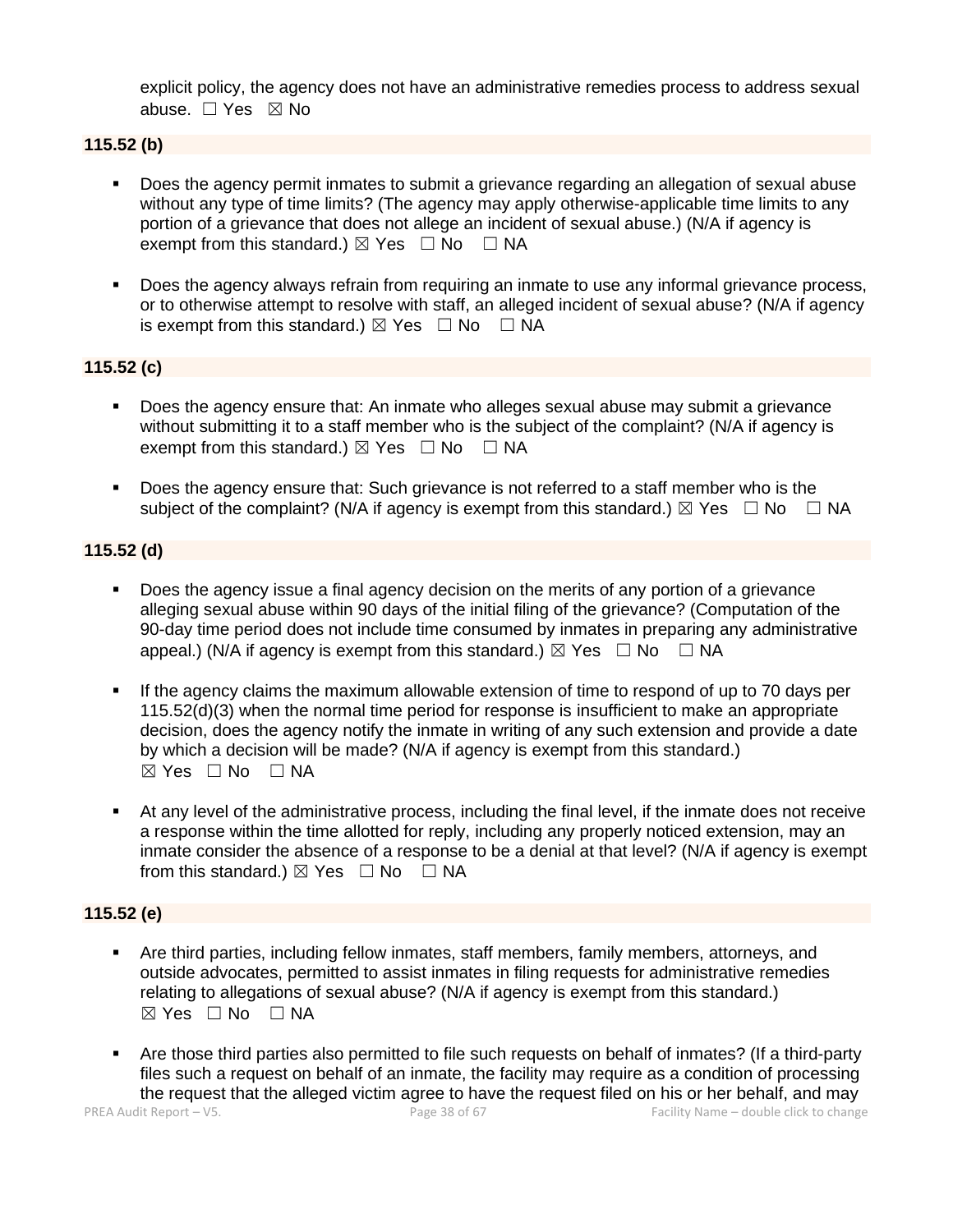also require the alleged victim to personally pursue any subsequent steps in the administrative remedy process.) (N/A if agency is exempt from this standard.)  $\Box$  Yes  $\Box$  No  $\Box$  NA

If the inmate declines to have the request processed on his or her behalf, does the agency document the inmate's decision? (N/A if agency is exempt from this standard.)  $\boxtimes$  Yes  $\Box$  No  $\Box$  NA

# **115.52 (f)**

- Has the agency established procedures for the filing of an emergency grievance alleging that an inmate is subject to a substantial risk of imminent sexual abuse? (N/A if agency is exempt from this standard.)  $\boxtimes$  Yes  $\Box$  No  $\Box$  NA
- **EXECT** After receiving an emergency grievance alleging an inmate is subject to a substantial risk of imminent sexual abuse, does the agency immediately forward the grievance (or any portion thereof that alleges the substantial risk of imminent sexual abuse) to a level of review at which immediate corrective action may be taken? (N/A if agency is exempt from this standard.).  $⊠ Yes ⊡ No ⊡ NA$
- **E** After receiving an emergency grievance described above, does the agency provide an initial response within 48 hours? (N/A if agency is exempt from this standard.)  $\boxtimes$  Yes  $\Box$  No  $\Box$  NA
- **EXECT** After receiving an emergency grievance described above, does the agency issue a final agency decision within 5 calendar days? (N/A if agency is exempt from this standard.) ☒ Yes ☐ No ☐ NA
- Does the initial response and final agency decision document the agency's determination whether the inmate is in substantial risk of imminent sexual abuse? (N/A if agency is exempt from this standard.)  $\boxtimes$  Yes  $\Box$  No  $\Box$  NA
- Does the initial response document the agency's action(s) taken in response to the emergency grievance? (N/A if agency is exempt from this standard.)  $\boxtimes$  Yes  $\Box$  No  $\Box$  NA
- Does the agency's final decision document the agency's action(s) taken in response to the emergency grievance? (N/A if agency is exempt from this standard.)  $\boxtimes$  Yes  $\Box$  No  $\Box$  NA

# **115.52 (g)**

**•** If the agency disciplines an inmate for filing a grievance related to alleged sexual abuse, does it do so ONLY where the agency demonstrates that the inmate filed the grievance in bad faith? (N/A if agency is exempt from this standard.)  $\boxtimes$  Yes  $\Box$  No  $\Box$  NA

#### **Auditor Overall Compliance Determination**



☐ **Exceeds Standard** (*Substantially exceeds requirement of standards*)

☒ **Meets Standard** (*Substantial compliance; complies in all material ways with the standard for the relevant review period*)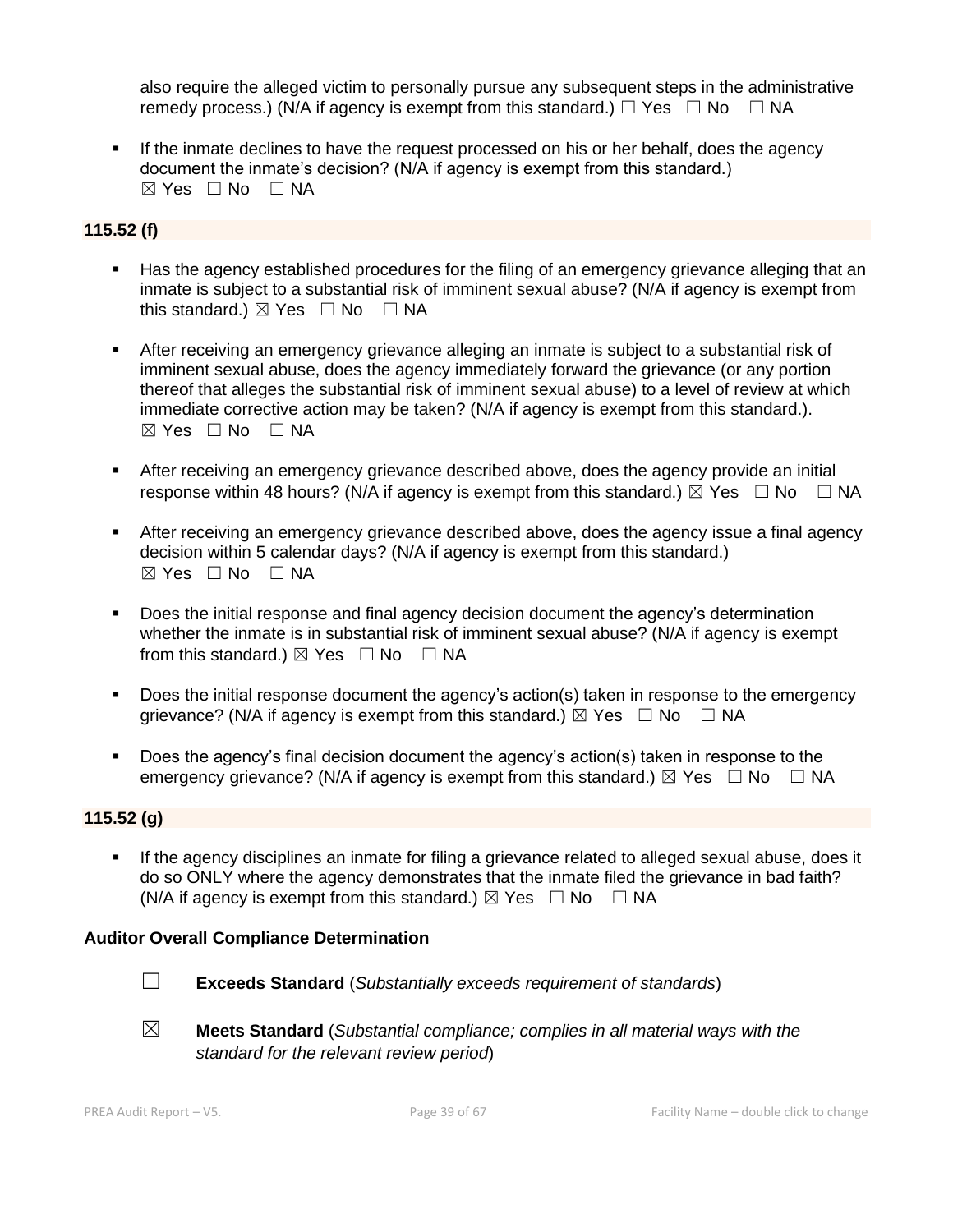# ☐ **Does Not Meet Standard** (*Requires Corrective Action*)

### **Overall Compliance Determination Narrative**

CCDC has a Grievance policy that meets the requirements of this Standard.

# **Standard 115.53: Inmate access to outside confidential support services**

#### **All Yes/No Questions Must Be Answered by the Auditor to Complete the Report**

# **115.53 (a)**

- Does the facility provide inmates with access to outside victim advocates for emotional support services related to sexual abuse by giving inmates mailing addresses and telephone numbers, including toll-free hotline numbers where available, of local, State, or national victim advocacy or rape crisis organizations?  $\boxtimes$  Yes  $\Box$  No
- Does the facility provide persons detained solely for civil immigration purposes mailing addresses and telephone numbers, including toll-free hotline numbers where available of local, State, or national immigrant services agencies? (N/A if the facility *never* has persons detained solely for civil immigration purposes.)  $\boxtimes$  Yes  $\Box$  No  $\Box$  NA
- Does the facility enable reasonable communication between inmates and these organizations and agencies, in as confidential a manner as possible?  $\boxtimes$  Yes  $\Box$  No

# **115.53 (b)**

Does the facility inform inmates, prior to giving them access, of the extent to which such communications will be monitored and the extent to which reports of abuse will be forwarded to authorities in accordance with mandatory reporting laws?  $\boxtimes$  Yes  $\Box$  No

### **115.53 (c)**

- **•** Does the agency maintain or attempt to enter into memoranda of understanding or other agreements with community service providers that are able to provide inmates with confidential emotional support services related to sexual abuse?  $\boxtimes$  Yes  $\Box$  No
- Does the agency maintain copies of agreements or documentation showing attempts to enter into such agreements?  $\boxtimes$  Yes  $\Box$  No

#### **Auditor Overall Compliance Determination**



- ☐ **Exceeds Standard** (*Substantially exceeds requirement of standards*)
- 
- ☒ **Meets Standard** (*Substantial compliance; complies in all material ways with the standard for the relevant review period*)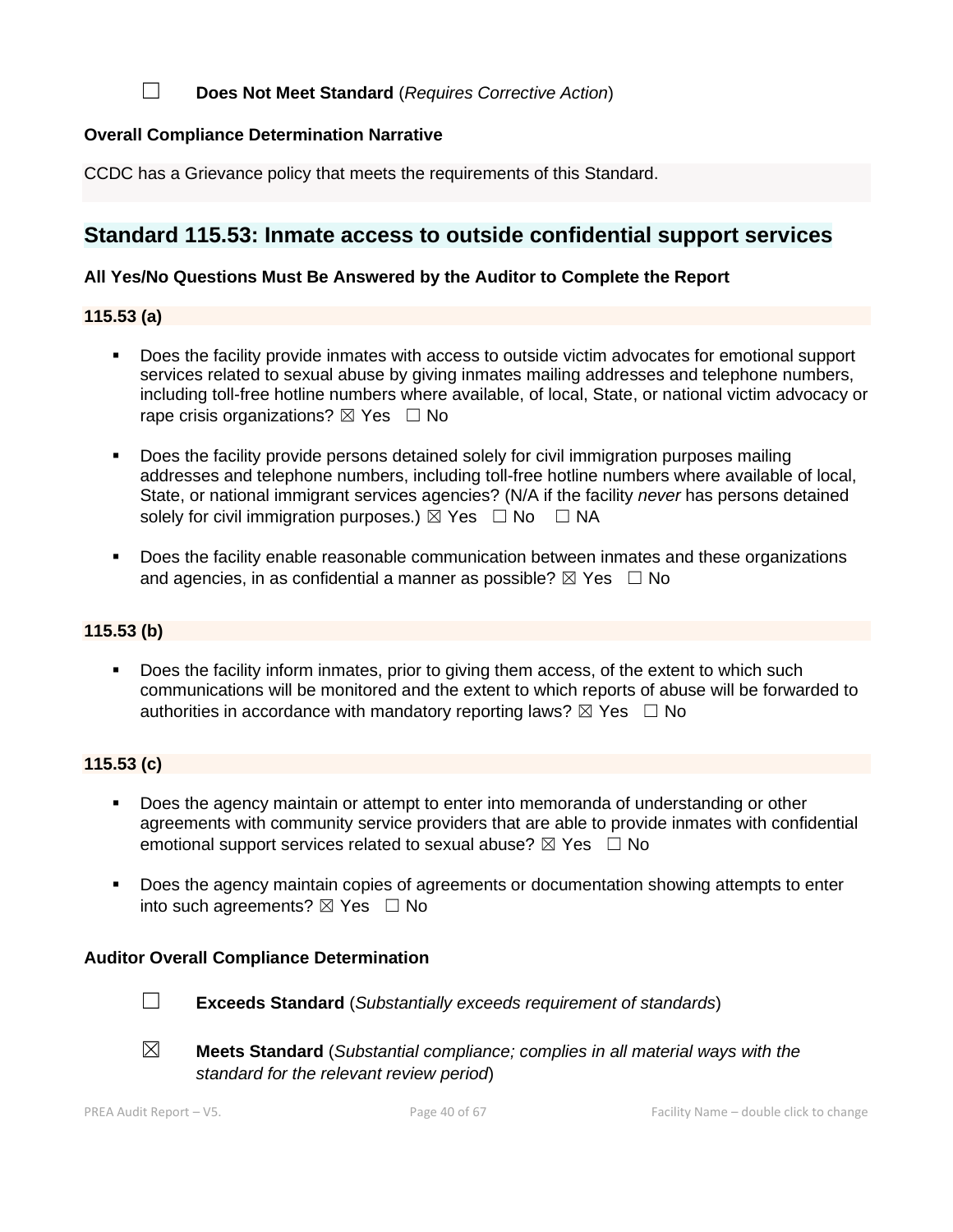# ☐ **Does Not Meet Standard** (*Requires Corrective Action*)

### **Overall Compliance Determination Narrative**

CCDC is in compliance with this Standard, MOUs on file and copies provided for this audit.

# **Standard 115.54: Third-party reporting**

### **All Yes/No Questions Must Be Answered by the Auditor to Complete the Report**

**115.54 (a)**

- Has the agency established a method to receive third-party reports of sexual abuse and sexual harassment?  $\boxtimes$  Yes  $\Box$  No
- Has the agency distributed publicly information on how to report sexual abuse and sexual harassment on behalf of an inmate?  $\boxtimes$  Yes  $\Box$  No

#### **Auditor Overall Compliance Determination**

- ☐ **Exceeds Standard** (*Substantially exceeds requirement of standards*)
- ☒ **Meets Standard** (*Substantial compliance; complies in all material ways with the standard for the relevant review period*)
- ☐ **Does Not Meet Standard** (*Requires Corrective Action*)

#### **Overall Compliance Determination Narrative**

Third party reporting can be by Email or Hotline. CCDC has on their website information on reporting, and, under PREA tab, outlines Zero Tolerance.

# **OFFICIAL RESPONSE FOLLOWING AN INMATE REPORT**

# **Standard 115.61: Staff and agency reporting duties**

# **All Yes/No Questions Must Be Answered by the Auditor to Complete the Report**

#### **115.61 (a)**

▪ Does the agency require all staff to report immediately and according to agency policy any knowledge, suspicion, or information regarding an incident of sexual abuse or sexual harassment that occurred in a facility, whether or not it is part of the agency?  $\boxtimes$  Yes  $\Box$  No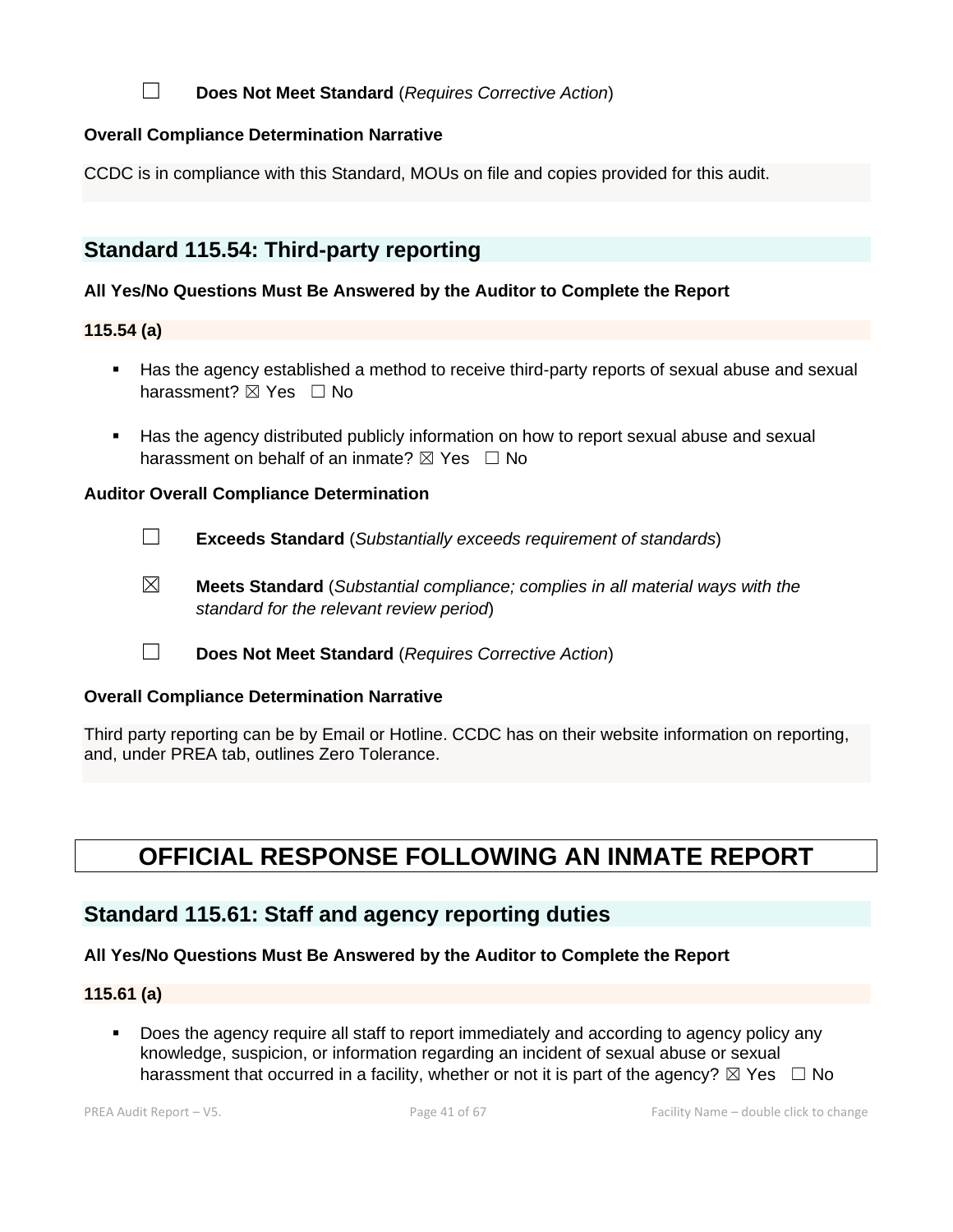- Does the agency require all staff to report immediately and according to agency policy any knowledge, suspicion, or information regarding retaliation against inmates or staff who reported an incident of sexual abuse or sexual harassment?  $\boxtimes$  Yes  $\Box$  No
- Does the agency require all staff to report immediately and according to agency policy any knowledge, suspicion, or information regarding any staff neglect or violation of responsibilities that may have contributed to an incident of sexual abuse or sexual harassment or retaliation? ☒ Yes ☐ No

# **115.61 (b)**

▪ Apart from reporting to designated supervisors or officials, does staff always refrain from revealing any information related to a sexual abuse report to anyone other than to the extent necessary, as specified in agency policy, to make treatment, investigation, and other security and management decisions?  $\boxtimes$  Yes  $\Box$  No

# **115.61 (c)**

- Unless otherwise precluded by Federal, State, or local law, are medical and mental health practitioners required to report sexual abuse pursuant to paragraph (a) of this section?  $\boxtimes$  Yes  $\Box$  No
- Are medical and mental health practitioners required to inform inmates of the practitioner's duty to report, and the limitations of confidentiality, at the initiation of services?  $\boxtimes$  Yes  $\Box$  No

# **115.61 (d)**

**.** If the alleged victim is under the age of 18 or considered a vulnerable adult under a State or local vulnerable persons statute, does the agency report the allegation to the designated State or local services agency under applicable mandatory reporting laws?  $\boxtimes$  Yes  $\Box$  No

# **115.61 (e)**

▪ Does the facility report all allegations of sexual abuse and sexual harassment, including thirdparty and anonymous reports, to the facility's designated investigators?  $\boxtimes$  Yes  $\Box$  No

# **Auditor Overall Compliance Determination**

- ☐ **Exceeds Standard** (*Substantially exceeds requirement of standards*)
- ☒ **Meets Standard** (*Substantial compliance; complies in all material ways with the standard for the relevant review period*)
- ☐ **Does Not Meet Standard** (*Requires Corrective Action*)

#### **Overall Compliance Determination Narrative**

CCDC policy 7, chapter 5, pg. 18 IX., outlines the reporting duties and is a part of the PREA training all employees receive that are in contact with inmates. Interviewed employees were knowledgeable of the responsibility.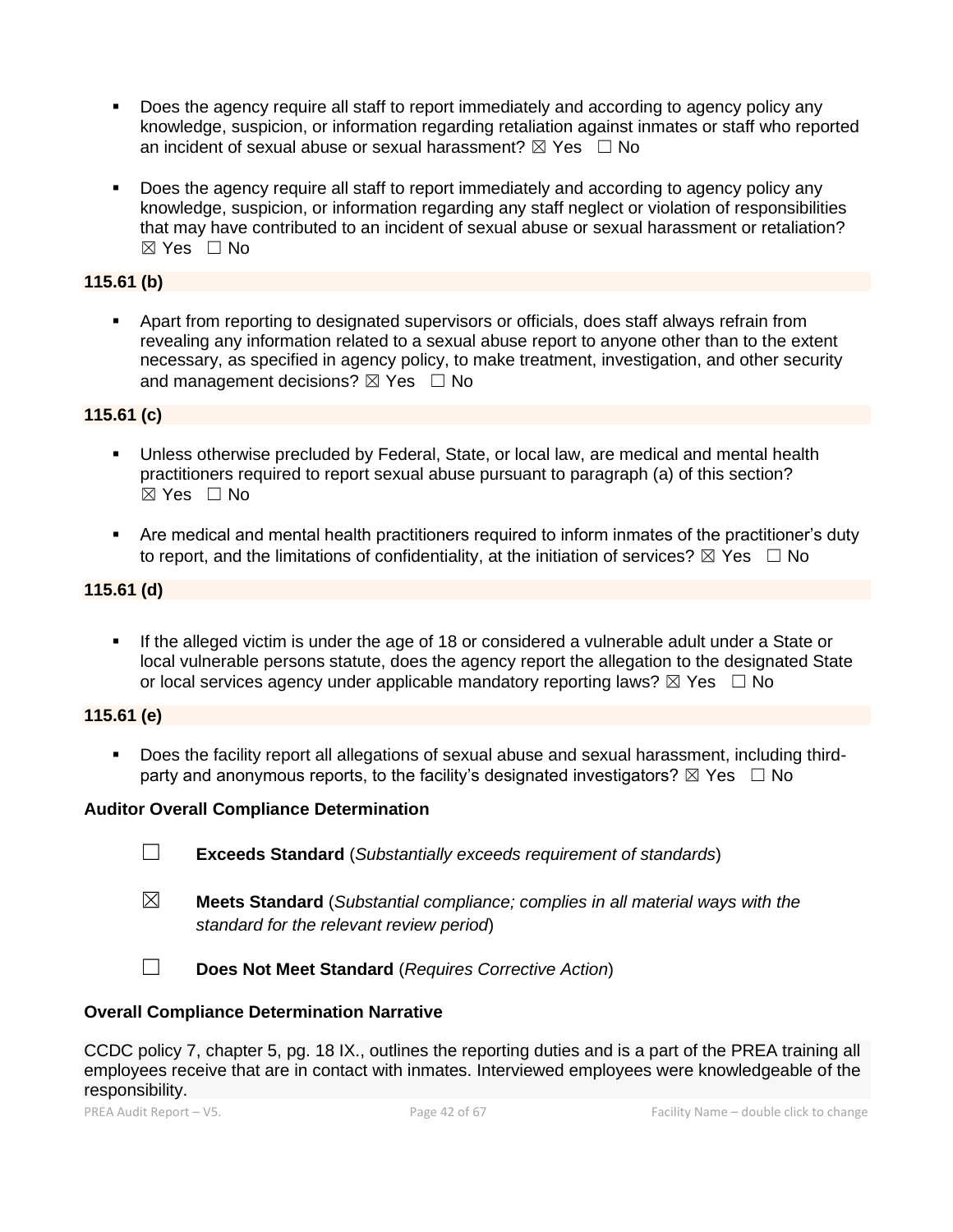# **Standard 115.62: Agency protection duties**

# **All Yes/No Questions Must Be Answered by the Auditor to Complete the Report**

#### **115.62 (a)**

■ When the agency learns that an inmate is subject to a substantial risk of imminent sexual abuse, does it take immediate action to protect the inmate?  $\boxtimes$  Yes  $\Box$  No

#### **Auditor Overall Compliance Determination**

- ☐ **Exceeds Standard** (*Substantially exceeds requirement of standards*)
- ☒ **Meets Standard** (*Substantial compliance; complies in all material ways with the standard for the relevant review period*)
- ☐ **Does Not Meet Standard** (*Requires Corrective Action*)

#### **Overall Compliance Determination Narrative**

CCDC Policy 7, Chapter 5, pg. 19 Sec. A. 2, a, covers this Standard and employees who are in contact with inmates are trained in compliance. This was documented during Interview with PREA Compliance Manager.

# **Standard 115.63: Reporting to other confinement facilities**

#### **All Yes/No Questions Must Be Answered by the Auditor to Complete the Report**

#### **115.63 (a)**

▪ Upon receiving an allegation that an inmate was sexually abused while confined at another facility, does the head of the facility that received the allegation notify the head of the facility or appropriate office of the agency where the alleged abuse occurred?  $\boxtimes$  Yes  $\Box$  No

#### **115.63 (b)**

Is such notification provided as soon as possible, but no later than 72 hours after receiving the allegation?  $\boxtimes$  Yes  $\Box$  No

#### **115.63 (c)**

**•** Does the agency document that it has provided such notification?  $\boxtimes$  Yes  $\Box$  No

#### **115.63 (d)**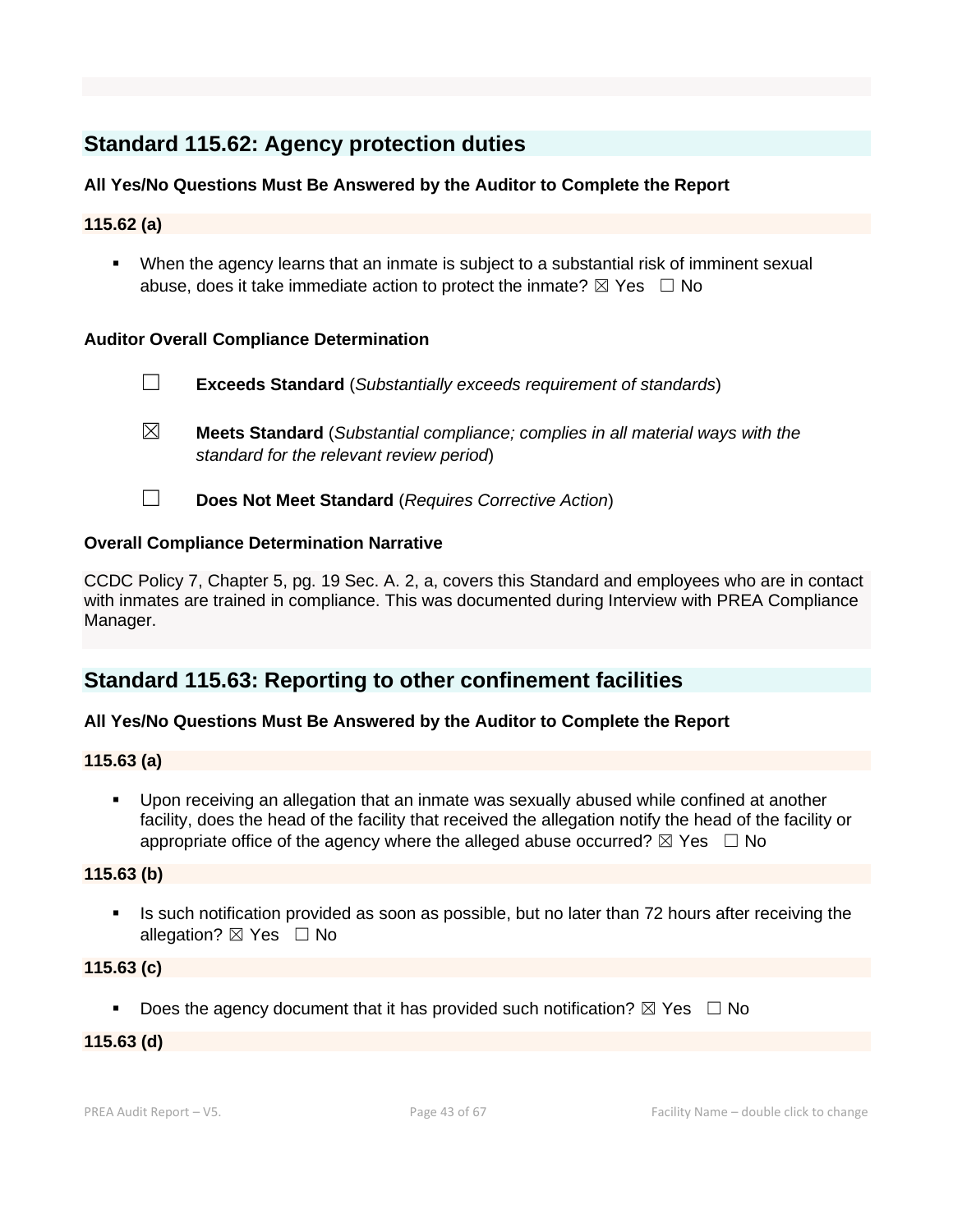■ Does the facility head or agency office that receives such notification ensure that the allegation is investigated in accordance with these standards?  $\boxtimes$  Yes  $\Box$  No

# **Auditor Overall Compliance Determination**



CCDC policy 7, chapter 5, pg. 21, Sec. X A covers this Standard. There has not been an allegation in the last 12 months as per interview with PREA Compliance Manager.

# **Standard 115.64: Staff first responder duties**

# **All Yes/No Questions Must Be Answered by the Auditor to Complete the Report**

# **115.64 (a)**

- Upon learning of an allegation that an inmate was sexually abused, is the first security staff member to respond to the report required to: Separate the alleged victim and abuser?  $\boxtimes$  Yes  $\Box$  No
- Upon learning of an allegation that an inmate was sexually abused, is the first security staff member to respond to the report required to: Preserve and protect any crime scene until appropriate steps can be taken to collect any evidence?  $\boxtimes$  Yes  $\Box$  No
- Upon learning of an allegation that an inmate was sexually abused, is the first security staff member to respond to the report required to: Request that the alleged victim not take any actions that could destroy physical evidence, including, as appropriate, washing, brushing teeth, changing clothes, urinating, defecating, smoking, drinking, or eating, if the abuse occurred within a time period that still allows for the collection of physical evidence?  $\boxtimes$  Yes  $\Box$  No
- Upon learning of an allegation that an inmate was sexually abused, is the first security staff member to respond to the report required to: Ensure that the alleged abuser does not take any actions that could destroy physical evidence, including, as appropriate, washing, brushing teeth, changing clothes, urinating, defecating, smoking, drinking, or eating, if the abuse occurred within a time period that still allows for the collection of physical evidence?  $\boxtimes$  Yes  $\Box$  No

# **115.64 (b)**

If the first staff responder is not a security staff member, is the responder required to request that the alleged victim not take any actions that could destroy physical evidence, and then notify security staff?  $\boxtimes$  Yes  $\Box$  No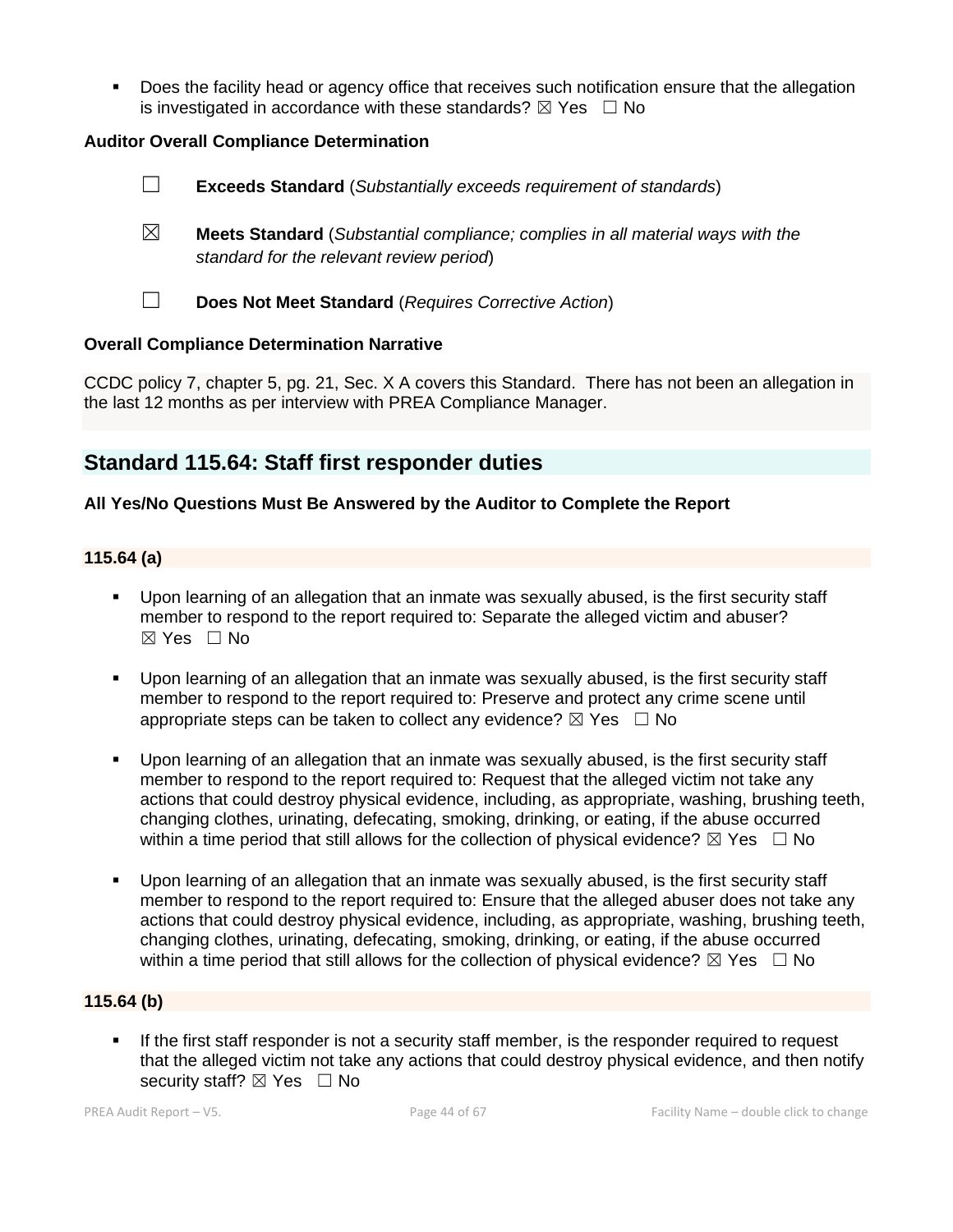#### **Auditor Overall Compliance Determination**

- ☐ **Exceeds Standard** (*Substantially exceeds requirement of standards*)
- ☒ **Meets Standard** (*Substantial compliance; complies in all material ways with the standard for the relevant review period*)
- ☐ **Does Not Meet Standard** (*Requires Corrective Action*)

#### **Overall Compliance Determination Narrative**

CCDC PREA Policy pages 18 & 19 IX A 2-8 covers this Standard. Staff have issued PREA cards outlining steps to be taken. During interviews staff displayed card and knowledge of this Standard.

# **Standard 115.65: Coordinated response**

#### **All Yes/No Questions Must Be Answered by the Auditor to Complete the Report**

### **115.65 (a)**

■ Has the facility developed a written institutional plan to coordinate actions among staff first responders, medical and mental health practitioners, investigators, and facility leadership taken in response to an incident of sexual abuse?  $\boxtimes$  Yes  $\Box$  No

#### **Auditor Overall Compliance Determination**

- ☐ **Exceeds Standard** (*Substantially exceeds requirement of standards*)
- ☒ **Meets Standard** (*Substantial compliance; complies in all material ways with the standard for the relevant review period*)
- ☐ **Does Not Meet Standard** (*Requires Corrective Action*)

#### **Overall Compliance Determination Narrative**

Comanche County Detention Center's plan for coordinated Response to Sexual Abuse or Assault flow chart furnished to auditor.

# **Standard 115.66: Preservation of ability to protect inmates from contact with abusers**

#### **All Yes/No Questions Must Be Answered by the Auditor to Complete the Report**

#### **115.66 (a)**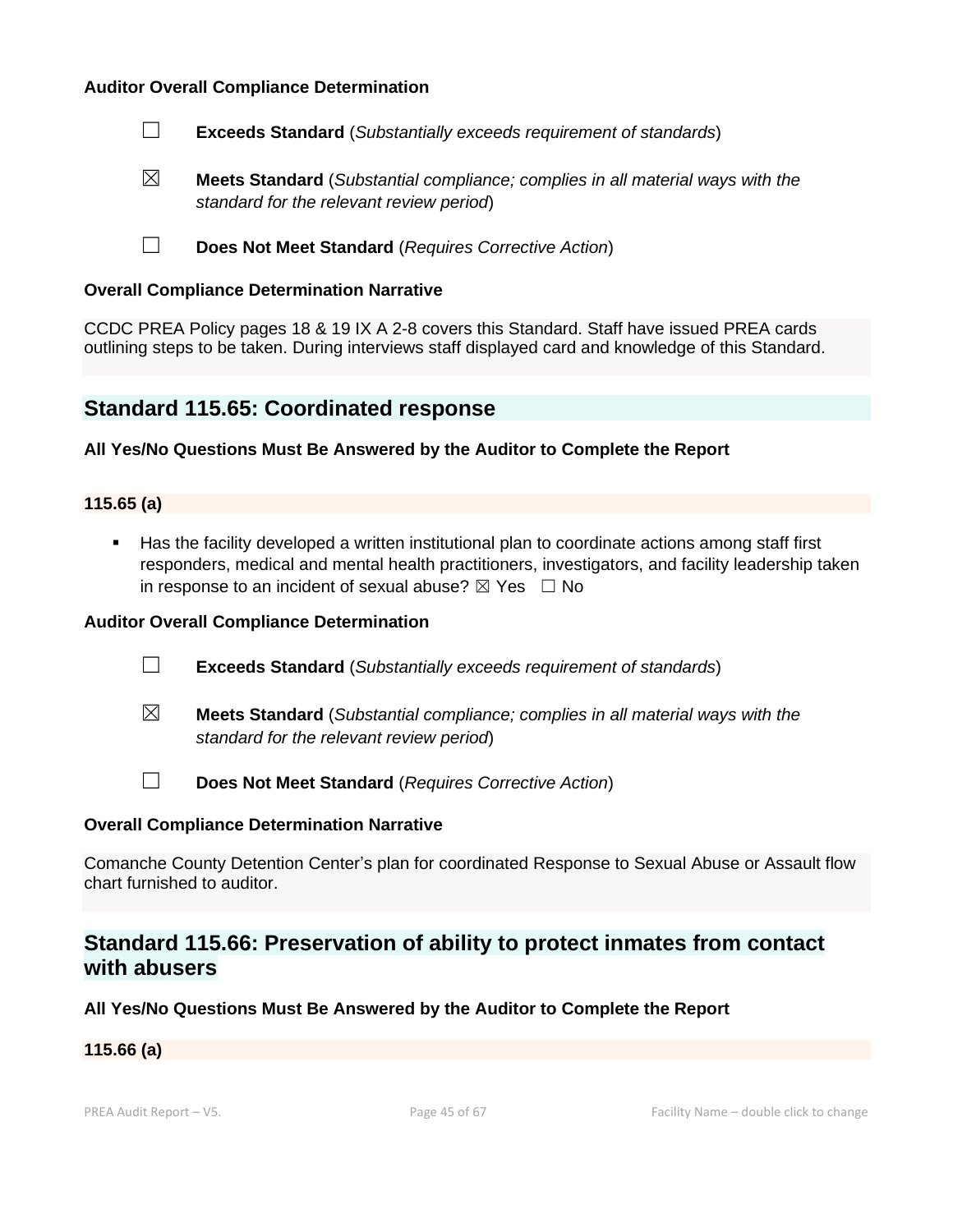■ Are both the agency and any other governmental entities responsible for collective bargaining on the agency's behalf prohibited from entering into or renewing any collective bargaining agreement or other agreement that limits the agency's ability to remove alleged staff sexual abusers from contact with any inmates pending the outcome of an investigation or of a determination of whether and to what extent discipline is warranted?  $\boxtimes$  Yes  $\Box$  No

# **115.66 (b)**

**EXECUTE:** Auditor is not required to audit this provision.

### **Auditor Overall Compliance Determination**

- ☐ **Exceeds Standard** (*Substantially exceeds requirement of standards*)
- ☒ **Meets Standard** (*Substantial compliance; complies in all material ways with the standard for the relevant review period*)
- ☐ **Does Not Meet Standard** (*Requires Corrective Action*)

#### **Overall Compliance Determination Narrative**

CCDC does not have a collective bargaining agreement.

# **Standard 115.67: Agency protection against retaliation**

# **All Yes/No Questions Must Be Answered by the Auditor to Complete the Report**

**115.67 (a)**

- Has the agency established a policy to protect all inmates and staff who report sexual abuse or sexual harassment or cooperate with sexual abuse or sexual harassment investigations from retaliation by other inmates or staff?  $\boxtimes$  Yes  $\Box$  No
- Has the agency designated which staff members or departments are charged with monitoring retaliation?  $\boxtimes$  Yes  $\Box$  No

# **115.67 (b)**

Does the agency employ multiple protection measures, such as housing changes or transfers for inmate victims or abusers, removal of alleged staff or inmate abusers from contact with victims, and emotional support services, for inmates or staff who fear retaliation for reporting sexual abuse or sexual harassment or for cooperating with investigations?  $\boxtimes$  Yes  $\Box$  No

# **115.67 (c)**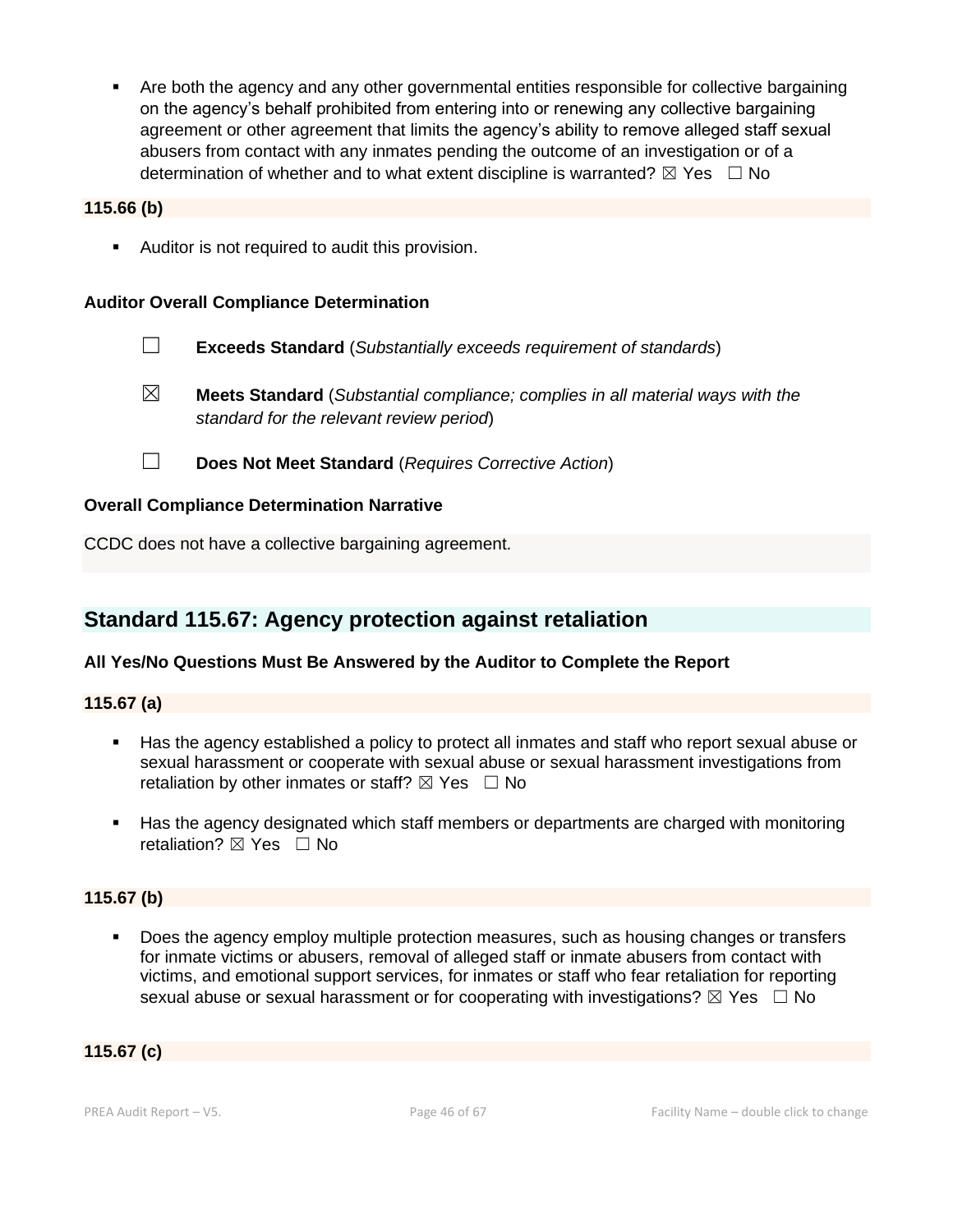- Except in instances where the agency determines that a report of sexual abuse is unfounded, for at least 90 days following a report of sexual abuse, does the agency: Monitor the conduct and treatment of inmates or staff who reported the sexual abuse to see if there are changes that may suggest possible retaliation by inmates or staff?  $\boxtimes$  Yes  $\Box$  No
- Except in instances where the agency determines that a report of sexual abuse is unfounded, for at least 90 days following a report of sexual abuse, does the agency: Monitor the conduct and treatment of inmates who were reported to have suffered sexual abuse to see if there are changes that may suggest possible retaliation by inmates or staff?  $\boxtimes$  Yes  $\Box$  No
- Except in instances where the agency determines that a report of sexual abuse is unfounded, for at least 90 days following a report of sexual abuse, does the agency: Act promptly to remedy any such retaliation?  $\boxtimes$  Yes  $\Box$  No
- Except in instances where the agency determines that a report of sexual abuse is unfounded, for at least 90 days following a report of sexual abuse, does the agency: Monitor any inmate disciplinary reports?  $\boxtimes$  Yes  $\Box$  No
- Except in instances where the agency determines that a report of sexual abuse is unfounded, for at least 90 days following a report of sexual abuse, does the agency: Monitor inmate housing changes?  $\boxtimes$  Yes  $\Box$  No
- Except in instances where the agency determines that a report of sexual abuse is unfounded, for at least 90 days following a report of sexual abuse, does the agency: Monitor inmate program changes?  $\boxtimes$  Yes  $\Box$  No
- Except in instances where the agency determines that a report of sexual abuse is unfounded, for at least 90 days following a report of sexual abuse, does the agency: Monitor negative performance reviews of staff?  $\boxtimes$  Yes  $\Box$  No
- Except in instances where the agency determines that a report of sexual abuse is unfounded, for at least 90 days following a report of sexual abuse, does the agency: Monitor reassignments of staff?  $\boxtimes$  Yes  $\Box$  No
- Does the agency continue such monitoring beyond 90 days if the initial monitoring indicates a continuing need?  $\boxtimes$  Yes  $\Box$  No

# **115.67 (d)**

■ In the case of inmates, does such monitoring also include periodic status checks? ☒ Yes ☐ No

# **115.67 (e)**

If any other individual who cooperates with an investigation expresses a fear of retaliation, does the agency take appropriate measures to protect that individual against retaliation? ☒ Yes ☐ No

### **115.67 (f)**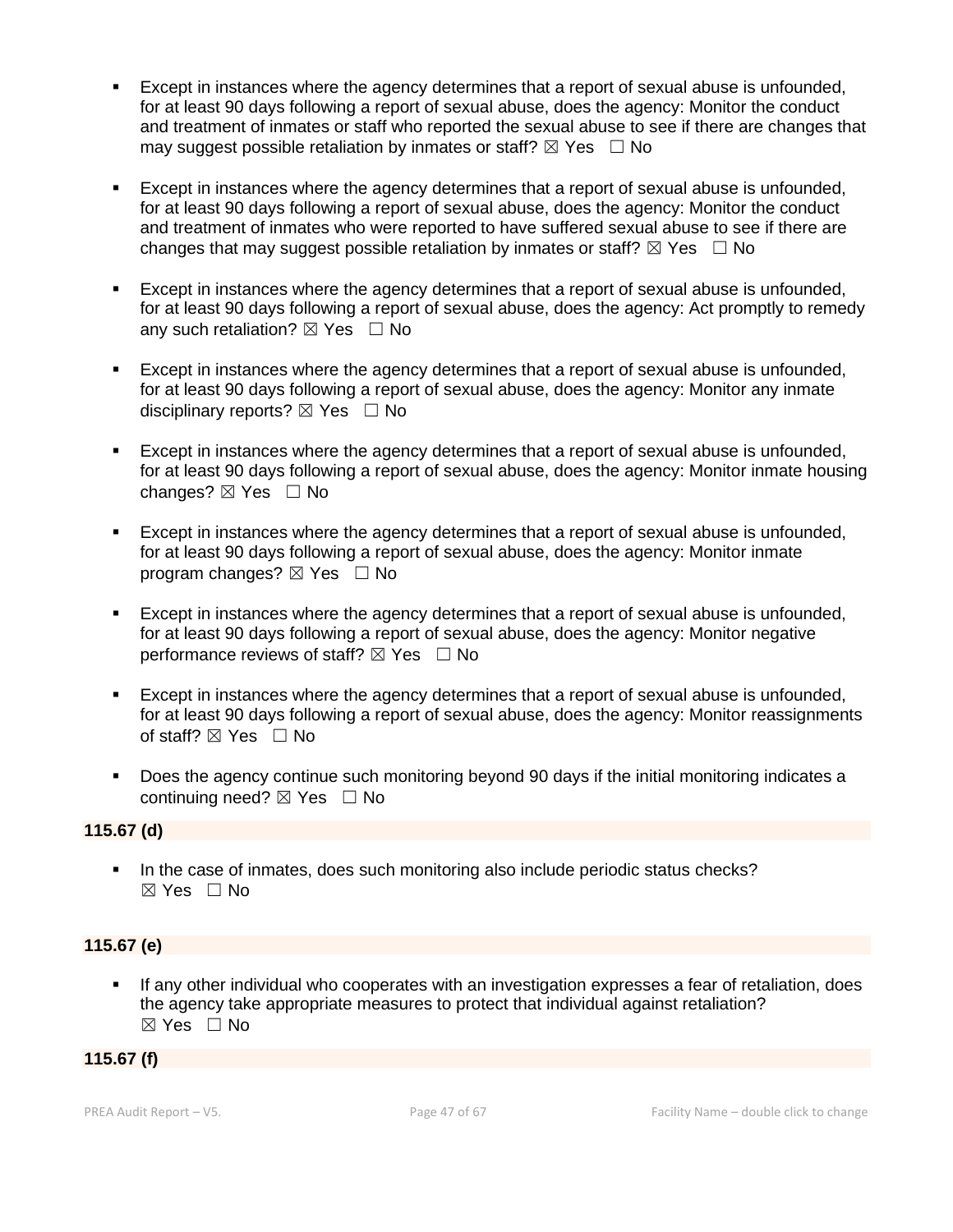■ Auditor is not required to audit this provision.

# **Auditor Overall Compliance Determination**

- ☐ **Exceeds Standard** (*Substantially exceeds requirement of standards*)
- ☒ **Meets Standard** (*Substantial compliance; complies in all material ways with the standard for the relevant review period*)
- ☐ **Does Not Meet Standard** (*Requires Corrective Action*)

# **Overall Compliance Determination Narrative**

CCDC Policy 7, pg. 20 Sec. IX c. 1-6 outlines the steps to be taken to protect inmates from retaliation. No incidents of retaliation have been reported in the last 12 months.

# **Standard 115.68: Post-allegation protective custody**

# **All Yes/No Questions Must Be Answered by the Auditor to Complete the Report**

#### **115.68 (a)**

Is any and all use of segregated housing to protect an inmate who is alleged to have suffered sexual abuse subject to the requirements of § 115.43?  $\boxtimes$  Yes  $\Box$  No

# **Auditor Overall Compliance Determination**

- ☐ **Exceeds Standard** (*Substantially exceeds requirement of standards*)
- ☒ **Meets Standard** (*Substantial compliance; complies in all material ways with the standard for the relevant review period*)
- ☐ **Does Not Meet Standard** (*Requires Corrective Action*)

# **Overall Compliance Determination Narrative**

CCDC PREA policy VIII F covers this standard. There have been no incidents of post allegation protective custody in the last 12 months.

# **INVESTIGATIONS**

# **Standard 115.71: Criminal and administrative agency investigations**

**All Yes/No Questions Must Be Answered by the Auditor to Complete the Report**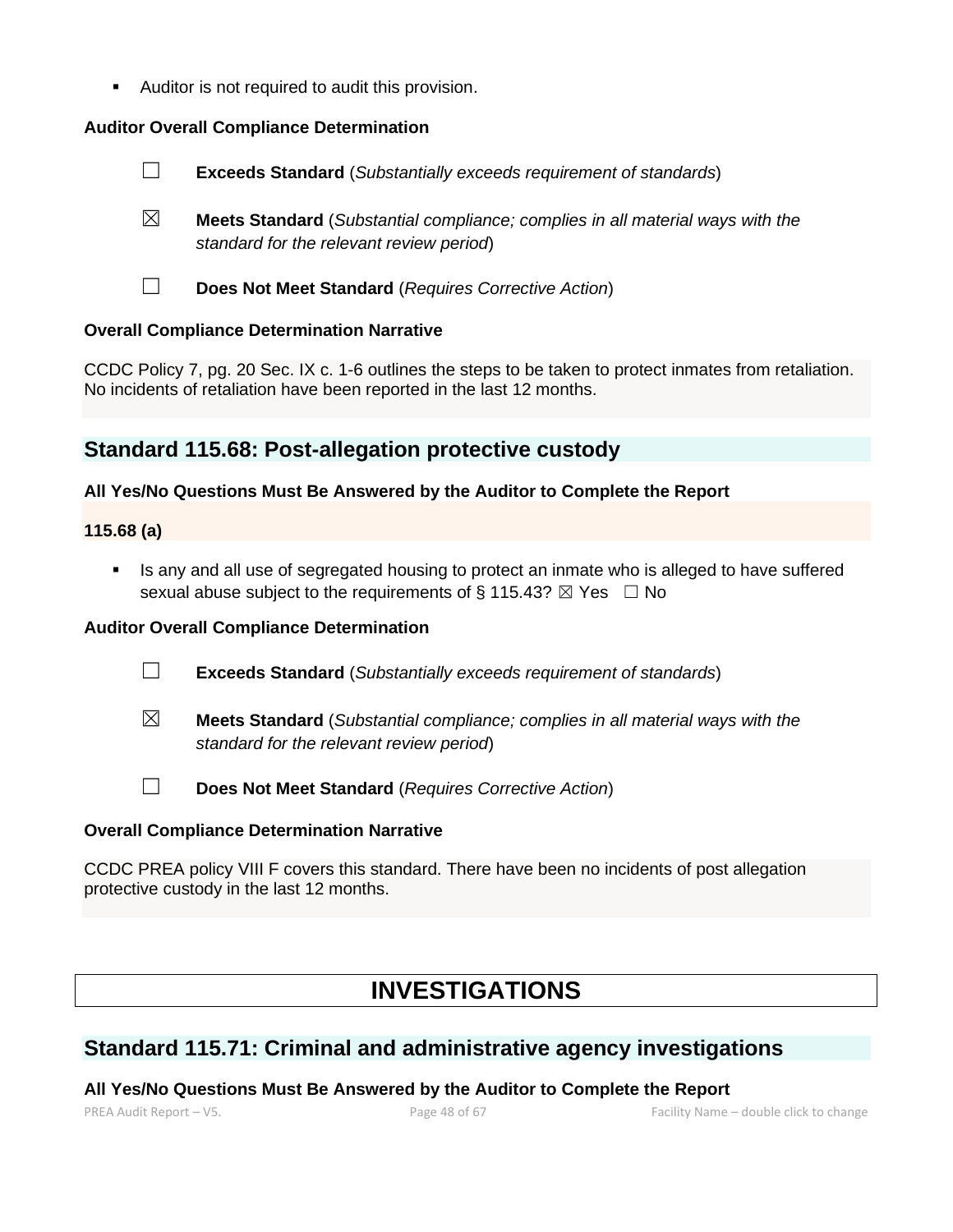# **115.71 (a)**

- When the agency conducts its own investigations into allegations of sexual abuse and sexual harassment, does it do so promptly, thoroughly, and objectively? [N/A if the agency/facility is not responsible for conducting any form of criminal OR administrative sexual abuse investigations. See 115.21(a).]  $\boxtimes$  Yes  $\Box$  No  $\Box$  NA
- Does the agency conduct such investigations for all allegations, including third party and anonymous reports? [N/A if the agency/facility is not responsible for conducting any form of criminal OR administrative sexual abuse investigations. See 115.21(a).]  $\boxtimes$  Yes  $\Box$  No  $\Box$  NA

# **115.71 (b)**

▪ Where sexual abuse is alleged, does the agency use investigators who have received specialized training in sexual abuse investigations as required by 115.34?  $\boxtimes$  Yes  $\Box$  No

# **115.71 (c)**

- Do investigators gather and preserve direct and circumstantial evidence, including any available physical and DNA evidence and any available electronic monitoring data?  $\boxtimes$  Yes  $\Box$  No
- Do investigators interview alleged victims, suspected perpetrators, and witnesses?  $\boxtimes$  Yes  $\Box$  No
- Do investigators review prior reports and complaints of sexual abuse involving the suspected perpetrator?  $\boxtimes$  Yes  $\Box$  No

# **115.71 (d)**

▪ When the quality of evidence appears to support criminal prosecution, does the agency conduct compelled interviews only after consulting with prosecutors as to whether compelled interviews may be an obstacle for subsequent criminal prosecution?  $\boxtimes$  Yes  $\Box$  No

#### **115.71 (e)**

- Do agency investigators assess the credibility of an alleged victim, suspect, or witness on an individual basis and not on the basis of that individual's status as inmate or staff?  $\boxtimes$  Yes  $\;\;\Box$  No
- Does the agency investigate allegations of sexual abuse without requiring an inmate who alleges sexual abuse to submit to a polygraph examination or other truth-telling device as a condition for proceeding?  $\boxtimes$  Yes  $\Box$  No

### **115.71 (f)**

▪ Do administrative investigations include an effort to determine whether staff actions or failures to act contributed to the abuse?  $\boxtimes$  Yes  $\Box$  No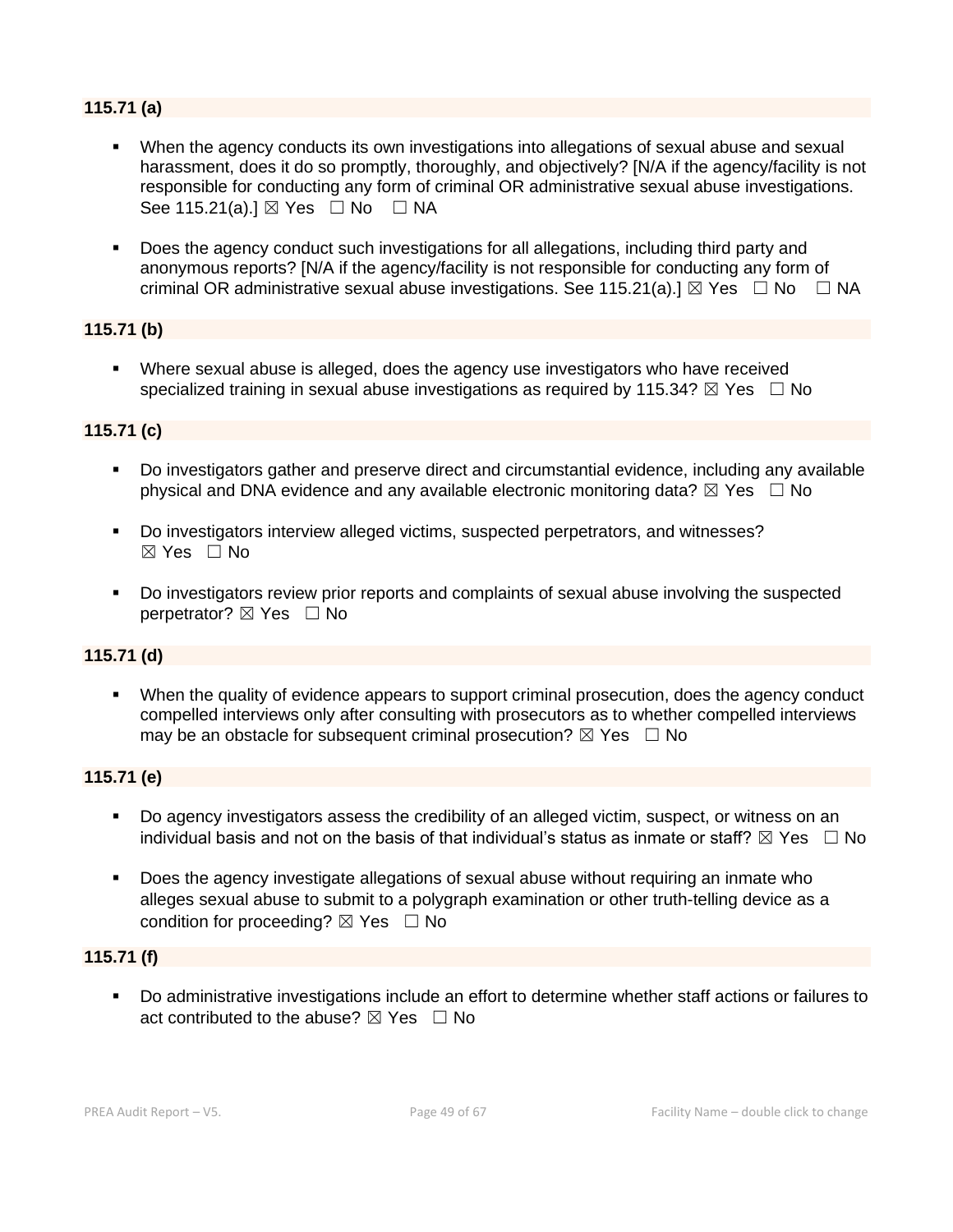Are administrative investigations documented in written reports that include a description of the physical evidence and testimonial evidence, the reasoning behind credibility assessments, and investigative facts and findings?  $\boxtimes$  Yes  $\Box$  No

# **115.71 (g)**

▪ Are criminal investigations documented in a written report that contains a thorough description of the physical, testimonial, and documentary evidence and attaches copies of all documentary evidence where feasible?  $\boxtimes$  Yes  $\Box$  No

#### **115.71 (h)**

■ Are all substantiated allegations of conduct that appears to be criminal referred for prosecution? ☒ Yes ☐ No

#### **115.71 (i)**

Does the agency retain all written reports referenced in 115.71(f) and (g) for as long as the alleged abuser is incarcerated or employed by the agency, plus five years?  $\boxtimes$  Yes  $\Box$  No

#### **115.71 (j)**

Does the agency ensure that the departure of an alleged abuser or victim from the employment or control of the agency does not provide a basis for terminating an investigation? ☒ Yes ☐ No

#### **115.71 (k)**

■ Auditor is not required to audit this provision.

# **115.71 (l)**

When an outside entity investigates sexual abuse, does the facility cooperate with outside investigators and endeavor to remain informed about the progress of the investigation? (N/A if an outside agency does not conduct administrative or criminal sexual abuse investigations. See 115.21(a).) □ Yes □ No □ NA

#### **Auditor Overall Compliance Determination**

- ☐ **Exceeds Standard** (*Substantially exceeds requirement of standards*)
- ☒ **Meets Standard** (*Substantial compliance; complies in all material ways with the standard for the relevant review period*)
- 
- ☐ **Does Not Meet Standard** (*Requires Corrective Action*)

#### **Overall Compliance Determination Narrative**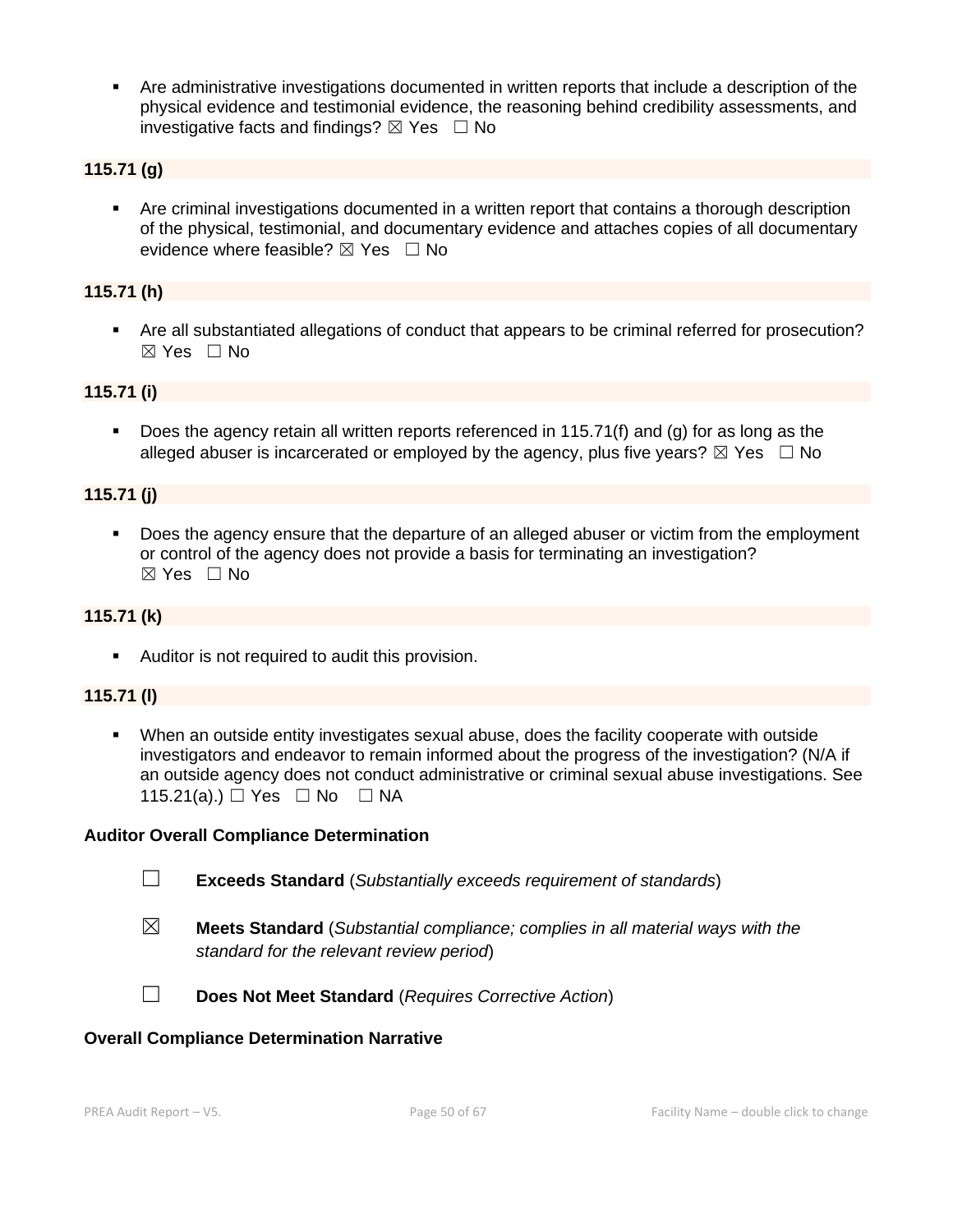CCDC has two staff members identified to investigate both administrative and criminal allegations of sexual abuse. Both have received the required specialized training. There has been one substantiated allegation of conduct that appeared to be criminal that was referred to prosecution in the last 12 months.

# **Standard 115.72: Evidentiary standard for administrative investigations**

# **All Yes/No Questions Must Be Answered by the Auditor to Complete the Report**

**115.72 (a)**

■ Is it true that the agency does not impose a standard higher than a preponderance of the evidence in determining whether allegations of sexual abuse or sexual harassment are substantiated? ⊠ Yes □ No

# **Auditor Overall Compliance Determination**



- ☐ **Exceeds Standard** (*Substantially exceeds requirement of standards*)
- ☒ **Meets Standard** (*Substantial compliance; complies in all material ways with the standard for the relevant review period*)
- ☐ **Does Not Meet Standard** (*Requires Corrective Action*)

#### **Overall Compliance Determination Narrative**

CCDC PREA policy covers this Standard page 25 Sec, X, D, 3.

# **Standard 115.73: Reporting to inmates**

# **All Yes/No Questions Must Be Answered by the Auditor to Complete the Report**

# **115.73 (a)**

▪ Following an investigation into an inmate's allegation that he or she suffered sexual abuse in an agency facility, does the agency inform the inmate as to whether the allegation has been determined to be substantiated, unsubstantiated, or unfounded?  $\boxtimes$  Yes  $\Box$  No

# **115.73 (b)**

If the agency did not conduct the investigation into an inmate's allegation of sexual abuse in an agency facility, does the agency request the relevant information from the investigative agency in order to inform the inmate? (N/A if the agency/facility is responsible for conducting administrative and criminal investigations.)  $\Box$  Yes  $\Box$  No  $\boxtimes$  NA

# **115.73 (c)**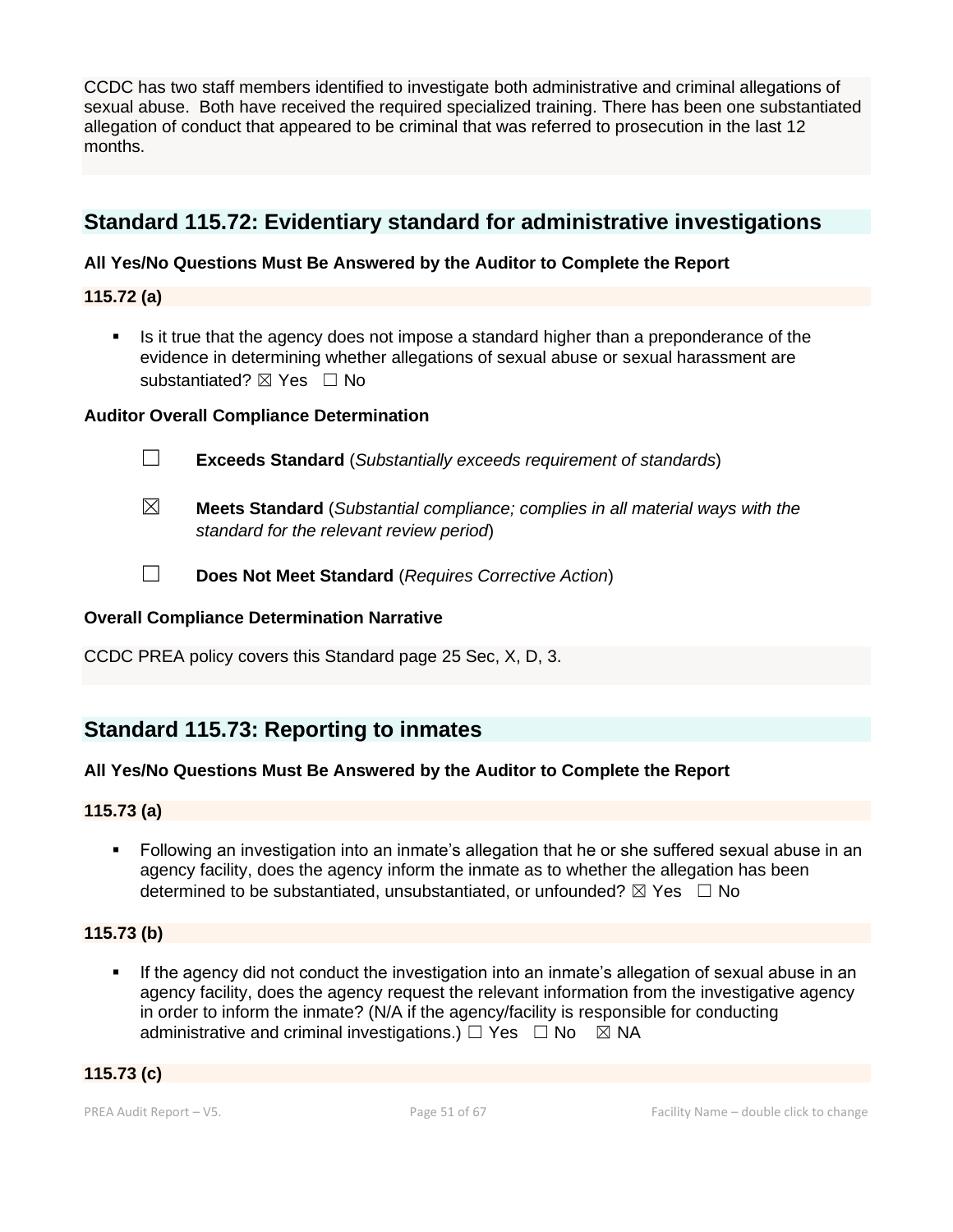- Following an inmate's allegation that a staff member has committed sexual abuse against the inmate, unless the agency has determined that the allegation is unfounded, or unless the inmate has been released from custody, does the agency subsequently inform the inmate whenever: The staff member is no longer posted within the inmate's unit?  $\boxtimes$  Yes  $\Box$  No
- Following an inmate's allegation that a staff member has committed sexual abuse against the inmate, unless the agency has determined that the allegation is unfounded, or unless the inmate has been released from custody, does the agency subsequently inform the inmate whenever: The staff member is no longer employed at the facility?  $\boxtimes$  Yes  $\Box$  No
- Following an inmate's allegation that a staff member has committed sexual abuse against the inmate, unless the agency has determined that the allegation is unfounded, or unless the inmate has been released from custody, does the agency subsequently inform the inmate whenever: The agency learns that the staff member has been indicted on a charge related to sexual abuse in the facility?  $\boxtimes$  Yes  $\Box$  No
- Following an inmate's allegation that a staff member has committed sexual abuse against the inmate, unless the agency has determined that the allegation is unfounded, or unless the inmate has been released from custody, does the agency subsequently inform the inmate whenever: The agency learns that the staff member has been convicted on a charge related to sexual abuse within the facility?  $\boxtimes$  Yes  $\Box$  No

# **115.73 (d)**

- Following an inmate's allegation that he or she has been sexually abused by another inmate, does the agency subsequently inform the alleged victim whenever: The agency learns that the alleged abuser has been indicted on a charge related to sexual abuse within the facility? ☒ Yes ☐ No
- Following an inmate's allegation that he or she has been sexually abused by another inmate, does the agency subsequently inform the alleged victim whenever: The agency learns that the alleged abuser has been convicted on a charge related to sexual abuse within the facility?  $\boxtimes$  Yes  $\Box$  No

# **115.73 (e)**

**•** Does the agency document all such notifications or attempted notifications?  $\boxtimes$  Yes  $\Box$  No

# **115.73 (f)**

■ Auditor is not required to audit this provision.

# **Auditor Overall Compliance Determination**



☐ **Exceeds Standard** (*Substantially exceeds requirement of standards*)

☒ **Meets Standard** (*Substantial compliance; complies in all material ways with the standard for the relevant review period*)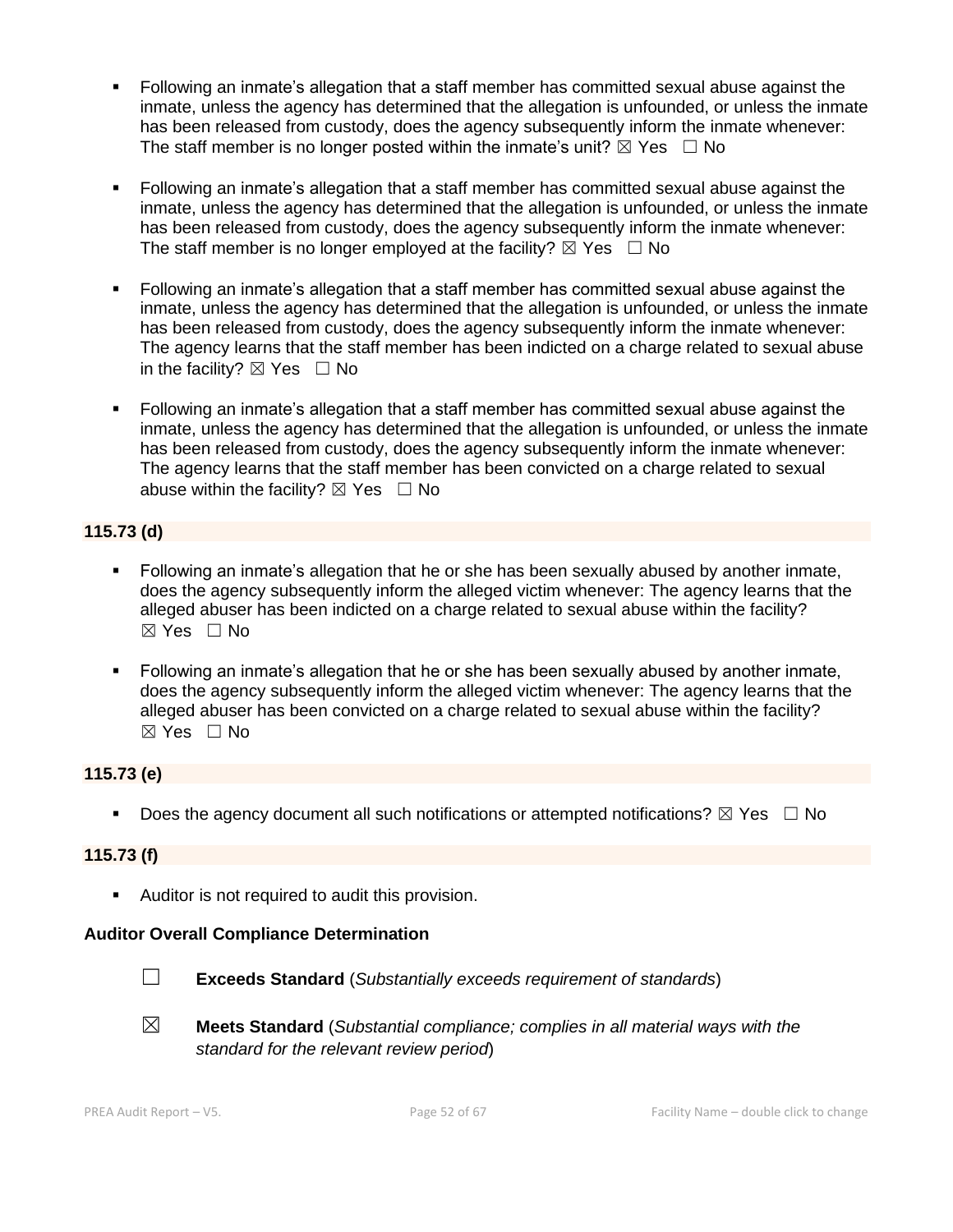# ☐ **Does Not Meet Standard** (*Requires Corrective Action*)

### **Overall Compliance Determination Narrative**

CCDC PREA Policy covers all criteria in this Standard. There have been thirty criminal and/or administrative investigations of alleged inmate sexual abuse completed by the agency in the last 12 months. All thirty inmates were notified of the results of the investigation. There has not been a complaint of sexual abuse by a staff member in the past 12 months. Under this Standard 14 inmates have been notified in the past 12 months and all notifications were documented.

# **DISCIPLINE**

# **Standard 115.76: Disciplinary sanctions for staff**

#### **All Yes/No Questions Must Be Answered by the Auditor to Complete the Report**

#### **115.76 (a)**

■ Are staff subject to disciplinary sanctions up to and including termination for violating agency sexual abuse or sexual harassment policies?  $\boxtimes$  Yes  $\Box$  No

#### **115.76 (b)**

**•** Is termination the presumptive disciplinary sanction for staff who have engaged in sexual abuse? ☒ Yes ☐ No

#### **115.76 (c)**

▪ Are disciplinary sanctions for violations of agency policies relating to sexual abuse or sexual harassment (other than actually engaging in sexual abuse) commensurate with the nature and circumstances of the acts committed, the staff member's disciplinary history, and the sanctions imposed for comparable offenses by other staff with similar histories?  $\boxtimes$  Yes  $\Box$  No

#### **115.76 (d)**

- Are all terminations for violations of agency sexual abuse or sexual harassment policies, or resignations by staff who would have been terminated if not for their resignation, reported to: Law enforcement agencies (unless the activity was clearly not criminal)?  $\boxtimes$  Yes  $\Box$  No
- Are all terminations for violations of agency sexual abuse or sexual harassment policies, or resignations by staff who would have been terminated if not for their resignation, reported to: Relevant licensing bodies?  $\boxtimes$  Yes  $\Box$  No

#### **Auditor Overall Compliance Determination**



☐ **Exceeds Standard** (*Substantially exceeds requirement of standards*)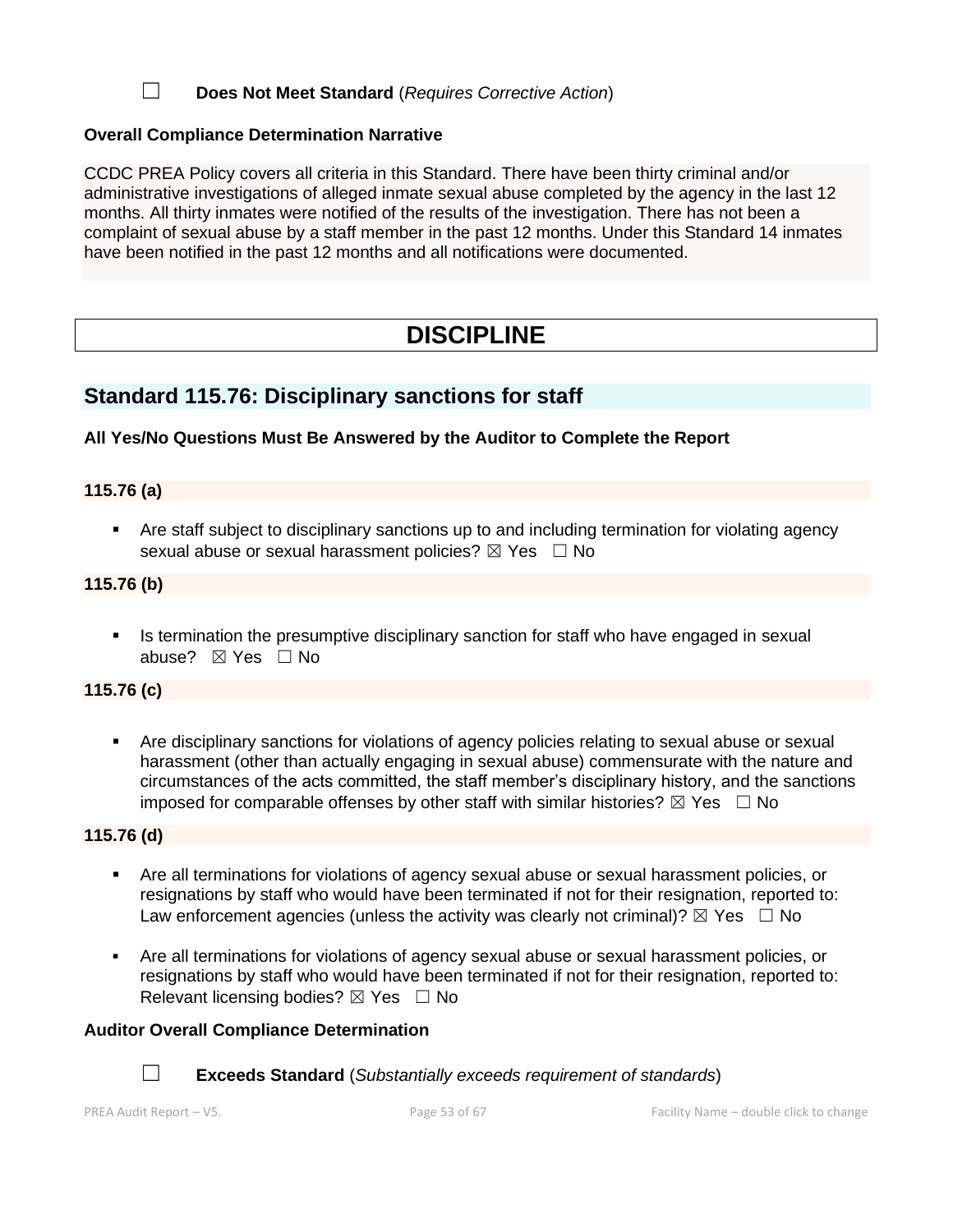☒ **Meets Standard** (*Substantial compliance; complies in all material ways with the standard for the relevant review period*)

☐ **Does Not Meet Standard** (*Requires Corrective Action*)

# **Overall Compliance Determination Narrative**

CCDC Employee disciplinary policy covers this Standard. There have been no allegations of staff misconduct in the past 12 months.

# **Standard 115.77: Corrective action for contractors and volunteers**

# **All Yes/No Questions Must Be Answered by the Auditor to Complete the Report**

# **115.77 (a)**

- **EXECT** Is any contractor or volunteer who engages in sexual abuse prohibited from contact with inmates? **⊠** Yes □ No
- Is any contractor or volunteer who engages in sexual abuse reported to: Law enforcement agencies (unless the activity was clearly not criminal)?  $\boxtimes$  Yes  $\Box$  No
- **EXECT** Is any contractor or volunteer who engages in sexual abuse reported to: Relevant licensing bodies? ⊠ Yes □ No

# **115.77 (b)**

**.** In the case of any other violation of agency sexual abuse or sexual harassment policies by a contractor or volunteer, does the facility take appropriate remedial measures, and consider whether to prohibit further contact with inmates?  $\boxtimes$  Yes  $\Box$  No

# **Auditor Overall Compliance Determination**

- ☐ **Exceeds Standard** (*Substantially exceeds requirement of standards*)
- ☒ **Meets Standard** (*Substantial compliance; complies in all material ways with the standard for the relevant review period*)
- ☐ **Does Not Meet Standard** (*Requires Corrective Action*)

# **Overall Compliance Determination Narrative**

Just prior to the site visit portion of the audit an inmate filed a allegation of harassment against a contractor. CCDC PREA Compliance Manager furnished a copy of the compliant and investigation to date. Auditor also received communication from the inmate by mail regarding the compliant. During interview with the PREA Compliance Manager incident was in process of being resolved upon completion of investigation.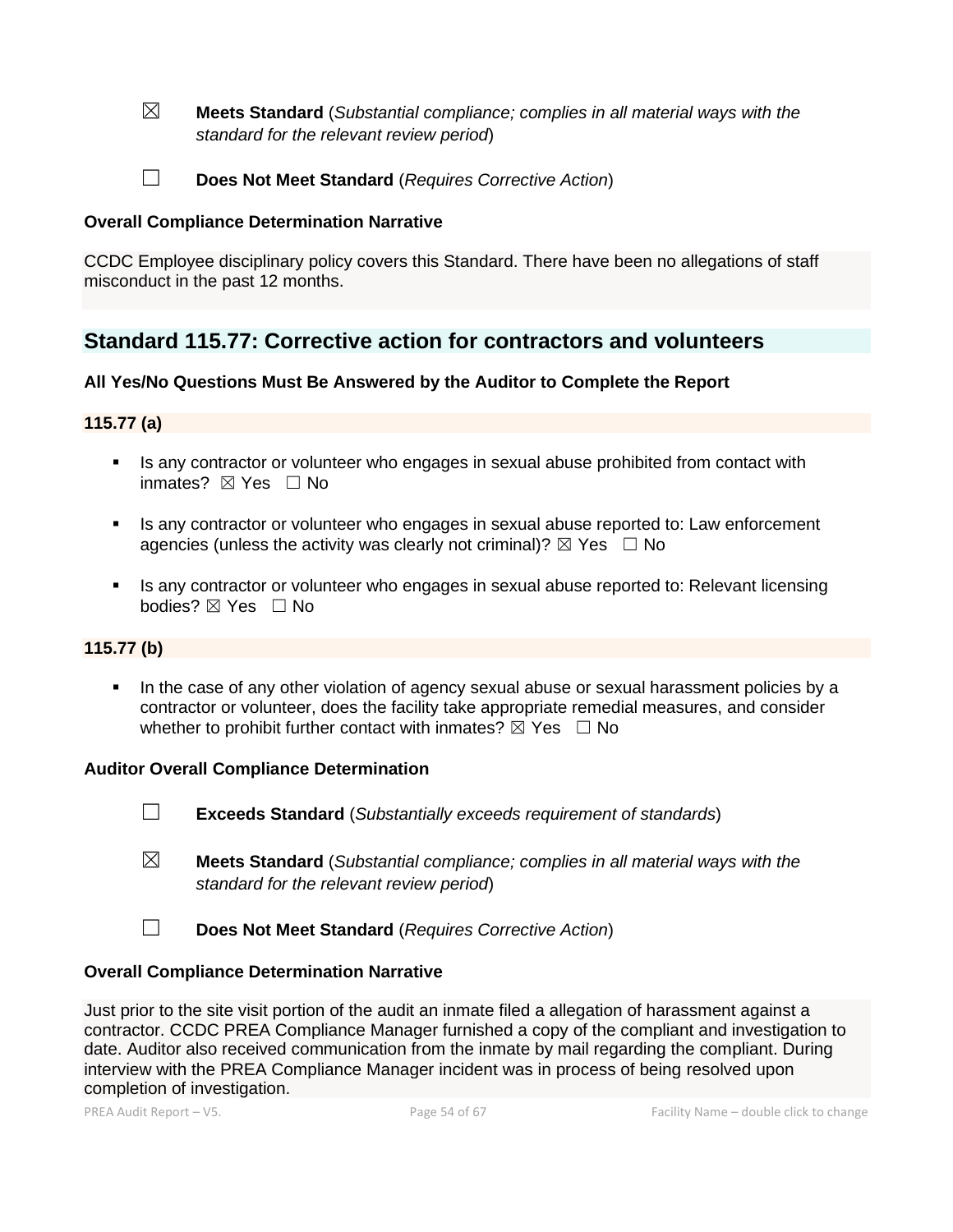# **Standard 115.78: Disciplinary sanctions for inmates**

# **All Yes/No Questions Must Be Answered by the Auditor to Complete the Report**

# **115.78 (a)**

■ Following an administrative finding that an inmate engaged in inmate-on-inmate sexual abuse, or following a criminal finding of guilt for inmate-on-inmate sexual abuse, are inmates subject to disciplinary sanctions pursuant to a formal disciplinary process?  $\boxtimes$  Yes  $\Box$  No

# **115.78 (b)**

▪ Are sanctions commensurate with the nature and circumstances of the abuse committed, the inmate's disciplinary history, and the sanctions imposed for comparable offenses by other inmates with similar histories?  $\nabla$  Yes  $\Box$  No

# **115.78 (c)**

When determining what types of sanction, if any, should be imposed, does the disciplinary process consider whether an inmate's mental disabilities or mental illness contributed to his or her behavior? ⊠ Yes □ No

# **115.78 (d)**

If the facility offers therapy, counseling, or other interventions designed to address and correct underlying reasons or motivations for the abuse, does the facility consider whether to require the offending inmate to participate in such interventions as a condition of access to programming and other benefits?  $\boxtimes$  Yes  $\Box$  No

# **115.78 (e)**

▪ Does the agency discipline an inmate for sexual contact with staff only upon a finding that the staff member did not consent to such contact?  $\boxtimes$  Yes  $\Box$  No

# **115.78 (f)**

■ For the purpose of disciplinary action does a report of sexual abuse made in good faith based upon a reasonable belief that the alleged conduct occurred NOT constitute falsely reporting an incident or lying, even if an investigation does not establish evidence sufficient to substantiate the allegation?  $\boxtimes$  Yes  $\Box$  No

# **115.78 (g)**

If the agency prohibits all sexual activity between inmates, does the agency always refrain from considering non-coercive sexual activity between inmates to be sexual abuse? (N/A if the agency does not prohibit all sexual activity between inmates.)  $\boxtimes$  Yes  $\Box$  No  $\Box$  NA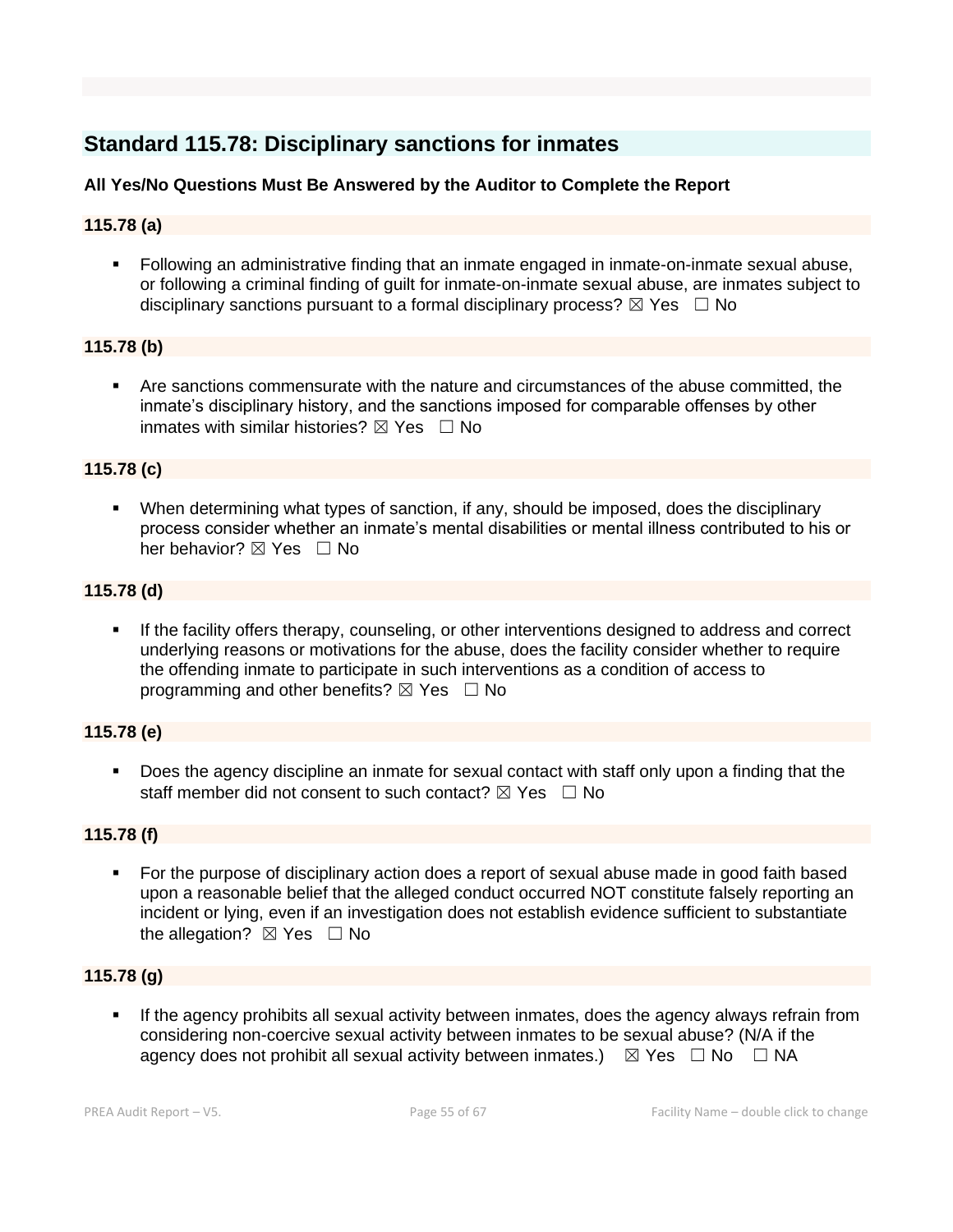#### **Auditor Overall Compliance Determination**

- ☐ **Exceeds Standard** (*Substantially exceeds requirement of standards*)
- ☒ **Meets Standard** (*Substantial compliance; complies in all material ways with the standard for the relevant review period*)
- ☐ **Does Not Meet Standard** (*Requires Corrective Action*)

#### **Overall Compliance Determination Narrative**

CCDC Inmate Disciplinary policy covers all sections of this Standard. An investigation into a policy violation was furnished to the auditor with a determination of Violation Report for sexual activity.

# **MEDICAL AND MENTAL CARE**

# **Standard 115.81: Medical and mental health screenings; history of sexual abuse**

# **All Yes/No Questions Must Be Answered by the Auditor to Complete the Report**

# **115.81 (a)**

**.** If the screening pursuant to  $\S$  115.41 indicates that a prison inmate has experienced prior sexual victimization, whether it occurred in an institutional setting or in the community, do staff ensure that the inmate is offered a follow-up meeting with a medical or mental health practitioner within 14 days of the intake screening? (N/A if the facility is not a prison.)  $\Box$  Yes  $\Box$  No  $\boxtimes$  NA

#### **115.81 (b)**

■ If the screening pursuant to § 115.41 indicates that a prison inmate has previously perpetrated sexual abuse, whether it occurred in an institutional setting or in the community, do staff ensure that the inmate is offered a follow-up meeting with a mental health practitioner within 14 days of the intake screening? (N/A if the facility is not a prison.)  $\Box$  Yes  $\Box$  No  $\boxtimes$  NA

#### **115.81 (c)**

If the screening pursuant to  $\S$  115.41 indicates that a jail inmate has experienced prior sexual victimization, whether it occurred in an institutional setting or in the community, do staff ensure that the inmate is offered a follow-up meeting with a medical or mental health practitioner within 14 days of the intake screening?  $\boxtimes$  Yes  $\Box$  No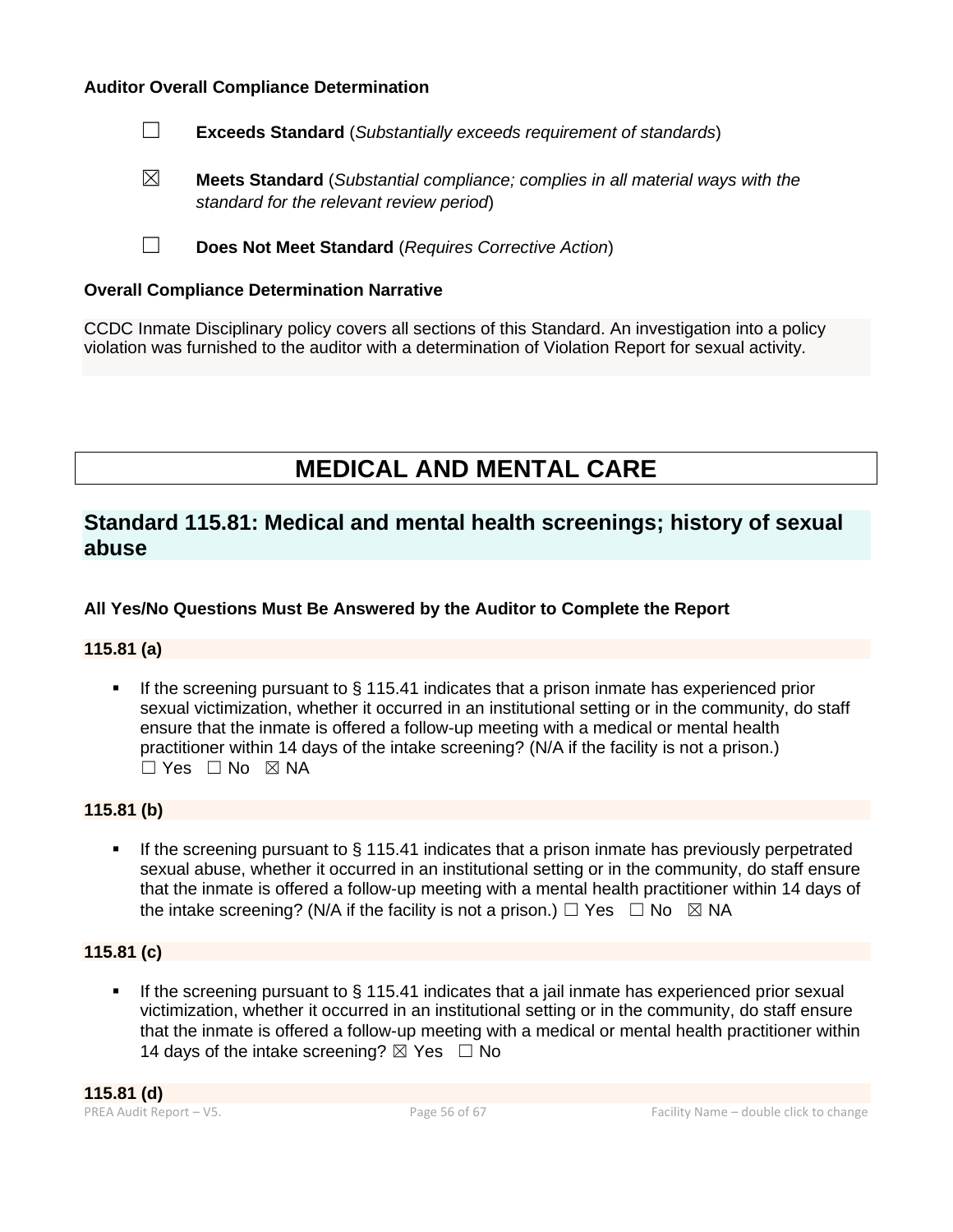Is any information related to sexual victimization or abusiveness that occurred in an institutional setting strictly limited to medical and mental health practitioners and other staff as necessary to inform treatment plans and security management decisions, including housing, bed, work, education, and program assignments, or as otherwise required by Federal, State, or local law?  $\boxtimes$  Yes  $\Box$  No

# **115.81 (e)**

▪ Do medical and mental health practitioners obtain informed consent from inmates before reporting information about prior sexual victimization that did not occur in an institutional setting, unless the inmate is under the age of 18?  $\boxtimes$  Yes  $\Box$  No

#### **Auditor Overall Compliance Determination**

- ☐ **Exceeds Standard** (*Substantially exceeds requirement of standards*)
- ☒ **Meets Standard** (*Substantial compliance; complies in all material ways with the standard for the relevant review period*)
- ☐ **Does Not Meet Standard** (*Requires Corrective Action*)

# **Overall Compliance Determination Narrative**

CCDC is in compliance with this Standard. Screening form submitted to Auditor for file.

# **Standard 115.82: Access to emergency medical and mental health services**

# **All Yes/No Questions Must Be Answered by the Auditor to Complete the Report**

#### **115.82 (a)**

▪ Do inmate victims of sexual abuse receive timely, unimpeded access to emergency medical treatment and crisis intervention services, the nature and scope of which are determined by medical and mental health practitioners according to their professional judgment?  $\boxtimes$  Yes  $\Box$  No

#### **115.82 (b)**

- If no qualified medical or mental health practitioners are on duty at the time a report of recent sexual abuse is made, do security staff first responders take preliminary steps to protect the victim pursuant to § 115.62?  $\boxtimes$  Yes  $\Box$  No
- Do security staff first responders immediately notify the appropriate medical and mental health practitioners? ⊠ Yes □ No

#### **115.82 (c)**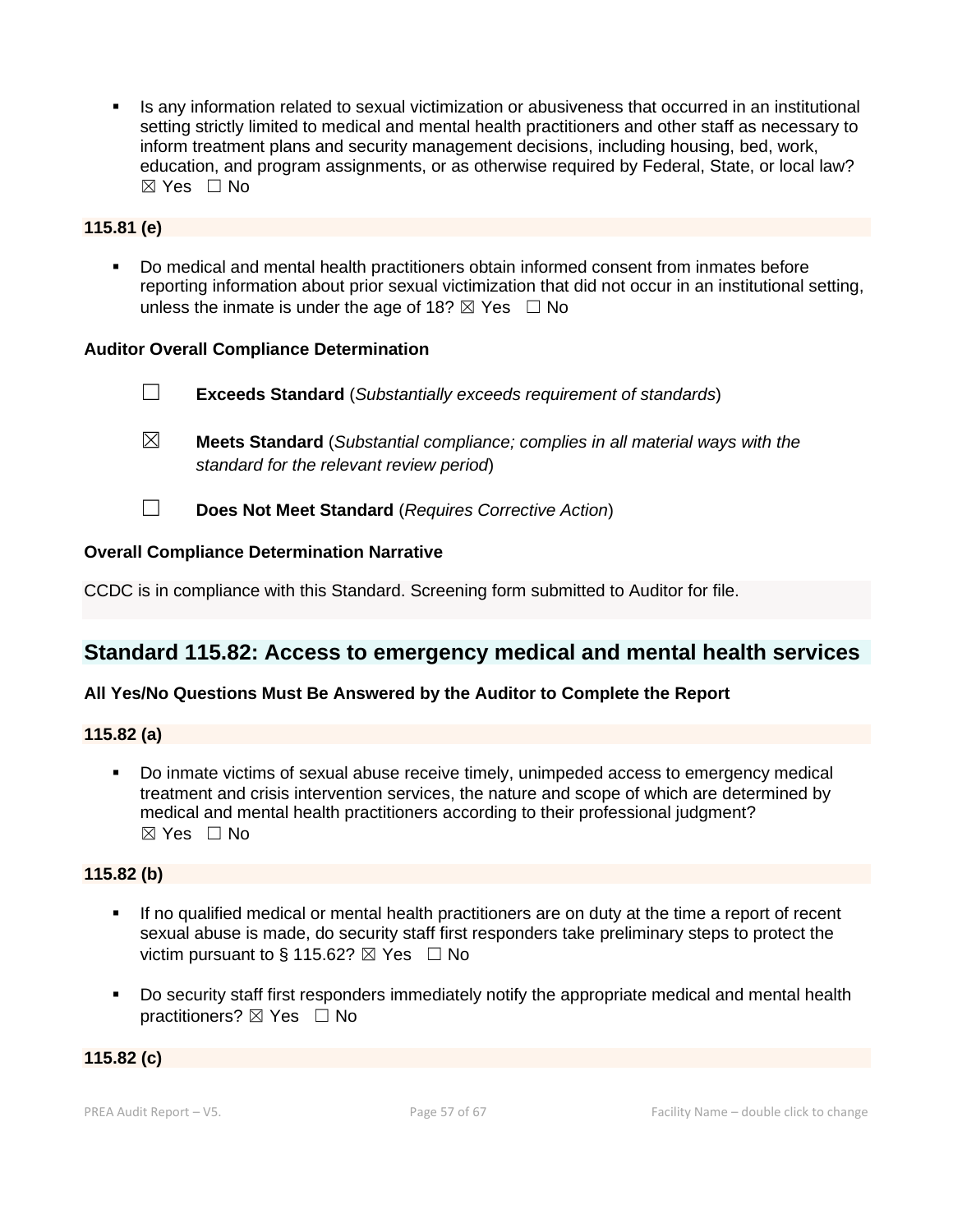▪ Are inmate victims of sexual abuse offered timely information about and timely access to emergency contraception and sexually transmitted infections prophylaxis, in accordance with professionally accepted standards of care, where medically appropriate?  $\boxtimes$  Yes  $\Box$  No

# **115.82 (d)**

▪ Are treatment services provided to the victim without financial cost and regardless of whether the victim names the abuser or cooperates with any investigation arising out of the incident? ☒ Yes ☐ No

### **Auditor Overall Compliance Determination**

- ☐ **Exceeds Standard** (*Substantially exceeds requirement of standards*)
- ☒ **Meets Standard** (*Substantial compliance; complies in all material ways with the standard for the relevant review period*)
- ☐ **Does Not Meet Standard** (*Requires Corrective Action*)

# **Overall Compliance Determination Narrative**

CCDC Medical and Mental Health care provided by contract. In emergencies, when contract staff are not available, inmates are sent to Comanche General Hospital for medical and Taliaferro for Mental Health services.

# **Standard 115.83: Ongoing medical and mental health care for sexual abuse victims and abusers**

# **All Yes/No Questions Must Be Answered by the Auditor to Complete the Report**

# **115.83 (a)**

Does the facility offer medical and mental health evaluation and, as appropriate, treatment to all inmates who have been victimized by sexual abuse in any prison, jail, lockup, or juvenile facility? ⊠ Yes □ No

# **115.83 (b)**

Does the evaluation and treatment of such victims include, as appropriate, follow-up services, treatment plans, and, when necessary, referrals for continued care following their transfer to, or placement in, other facilities, or their release from custody?  $\boxtimes$  Yes  $\Box$  No

# **115.83 (c)**

■ Does the facility provide such victims with medical and mental health services consistent with the community level of care?  $\boxtimes$  Yes  $\Box$  No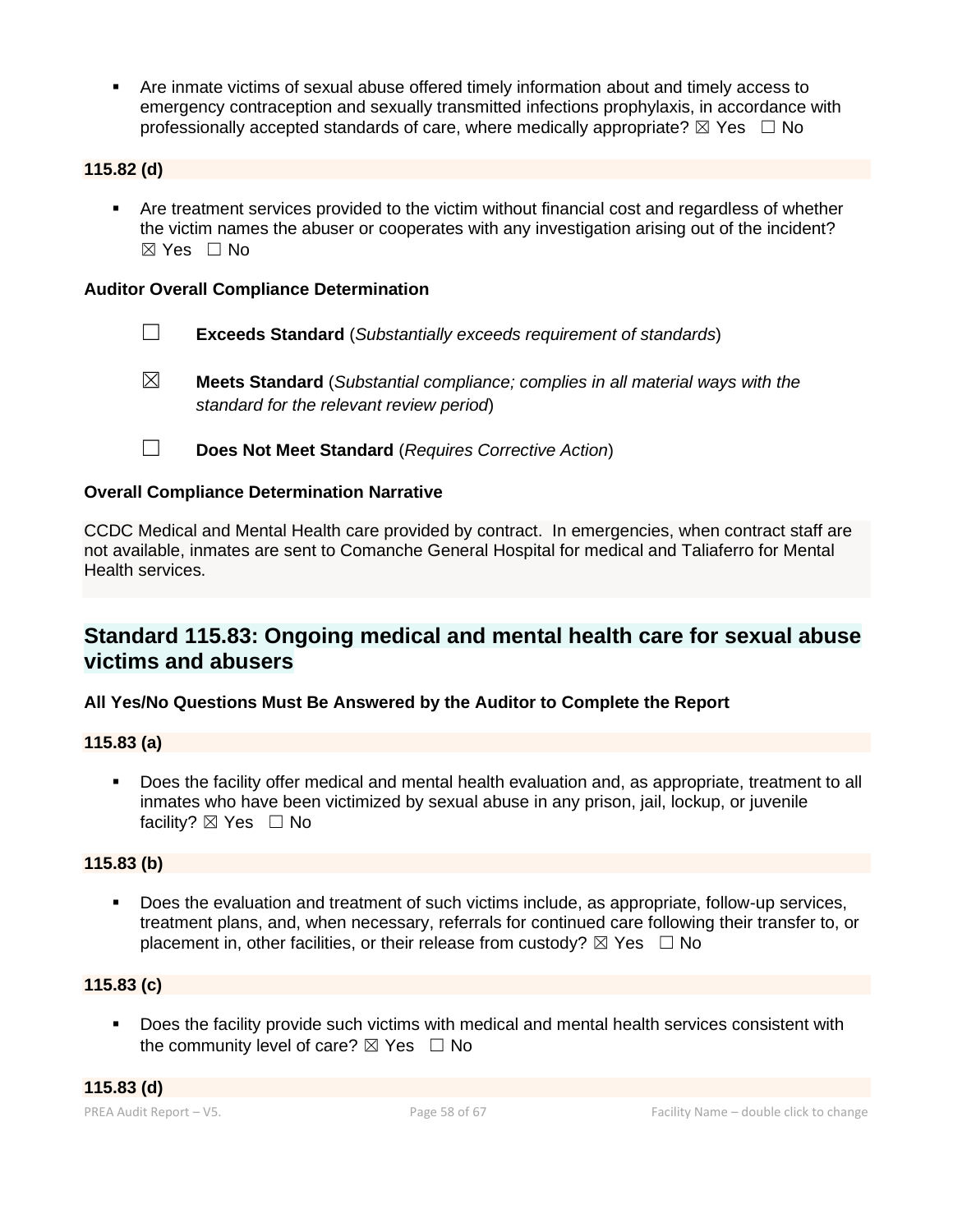Are inmate victims of sexually abusive vaginal penetration while incarcerated offered pregnancy tests? (N/A if "all-male" facility. *Note: in "all-male" facilities, there may be inmates who identify as transgender men who may have female genitalia. Auditors should be sure to know whether such individuals may be in the population and whether this provision may apply in specific circumstances.*) ⊠ Yes  $□$  No  $□$  NA

# **115.83 (e)**

**•** If pregnancy results from the conduct described in paragraph  $\S$  115.83(d), do such victims receive timely and comprehensive information about and timely access to all lawful pregnancyrelated medical services? (N/A if "all-male" facility. *Note: in "all-male" facilities, there may be inmates who identify as transgender men who may have female genitalia. Auditors should be sure to know whether such individuals may be in the population and whether this provision may apply in specific circumstances.*)  $\boxtimes$  Yes  $\Box$  No  $\Box$  NA

# **115.83 (f)**

**•** Are inmate victims of sexual abuse while incarcerated offered tests for sexually transmitted infections as medically appropriate?  $\boxtimes$  Yes  $\Box$  No

# **115.83 (g)**

Are treatment services provided to the victim without financial cost and regardless of whether the victim names the abuser or cooperates with any investigation arising out of the incident?  $\boxtimes$  Yes  $\Box$  No

# **115.83 (h)**

**.** If the facility is a prison, does it attempt to conduct a mental health evaluation of all known inmate-on-inmate abusers within 60 days of learning of such abuse history and offer treatment when deemed appropriate by mental health practitioners? (NA if the facility is a jail.)  $\Box$  Yes  $\Box$  No  $\boxtimes$  NA

# **Auditor Overall Compliance Determination**

- ☐ **Exceeds Standard** (*Substantially exceeds requirement of standards*)
- ☒ **Meets Standard** (*Substantial compliance; complies in all material ways with the standard for the relevant review period*)
- ☐ **Does Not Meet Standard** (*Requires Corrective Action*)

#### **Overall Compliance Determination Narrative**

CCDC staff are knowledgeable of this Standard. In the last 12 months there have been no PREA related issues requiring ongoing medical or mental health care.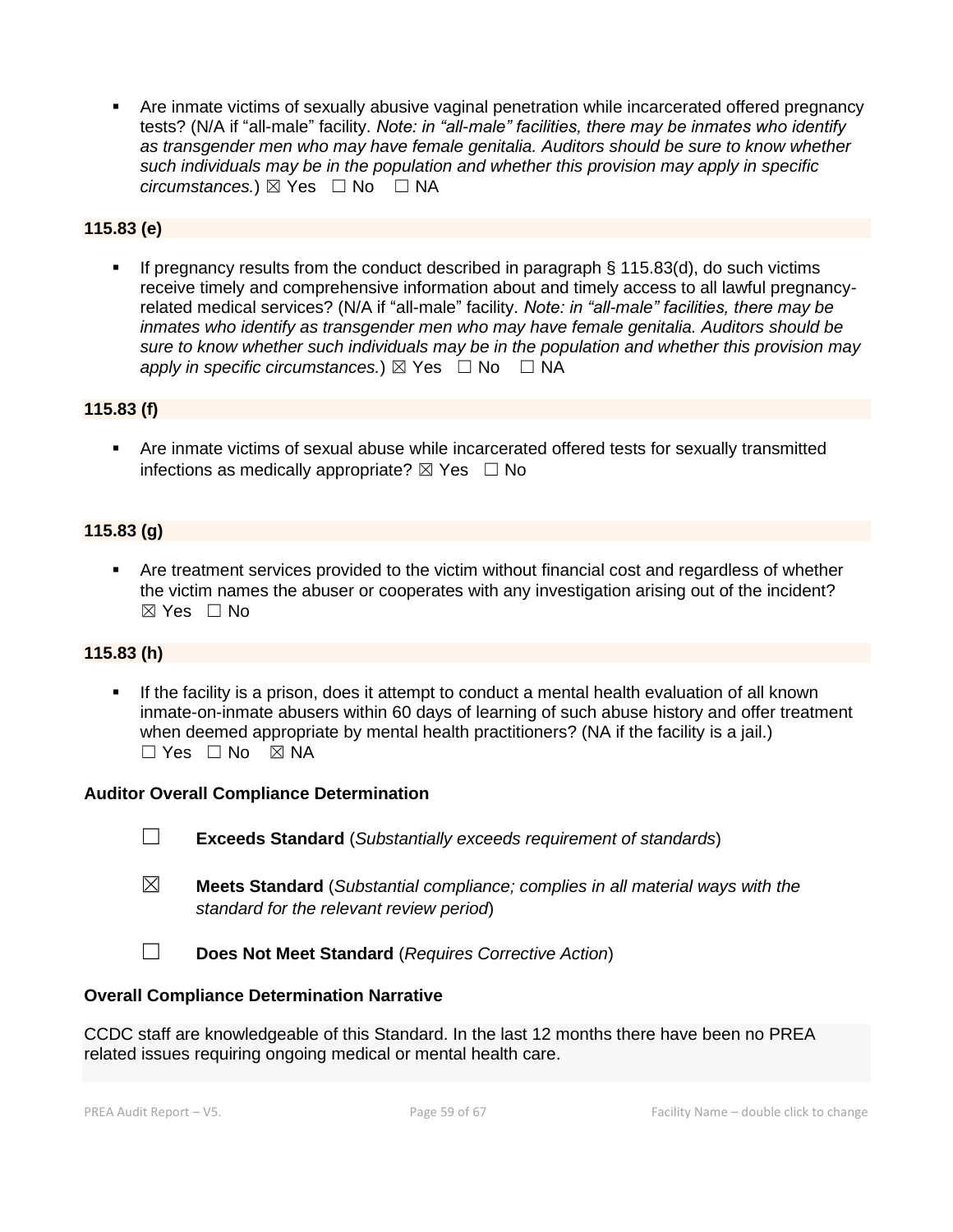# **DATA COLLECTION AND REVIEW**

# **Standard 115.86: Sexual abuse incident reviews**

# **All Yes/No Questions Must Be Answered by the Auditor to Complete the Report**

# **115.86 (a)**

■ Does the facility conduct a sexual abuse incident review at the conclusion of every sexual abuse investigation, including where the allegation has not been substantiated, unless the allegation has been determined to be unfounded?  $\boxtimes$  Yes  $\Box$  No

#### **115.86 (b)**

▪ Does such review ordinarily occur within 30 days of the conclusion of the investigation? ☒ Yes ☐ No

#### **115.86 (c)**

Does the review team include upper-level management officials, with input from line supervisors, investigators, and medical or mental health practitioners?  $\boxtimes$  Yes  $\Box$  No

#### **115.86 (d)**

- Does the review team: Consider whether the allegation or investigation indicates a need to change policy or practice to better prevent, detect, or respond to sexual abuse?  $\boxtimes$  Yes  $\Box$  No
- Does the review team: Consider whether the incident or allegation was motivated by race; ethnicity; gender identity; lesbian, gay, bisexual, transgender, or intersex identification, status, or perceived status; gang affiliation; or other group dynamics at the facility?  $\boxtimes$  Yes  $\Box$  No
- Does the review team: Examine the area in the facility where the incident allegedly occurred to assess whether physical barriers in the area may enable abuse?  $\boxtimes$  Yes  $\Box$  No
- Does the review team: Assess the adequacy of staffing levels in that area during different shifts?  $\boxtimes$  Yes  $\Box$  No
- Does the review team: Assess whether monitoring technology should be deployed or augmented to supplement supervision by staff?  $\boxtimes$  Yes  $\Box$  No
- Does the review team: Prepare a report of its findings, including but not necessarily limited to determinations made pursuant to  $\S$ § 115.86(d)(1) - (d)(5), and any recommendations for improvement and submit such report to the facility head and PREA compliance manager?  $\boxtimes$  Yes  $\Box$  No

#### **115.86 (e)**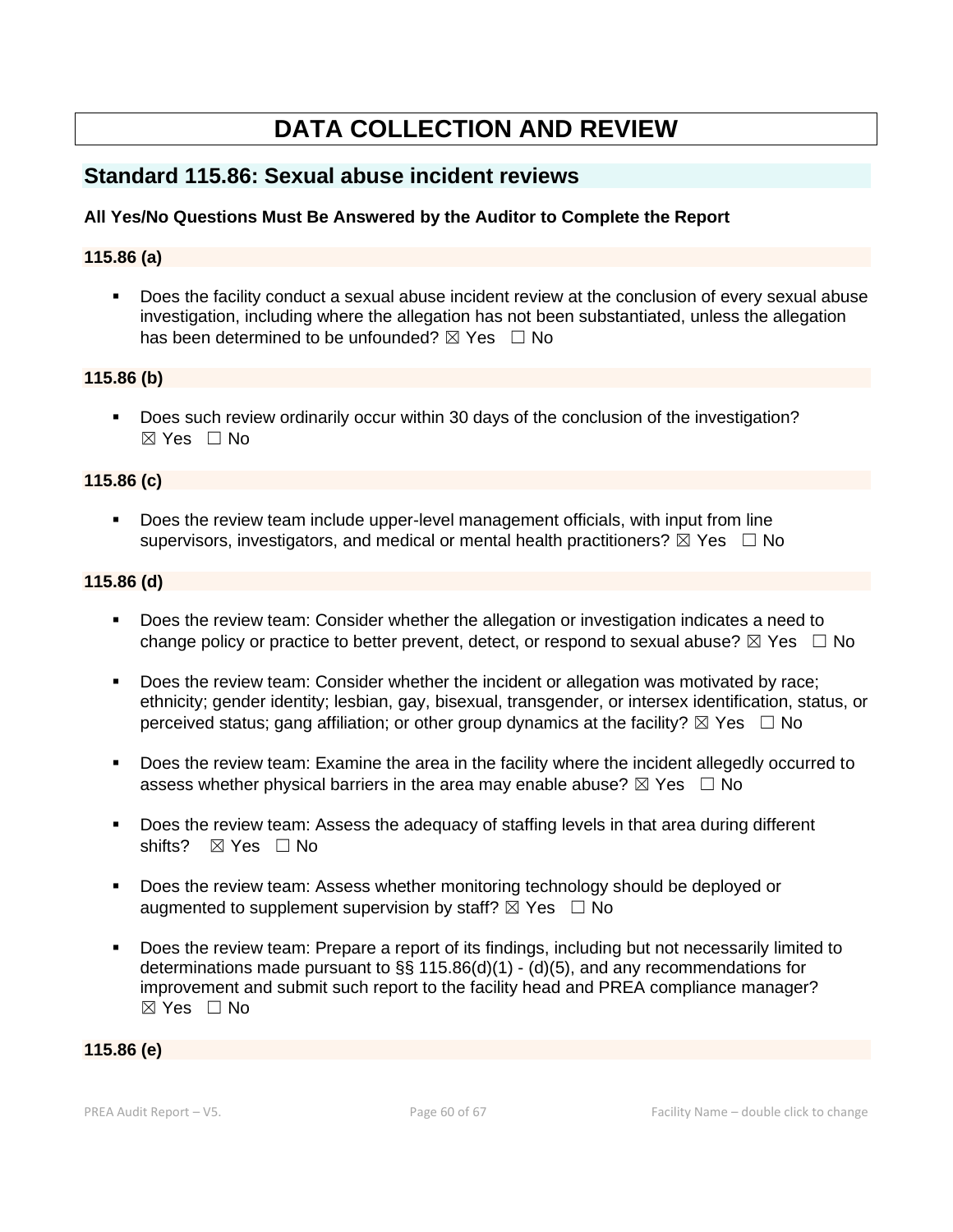▪ Does the facility implement the recommendations for improvement, or document its reasons for not doing so?  $\boxtimes$  Yes  $\Box$  No

# **Auditor Overall Compliance Determination**



#### **Overall Compliance Determination Narrative**

CCDC key staff members are aware of the requirements of this standard and reviews are held in compliance with the Standard.

# **Standard 115.87: Data collection**

#### **All Yes/No Questions Must Be Answered by the Auditor to Complete the Report**

# **115.87 (a)**

Does the agency collect accurate, uniform data for every allegation of sexual abuse at facilities under its direct control using a standardized instrument and set of definitions?  $\boxtimes$  Yes  $\Box$  No

#### **115.87 (b)**

▪ Does the agency aggregate the incident-based sexual abuse data at least annually?  $\boxtimes$  Yes  $\Box$  No

# **115.87 (c)**

▪ Does the incident-based data include, at a minimum, the data necessary to answer all questions from the most recent version of the Survey of Sexual Violence conducted by the Department of Justice? ☒ Yes ☐ No

#### **115.87 (d)**

Does the agency maintain, review, and collect data as needed from all available incident-based documents, including reports, investigation files, and sexual abuse incident reviews?  $\boxtimes$  Yes  $\Box$  No

#### **115.87 (e)**

Does the agency also obtain incident-based and aggregated data from every private facility with which it contracts for the confinement of its inmates? (N/A if agency does not contract for the confinement of its inmates.)  $\Box$  Yes  $\Box$  No  $\boxtimes$  NA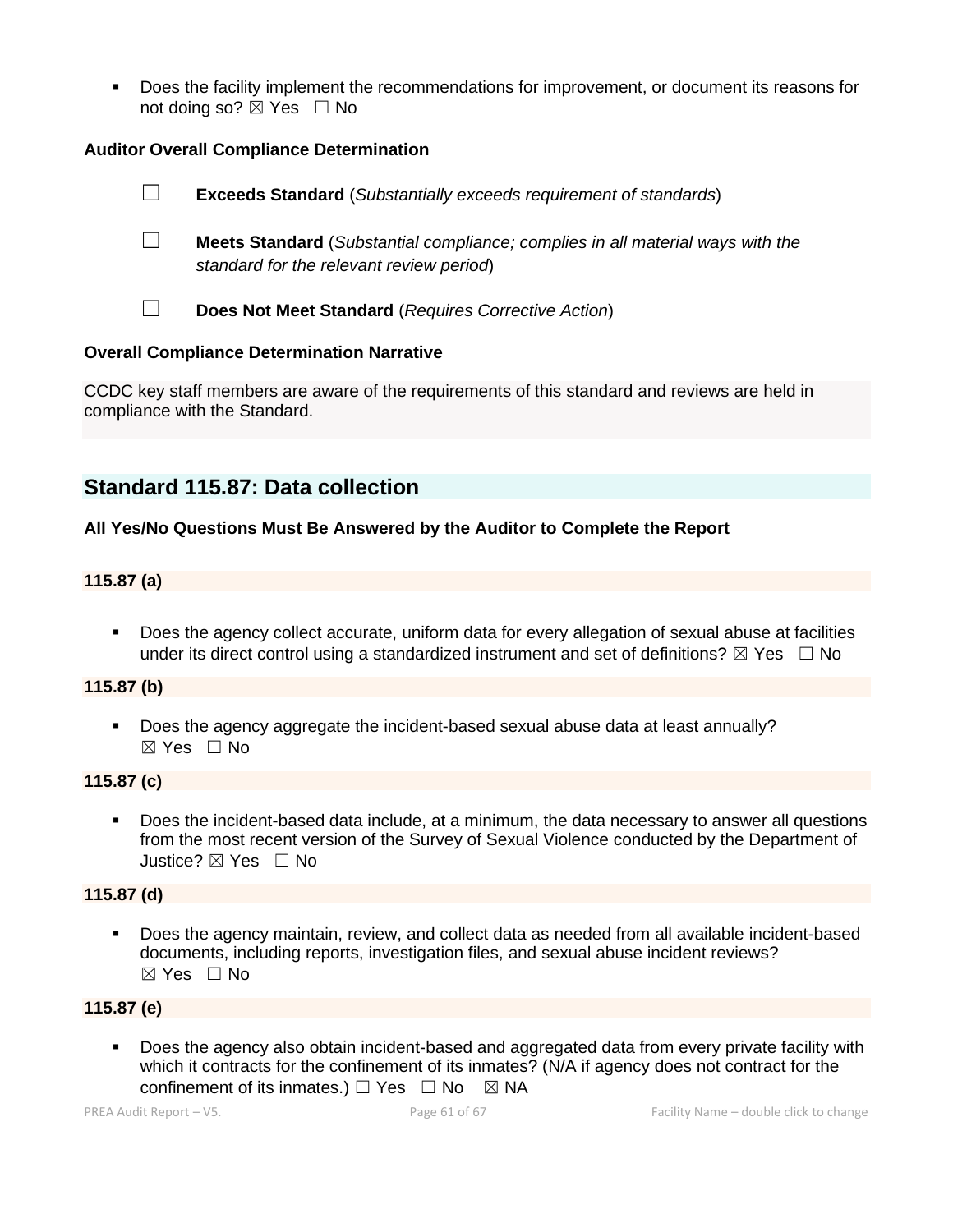# **115.87 (f)**

Does the agency, upon request, provide all such data from the previous calendar year to the Department of Justice no later than June 30? (N/A if DOJ has not requested agency data.)  $\boxtimes$  Yes  $\Box$  No  $\Box$  NA

#### **Auditor Overall Compliance Determination**



- ☐ **Exceeds Standard** (*Substantially exceeds requirement of standards*)
- ☒ **Meets Standard** (*Substantial compliance; complies in all material ways with the standard for the relevant review period*)
- 

☐ **Does Not Meet Standard** (*Requires Corrective Action*)

#### **Overall Compliance Determination Narrative**

CCDC PREA policy covers this Standard. The PREA Compliance Manager maintains a tracking book ,collected data in his office to track all PREA related incidents.

# **Standard 115.88: Data review for corrective action**

# **All Yes/No Questions Must Be Answered by the Auditor to Complete the Report**

#### **115.88 (a)**

- Does the agency review data collected and aggregated pursuant to § 115.87 in order to assess and improve the effectiveness of its sexual abuse prevention, detection, and response policies, practices, and training, including by: Identifying problem areas?  $\boxtimes$  Yes  $\Box$  No
- Does the agency review data collected and aggregated pursuant to § 115.87 in order to assess and improve the effectiveness of its sexual abuse prevention, detection, and response policies, practices, and training, including by: Taking corrective action on an ongoing basis?  $\boxtimes$  Yes  $\Box$  No
- Does the agency review data collected and aggregated pursuant to § 115.87 in order to assess and improve the effectiveness of its sexual abuse prevention, detection, and response policies, practices, and training, including by: Preparing an annual report of its findings and corrective actions for each facility, as well as the agency as a whole?  $\boxtimes$  Yes  $\Box$  No

#### **115.88 (b)**

Does the agency's annual report include a comparison of the current year's data and corrective actions with those from prior years and provide an assessment of the agency's progress in addressing sexual abuse  $\boxtimes$  Yes  $\Box$  No

#### **115.88 (c)**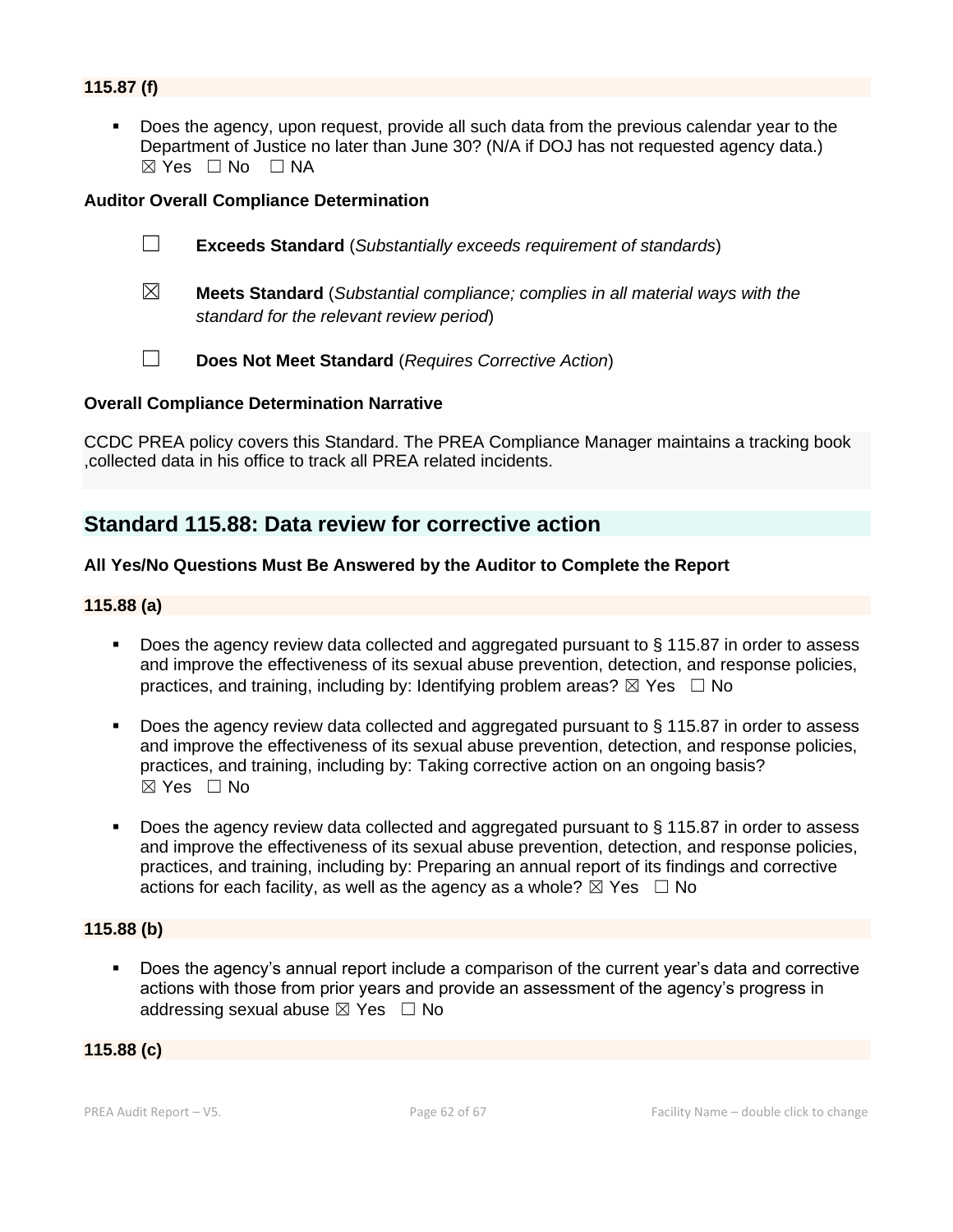**EXECT** Is the agency's annual report approved by the agency head and made readily available to the public through its website or, if it does not have one, through other means?  $\boxtimes$  Yes  $\Box$  No

# **115.88 (d)**

▪ Does the agency indicate the nature of the material redacted where it redacts specific material from the reports when publication would present a clear and specific threat to the safety and security of a facility?  $\boxtimes$  Yes  $\Box$  No

#### **Auditor Overall Compliance Determination**

- ☐ **Exceeds Standard** (*Substantially exceeds requirement of standards*)
- ☒ **Meets Standard** (*Substantial compliance; complies in all material ways with the standard for the relevant review period*)

☐ **Does Not Meet Standard** (*Requires Corrective Action*)

# **Overall Compliance Determination Narrative**

CCDC PREA policy covers this Standard. An excel spreadsheet is used to track the data that once compiled is published on the CCDC web site.

# **Standard 115.89: Data storage, publication, and destruction**

# **All Yes/No Questions Must Be Answered by the Auditor to Complete the Report**

#### **115.89 (a)**

■ Does the agency ensure that data collected pursuant to § 115.87 are securely retained?  $\boxtimes$  Yes  $\Box$  No

# **115.89 (b)**

▪ Does the agency make all aggregated sexual abuse data, from facilities under its direct control and private facilities with which it contracts, readily available to the public at least annually through its website or, if it does not have one, through other means?  $\boxtimes$  Yes  $\Box$  No

#### **115.89 (c)**

Does the agency remove all personal identifiers before making aggregated sexual abuse data publicly available?  $\boxtimes$  Yes  $\Box$  No

**115.89 (d)**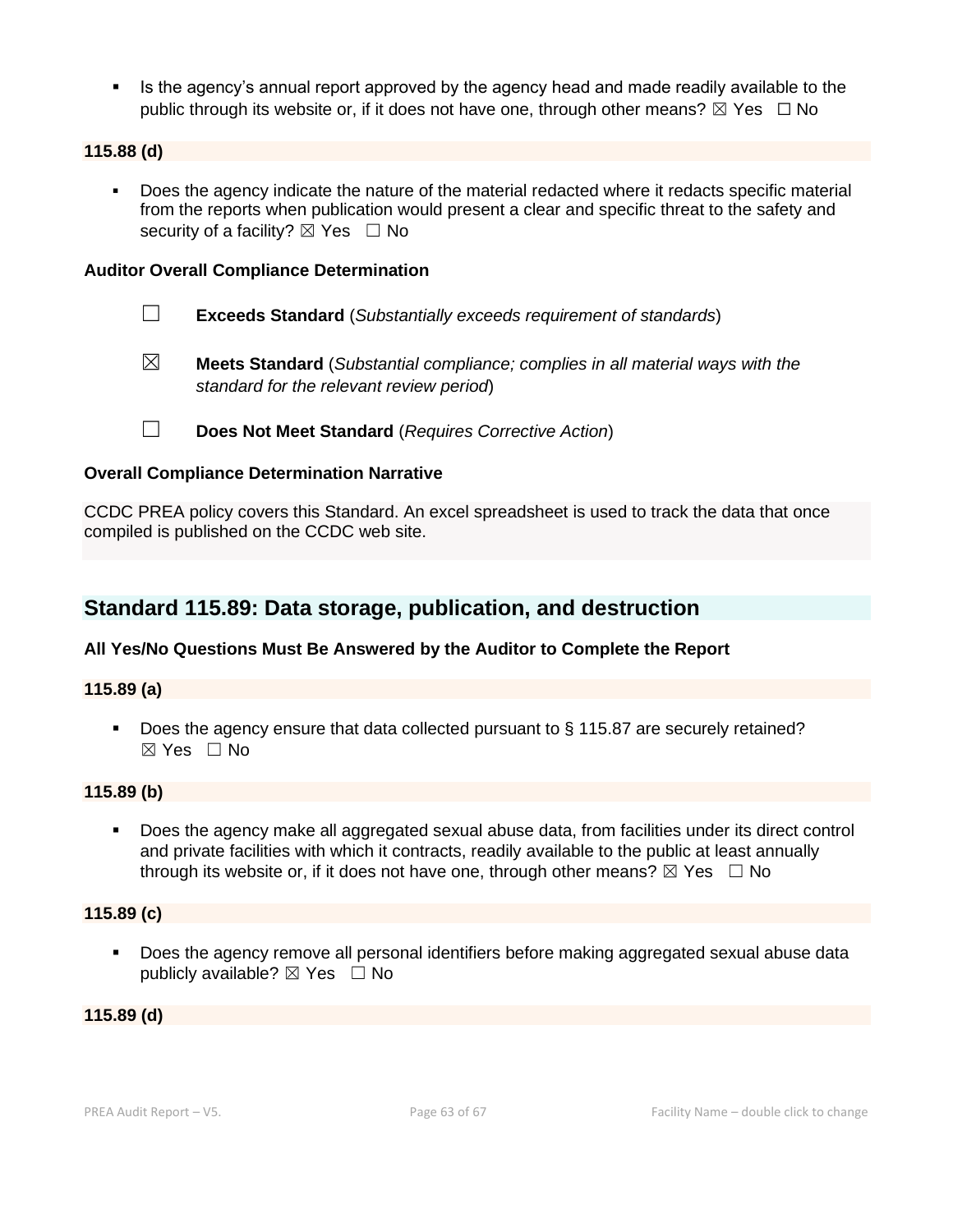■ Does the agency maintain sexual abuse data collected pursuant to § 115.87 for at least 10 years after the date of the initial collection, unless Federal, State, or local law requires otherwise?  $\boxtimes$  Yes  $\Box$  No

# **Auditor Overall Compliance Determination**

- ☐ **Exceeds Standard** (*Substantially exceeds requirement of standards*) ☒ **Meets Standard** (*Substantial compliance; complies in all material ways with the standard for the relevant review period*)
- ☐ **Does Not Meet Standard** (*Requires Corrective Action*)

#### **Overall Compliance Determination Narrative**

The PREA Compliance Manager is responsible for the management, collection and storage of all PREA related data. All PREA documents are maintained securely in his office.

# **AUDITING AND CORRECTIVE ACTION**

# **Standard 115.401: Frequency and scope of audits**

# **All Yes/No Questions Must Be Answered by the Auditor to Complete the Report**

#### **115.401 (a)**

▪ During the prior three-year audit period, did the agency ensure that each facility operated by the agency, or by a private organization on behalf of the agency, was audited at least once? (*Note: The response here is purely informational. A "no" response does not impact overall compliance with this standard.*)  $\boxtimes$  Yes  $\Box$  No

#### **115.401 (b)**

- **EXECT** Is this the first year of the current audit cycle? (*Note: a "no" response does not impact overall compliance with this standard.*)  $\Box$  Yes  $\boxtimes$  No
- **.** If this is the second year of the current audit cycle, did the agency ensure that at least one-third of each facility type operated by the agency, or by a private organization on behalf of the agency, was audited during the first year of the current audit cycle? (N/A if this is **not** the *second* year of the current audit cycle.)  $\Box$  Yes  $\boxtimes$  No  $\Box$  NA
- If this is the third year of the current audit cycle, did the agency ensure that at least two-thirds of each facility type operated by the agency, or by a private organization on behalf of the agency,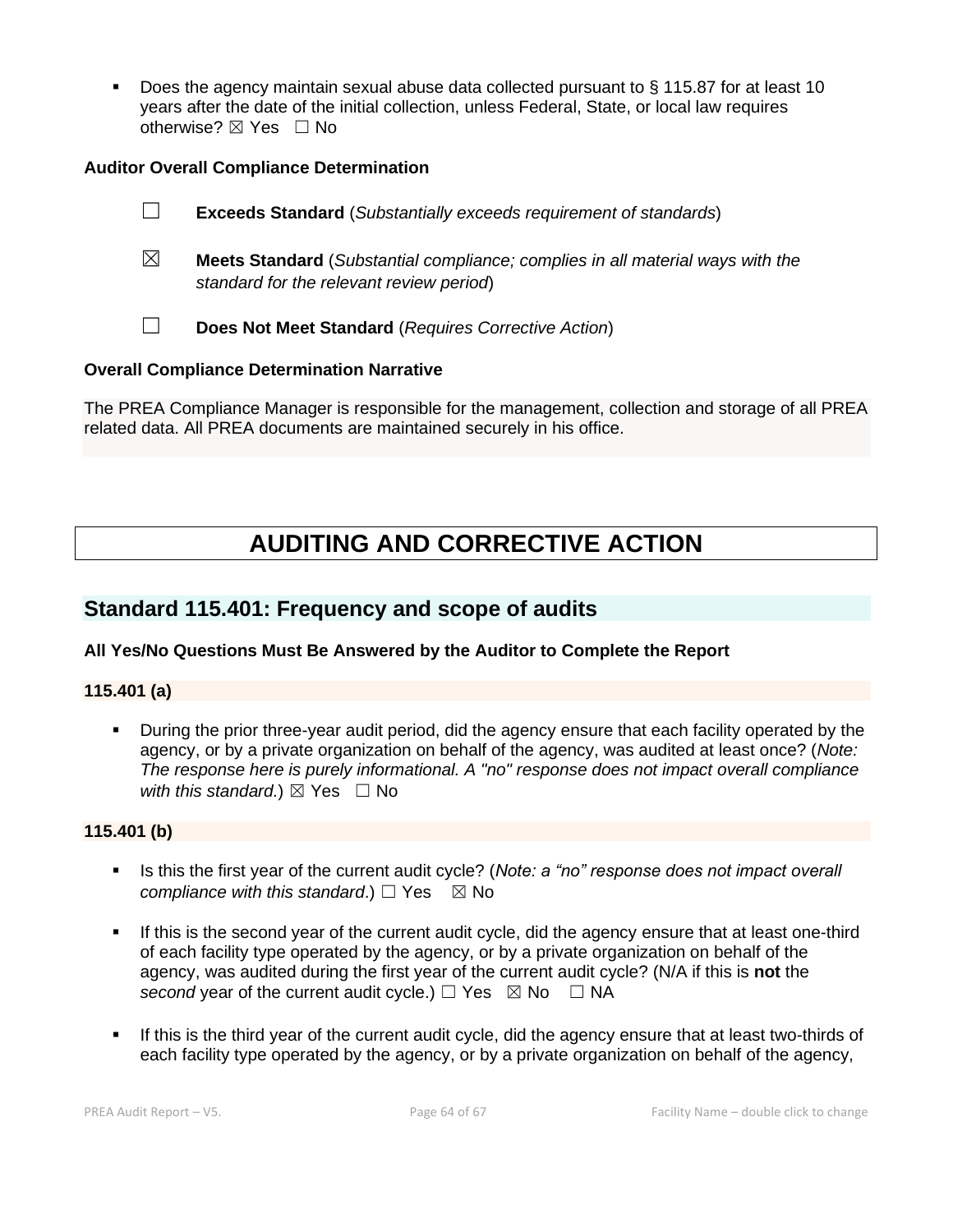were audited during the first two years of the current audit cycle? (N/A if this is **not** the *third* year of the current audit cycle.)  $\Box$  Yes  $\Box$  No  $\boxtimes$  NA

#### **115.401 (h)**

▪ Did the auditor have access to, and the ability to observe, all areas of the audited facility?  $\boxtimes$  Yes  $\Box$  No

### **115.401 (i)**

▪ Was the auditor permitted to request and receive copies of any relevant documents (including electronically stored information)?  $\boxtimes$  Yes  $\Box$  No

#### **115.401 (m)**

▪ Was the auditor permitted to conduct private interviews with inmates, residents, and detainees?  $\boxtimes$  Yes  $\Box$  No

#### **115.401 (n)**

▪ Were inmates permitted to send confidential information or correspondence to the auditor in the same manner as if they were communicating with legal counsel?  $\boxtimes$  Yes  $\Box$  No

#### **Auditor Overall Compliance Determination**

- ☐ **Exceeds Standard** (*Substantially exceeds requirement of standards*)
- ☒ **Meets Standard** (*Substantial compliance; complies in all material ways with the standard for the relevant review period*)
- ☐ **Does Not Meet Standard** (*Requires Corrective Action*)

#### **Overall Compliance Determination Narrative**

During the first day of a two-day site visit at CCDC the auditor met command staff and toured the entire facility with the Compliance Manager. The auditor retrieved all notices of the pending audit that were posted throughout the facility, held informal interviews with line staff and formal interviews with management, medical staff and contractor, targeted and line staff. The second day was spent interviewing inmates.

# **Standard 115.403: Audit contents and findings**

# **All Yes/No Questions Must Be Answered by the Auditor to Complete the Report**

#### **115.403 (f)**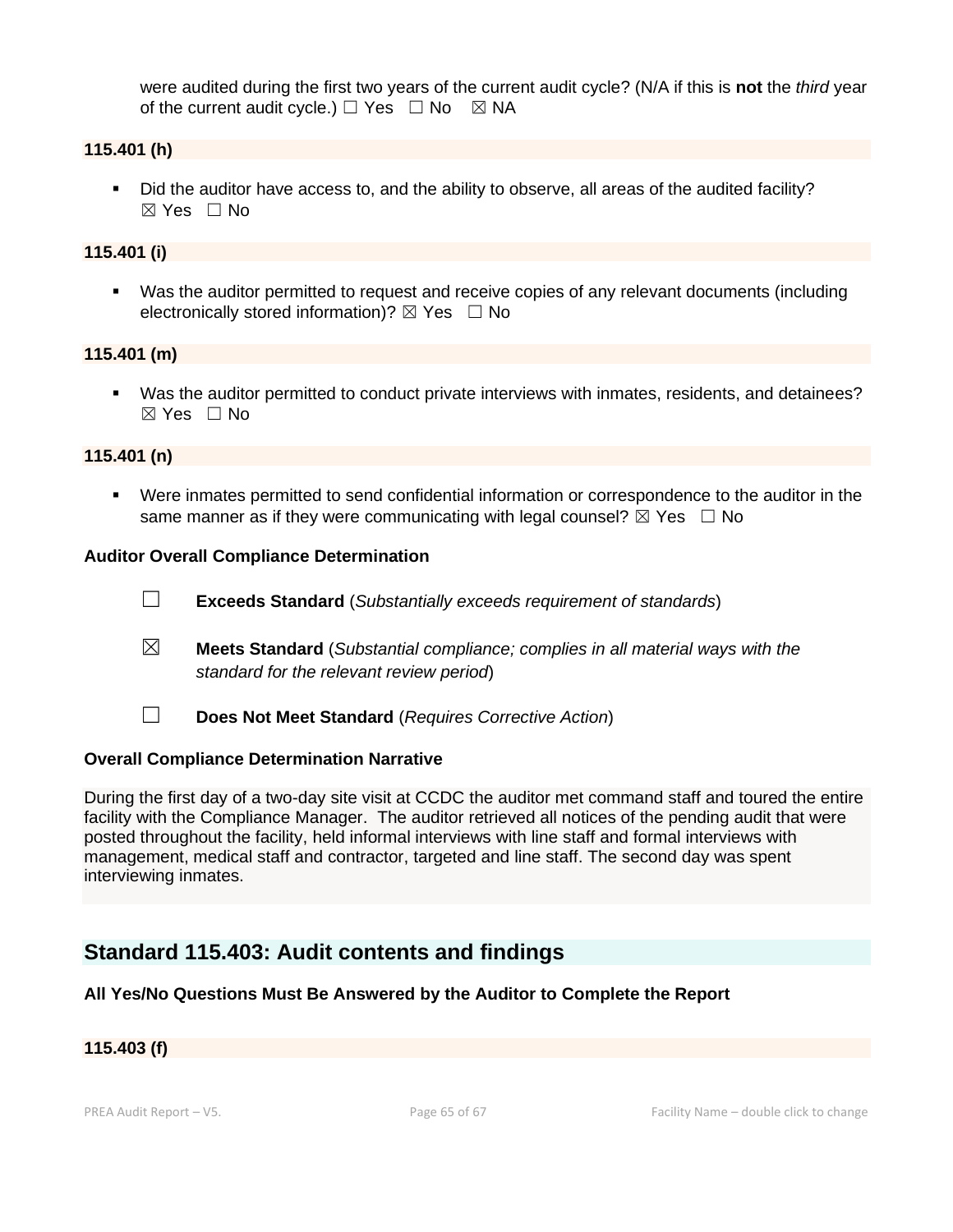The agency has published on its agency website, if it has one, or has otherwise made publicly available, all Final Audit Reports. The review period is for prior audits completed during the past three years PRECEDING THIS AUDIT. The pendency of any agency appeal pursuant to 28 C.F.R. § 115.405 does not excuse noncompliance with this provision. (N/A if there have been no Final Audit Reports issued in the past three years, or in the case of single facility agencies that there has never been a Final Audit Report issued.)  $\boxtimes$  Yes  $\Box$  No  $\Box$  NA

# **Auditor Overall Compliance Determination**

- ☐ **Exceeds Standard** (*Substantially exceeds requirement of standards*)
- ☒ **Meets Standard** (*Substantial compliance; complies in all material ways with the standard for the relevant review period*)
- ☐ **Does Not Meet Standard** (*Requires Corrective Action*)

# **Overall Compliance Determination Narrative**

The auditor was furnished the PREA Website for CCDC.